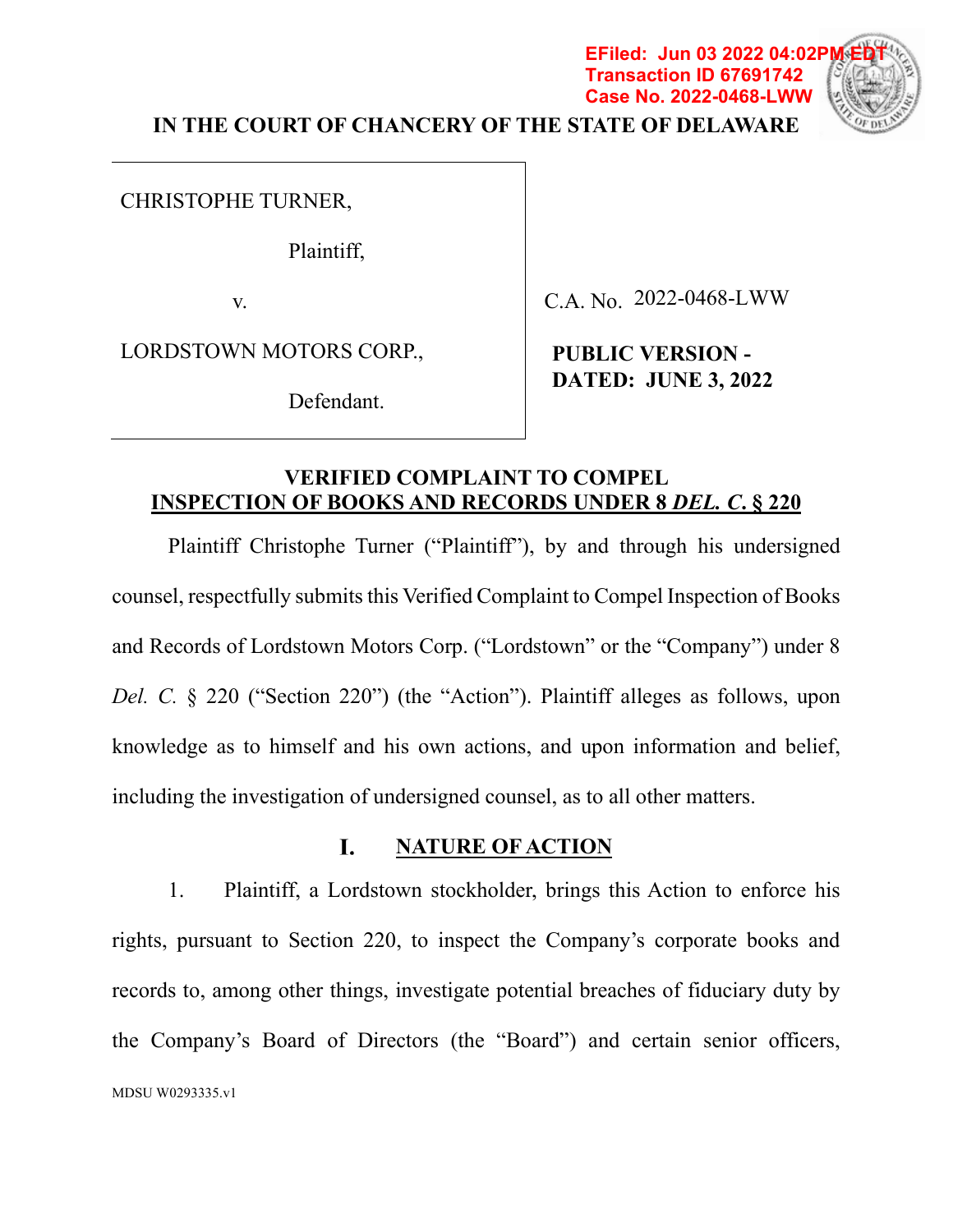including improper and opportunistic insider trading. The corporate books and records sought in this Complaint are necessary and essential to the proper purposes articulated by Plaintiff.

2. Lordstown is an electric truck company that went public through a merger with a Special Purpose Acquisition Company ("SPAC"). Leading up to the SPAC transaction in October 2020, and in the months following, the Company's management spun an elaborate narrative that its electric trucks were well on their way to commercial viability and that it had lined up tens of thousands of buyers for 2021.

3. As the market price of Company shares rose in light of these representations, multiple officers—including the Company's Chief Financial Officer ("CFO") and other personnel with first-hand knowledge of the status of the Company's electric vehicle production efforts—divested enormous portions of their holdings (in some cases, nearly all of their current holdings) in the fourth quarter of 2020 and the first quarter of 2021.

4. Shortly thereafter, the market began to learn that (i) Lordstown had nothing near a commercially viable product (as one example, its flagship "Endurance" electric truck had recently caught on fire after a short test drive); (ii) the Company almost certainly would not sell an electric truck in 2021; and (iii) the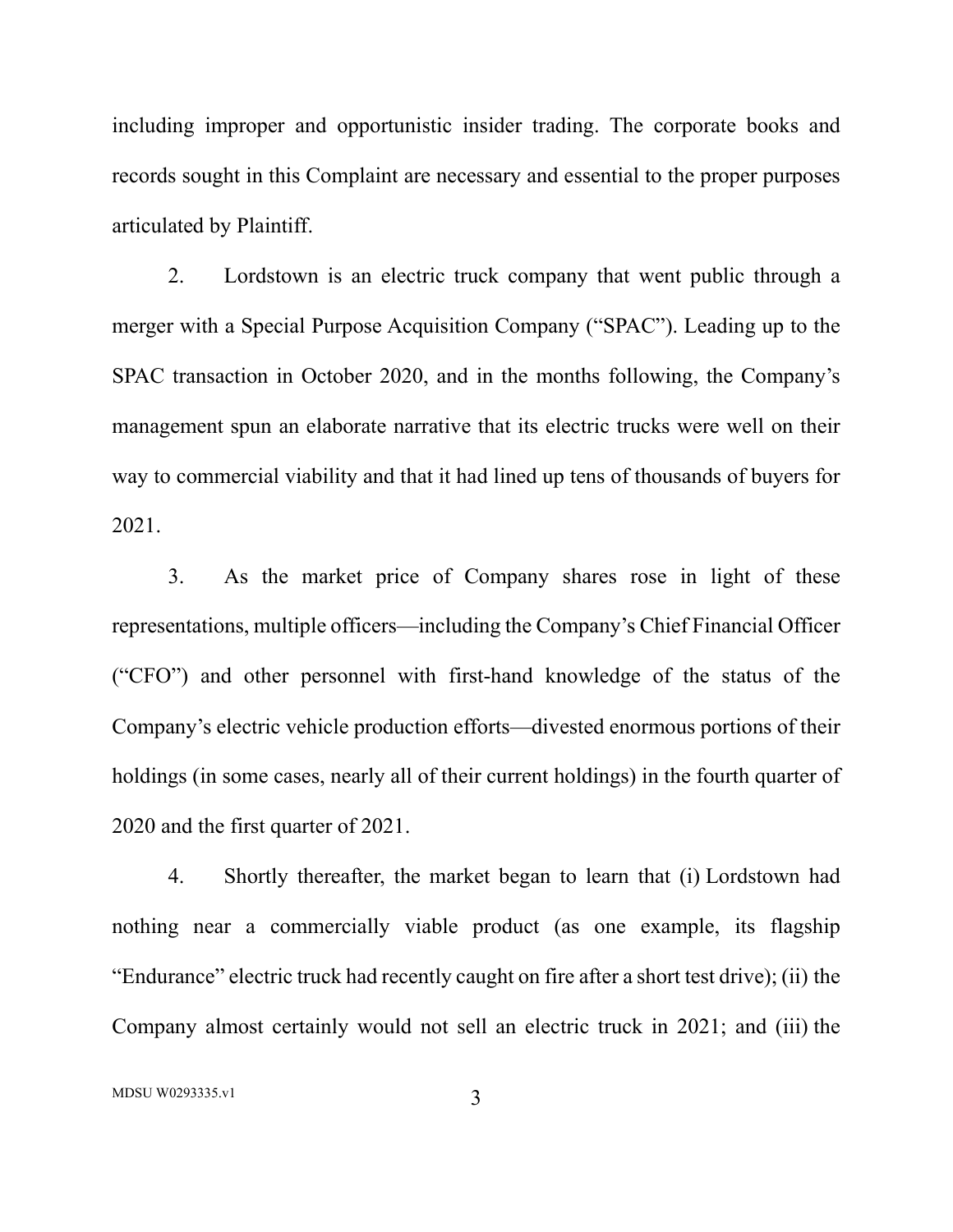Company's "pre-orders" for the Endurance were not only non-binding, but some were fictitious and obtained through a questionable referral scheme.

5. Under investigation by the Securities and Exchange Commission ("SEC") and the United States Department of Justice ("DOJ"), the Company's Chief Executive Officer ("CEO") and CFO resigned, and the Company eventually informed stockholders that it was uncertain whether the Company would be able to continue as a going concern without raising additional capital. In other words, in only a few months during and after key insiders dumped their personal Lordstown holdings, the Company went from a purportedly leading electric vehicle manufacturer on track to sell thousands of electric trucks in 2021 to the edge of bankruptcy.

6. Plaintiff has made an inspection demand on the Company for basic materials regarding the insider sales (and the Company's insider trading policies), the Company's knowledge of its vehicle production issues and non-binding preorders, the SEC's investigation, and a research report released in March 2021 that revealed some of the misconduct described herein.

7. In response, the Company produced largely fluff. Approximately half of the Company's 1,466 page Section 220 production consists of self-serving documents Plaintiff did not even request (mainly signed "pre-orders"), and virtually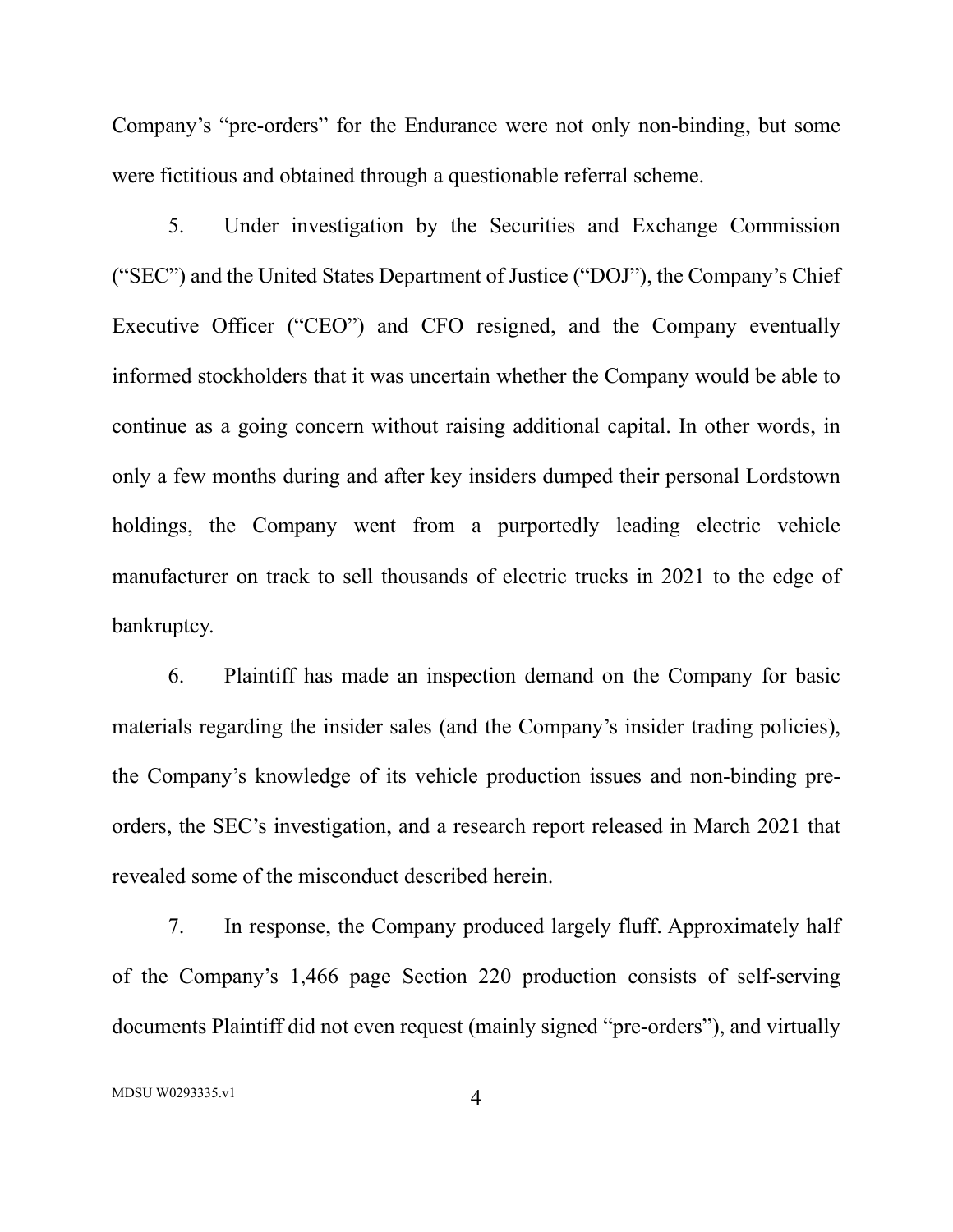nothing in the production addresses the enormous insider sales before the Company collapsed. Nor do the materials more than superficially address what the Board knew about the Company's vehicle production issues, the Company's financial condition going into Q1 2021, or its misrepresentations regarding the non-binding pre-orders. The Company even refused a subsequent request to produce seemingly relevant documents expressly referenced in documents contained in the Company's initial Section 220 production.

8. In short, the Company's Section 220 production is insufficient to permit Plaintiff to reasonably investigate the misconduct at issue, and the Company has not satisfied its obligations under Section 220.

9. Through this action, Plaintiff seeks an order from this Court instructing the Company to produce the following set of core materials:

> • The Company's formal Insider Trading Policy, which the Company has repeatedly declined to produce, but has simultaneously refused to confirm does not exist.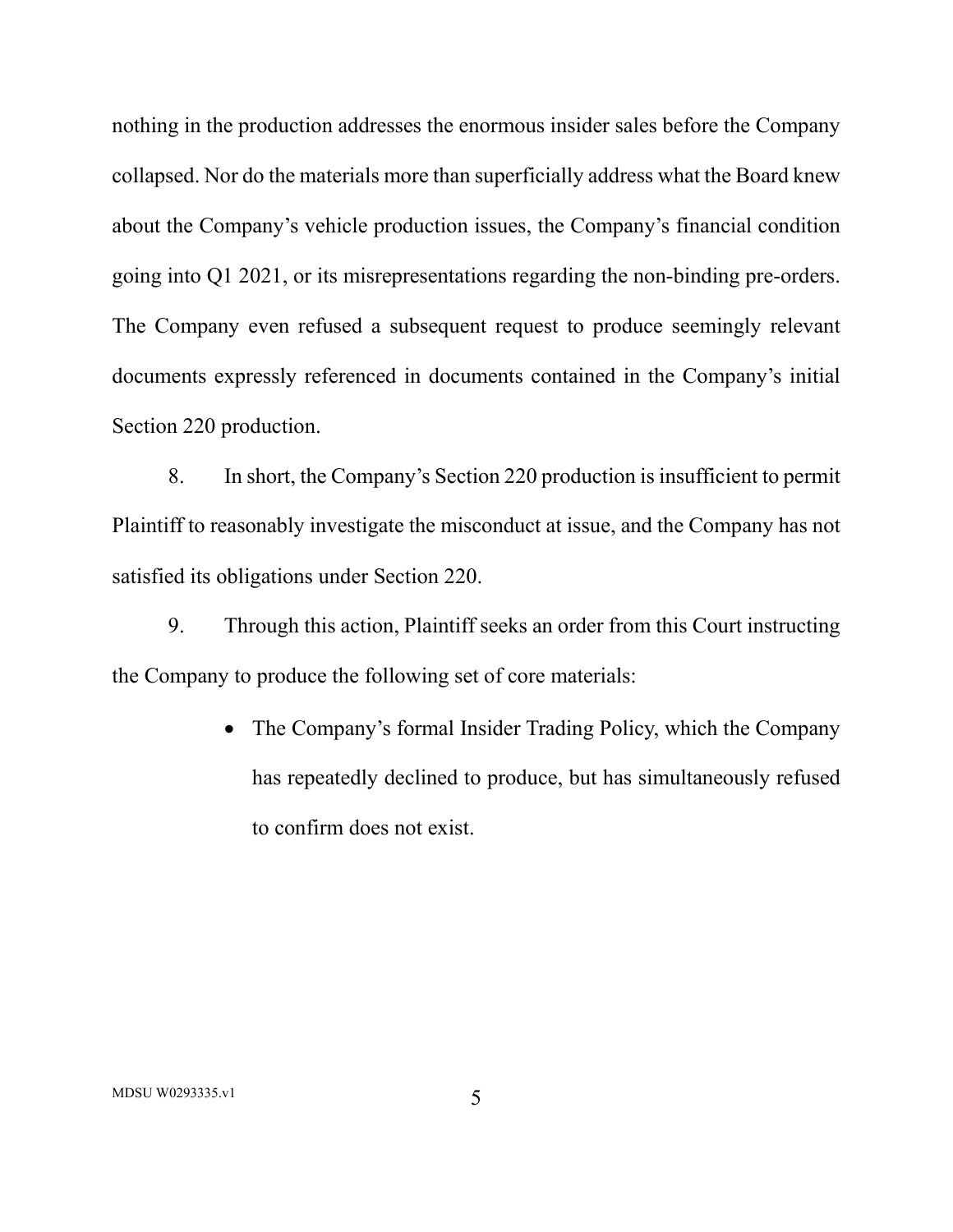- Board Materials<sup>1</sup> concerning the insider trading set forth below. Again, the Company has refused to confirm that it has produced all such documents.
- Board Materials, including Informal Board Materials, $<sup>2</sup>$  provided by</sup> any of the Inside Sellers (defined below) demonstrating their knowledge in and around the time of the trades.
- Board Materials showing the Board's oversight over pre-orders for the Endurance electric truck, the anticipated schedule for commercial production of the Endurance, and the Company's statements regarding the same. While from the Company's current superficial production such oversight appears to have been virtually

<sup>&</sup>lt;sup>1</sup> "Board Materials," while not explicitly defined in the Inspection Demand, include documents provided at, considered at, discussed at, or prepared or disseminated, in connection with, in anticipation of, or as a result of any meeting of the Company's Board or any regular or specially created committee thereof, including, without limitation, all presentations, Board packages, recordings, agendas, summaries, memoranda, charts, transcripts, notes, minutes of meetings, drafts of minutes of meetings, exhibits distributed at meetings, summaries of meetings, and resolutions.

<sup>&</sup>lt;sup>2</sup> The Inspection Demand defines "Informal Board Materials" to include "all electronic communications – including, without limitation, emails, text messages, or other digital communications – sent to, received by, or copied to any member of the Board."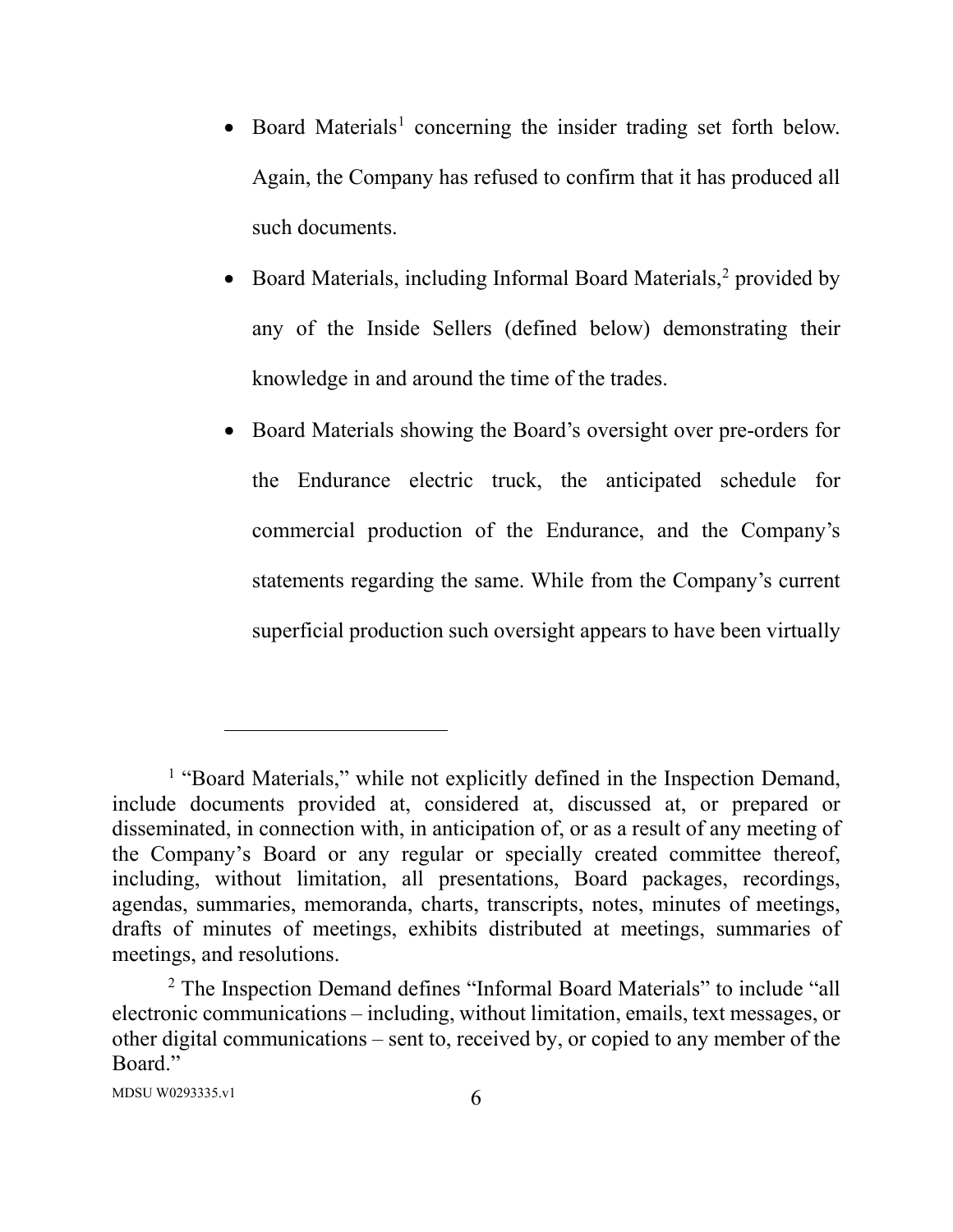nonexistent, the Company has refused to confirm that it has produced all such materials and consistently disclaimed that Plaintiff may infer such materials do not exist.

- Board Materials showing projected earnings in advance of the Company's release of its Q4 2020 financial results. Board minutes produced by the Company suggest that the Company's officers and directors discussed Q4 2020 earnings as early as January 2021—in and around the time the insiders were selling—and the Company has refused to produce at least one "Financial Presentation" referenced in its scant Section 220 production.
- Board Materials, including Informal Board Materials, regarding the investigative report that informed the market that the Company had exaggerated the viability of the Endurance electric truck and the market demand for the vehicle.
- Materials regarding the SEC's investigation into the Company, including the date the Company first learned of the SEC's investigation.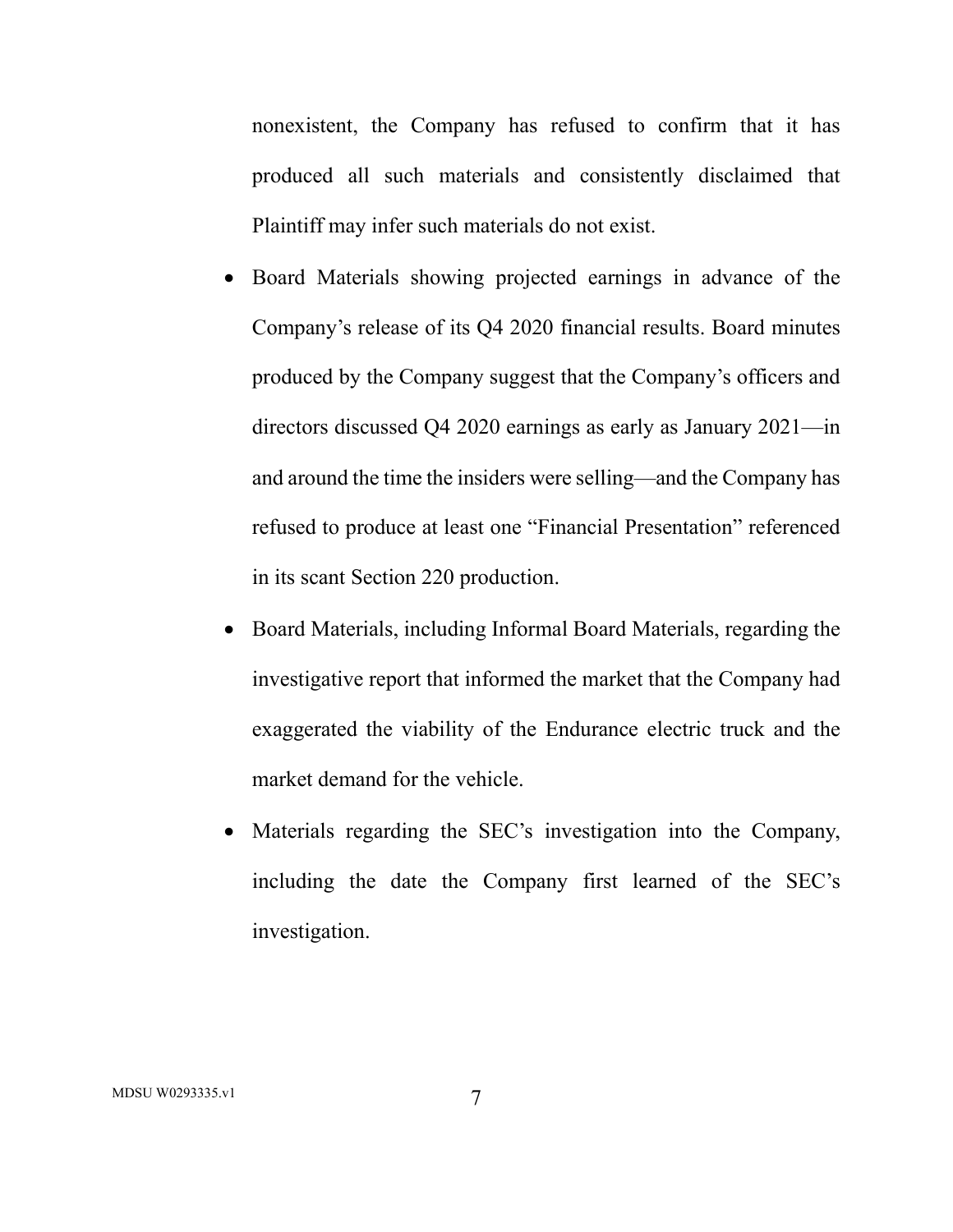#### II. **THE PARTIES**

#### **A. Plaintiff**

10. Plaintiff Christophe Turner is a current Lordstown stockholder and has continuously owned Company shares since at least August 2020. 3

### **B. The Defendant**

11. Defendant Lordstown is an automotive company organized as a Delaware corporation with headquarters at 2300 Hallock Young Road, Lordstown, Ohio 44481.

12. The Company was founded for the purpose of developing and manufacturing light-duty electric trucks targeted for sale to fleet customers. The Company's flagship vehicle is the Endurance, a full-size electric pickup truck.

13. The Company entered the public markets through a merger with a SPAC, DiamondPeak Holdings Corporation ("DiamondPeak"), on October 23, 2020 (the "Merger").

14. Shares of Lordstown common stock trade on the NASDAQ stock exchange under the ticker "RIDE." The Company's predecessor, DiamondPeak, traded on the NASDAQ under the ticker symbol "DPHC."

<sup>&</sup>lt;sup>3</sup> Plaintiff initially purchased shares in the Company's predecessor, DiamondPeak Holdings Corporation, which shares were converted into Company shares shortly thereafter.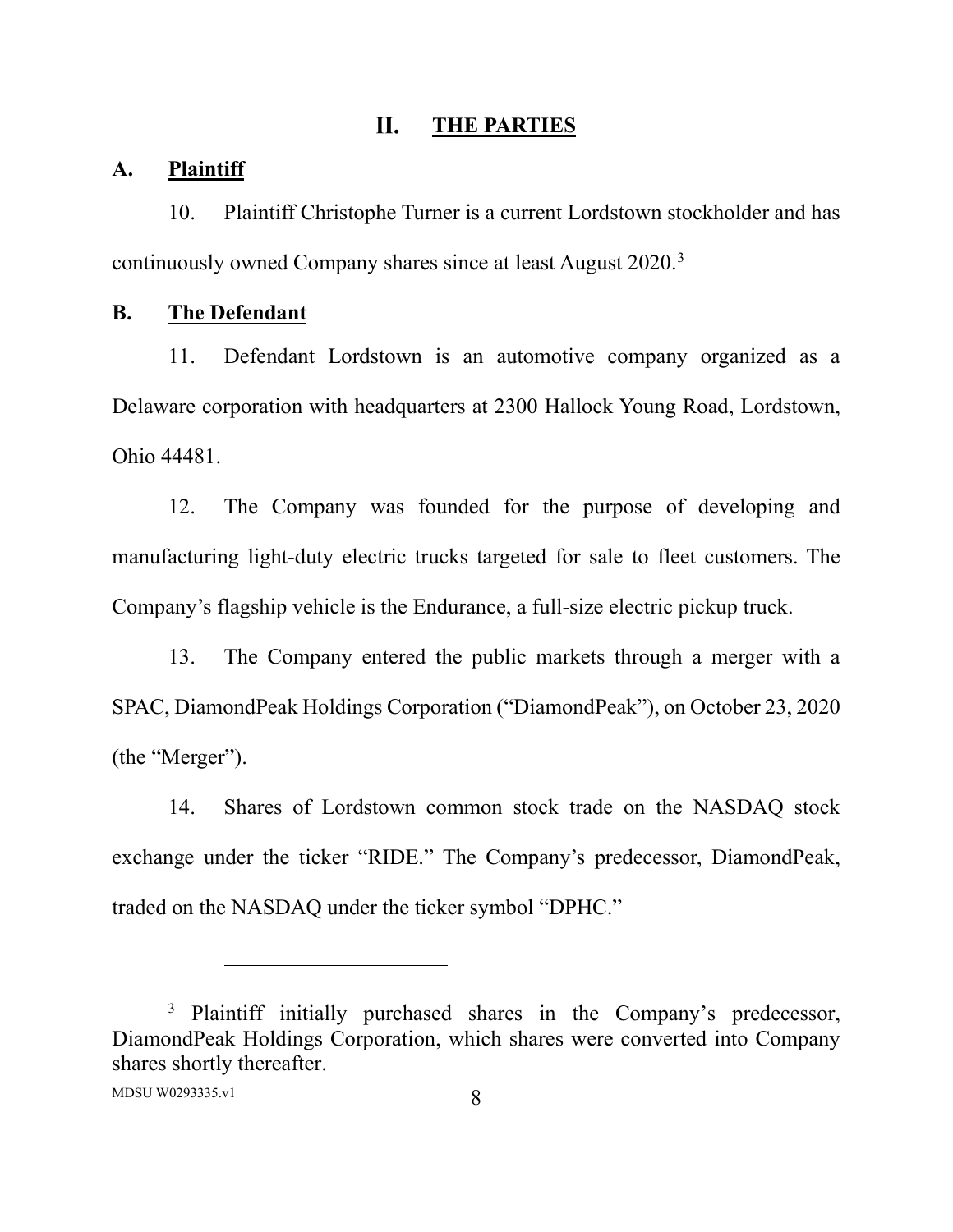#### III. **SUBSTANTIVE ALLEGATIONS**

#### **A. Lordstown Merges With Diamond Peak To Go Public**

15. On August 3, 2020, DiamondPeak announced that it had entered into a definitive agreement for a business combination with Lordstown with an implied \$1.6 billion pro forma equity value.

16. On October 22, 2020, DiamondPeak announced that, at a Special Meeting, DiamondPeak's stockholders voted to approve all stockholder proposals necessary to complete the Merger, which would close on October 23, 2020.

17. An article published on Freightwaves.com that same day, entitled "SPAC shareholders approve Lordstown Motors reverse merger," noted the unusual speed at which the deal was announced and approved:

The deal went from announcement on Aug. 3 to Thursday's vote in about 11 weeks. That is fast even by special purpose acquisition company (SPAC) standards. Due diligence by the shell company of its target and U.S. Securities and Exchange Commission review typically take four to six months.

18. Additionally, according to DiamondPeak's October 8, 2020 Schedule 14A, DiamondPeak's board of directors did not obtain a third-party valuation or fairness opinion in connection with their recommendation that stockholders approve the Merger.

 $MDSU W0293335.v1$  9 19. On October 23, 2020, Lordstown and DiamondPeak announced the closing of the business combination and that beginning on October 26, 2020,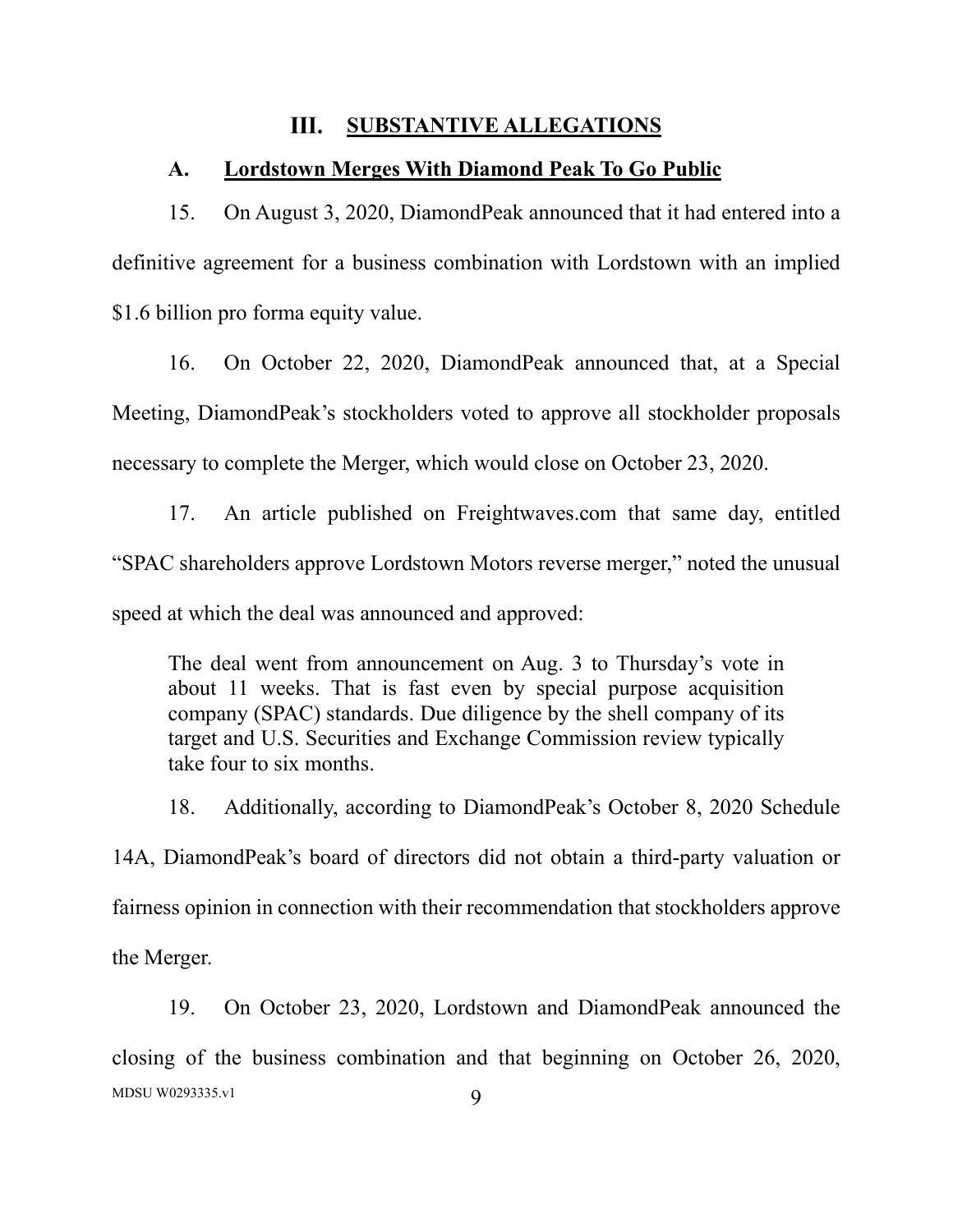DiamondPeak would change its name to "Lordstown Motors Corp." and its shares would begin trading on the NASDAQ under the new ticker symbol "RIDE."

20. Upon closing of the Merger, each legacy share of DiamondPeak was converted into 55.8817 shares of Lordstown Series A common stock and options to purchase DiamondPeak common stock were converted into options to purchase Class A shares of Lordstown common stock.

# **B. The Company Launches An Aggressive Marketing Campaign Based On Unsupportable Claims Regarding The Commercial Viability Of Its Electric Truck**

21. As early as the date of the Merger announcement, the Company, through its officers and directors, began spinning a story about the commercial viability of the Endurance pickup that simply was not true.

22. In an August 3, 2020 joint press release announcing the Merger, the

Company's CEO, Stephen Burns ("Burns"), stated that:

We are thrilled with the opportunity to build Lordstown Motors into a top-tier electric truck company that is highly differentiated from the competition. . . . Since its unveiling just over a month ago, the Endurance has been met with enthusiastic support, and to date, we have **secured \$1.4 billion of pre-orders**.

23. The August 3, 2020 joint press release further stated that "Lordstown

unveiled the prototype of its flagship Endurance pickup truck on June 25, 2020, and

to date, **has received more than 27,000 pre-orders for the vehicle representing** 

 $MDSU W0293335.v1$  10 **over \$1.4 billion of potential revenue**, primarily from commercial fleet customers."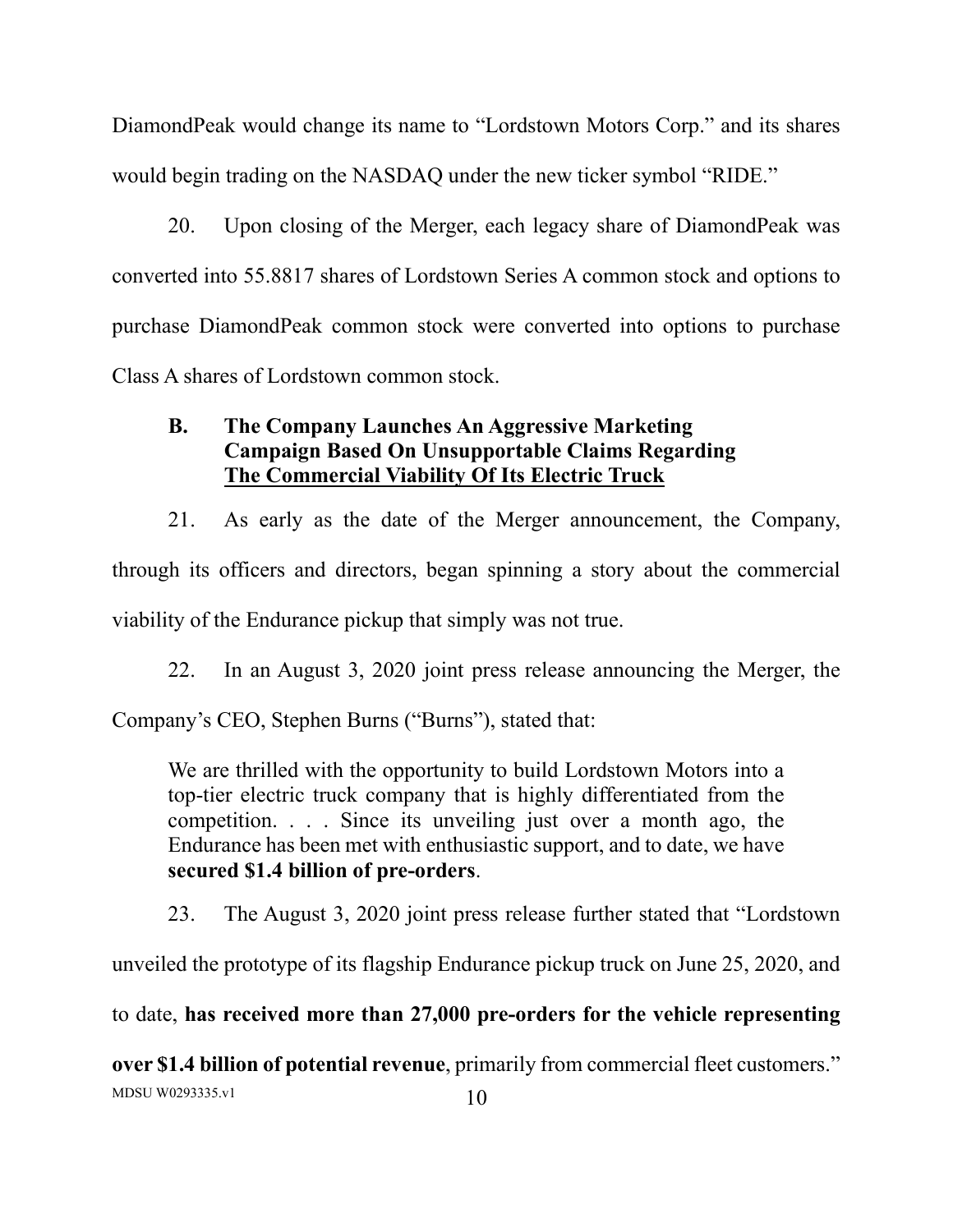24. The August 3, 2020 joint press release also included the following quote

by DiamondPeak's CEO, David Hamamoto:

Lordstown's top-tier management team, led by Steve Burns, has captured a clear lane of customers in the fleet market . . . . and **positions the company to achieve its milestone of commencing production of the Endurance in the second half of 2021.**

25. Later in the day, Lordstown and DiamondPeak held an analyst and

investor conference call to further promote the proposed business combination,

during which call Mr. Hamamoto stated that the significant pre-orders for the

Endurance demonstrated the robust demand for the truck:

Lordstown has attracted a **clear lane of customers in the commercial fleet segment of the market, as evidenced by its 1.4 billion dollars of pre-orders to-date**, with a product that has a significant total cost of ownership advantage over competitors in both traditional and electric trucks, supports sustainable clean energy, and has a simple design that provides a robust, safe and stable ride.

26. Burns similarly touted Lordstown's pre-orders as evidence of

significant demand:

We officially unveiled the Endurance in late-June. The Endurance was met with great excitement and acclaim, and we now have **garnered significant demand with pre-orders totaling approximately 27,000 vehicles since inception, representing more than 1.4 billion dollars of potential revenue**. We hear from many fleets who cannot wait to get their hands on the Endurance. The electric vehicle market is expected to grow significantly the next decade, underlying our expectations of selling more than 100,000 vehicles per year by 2024.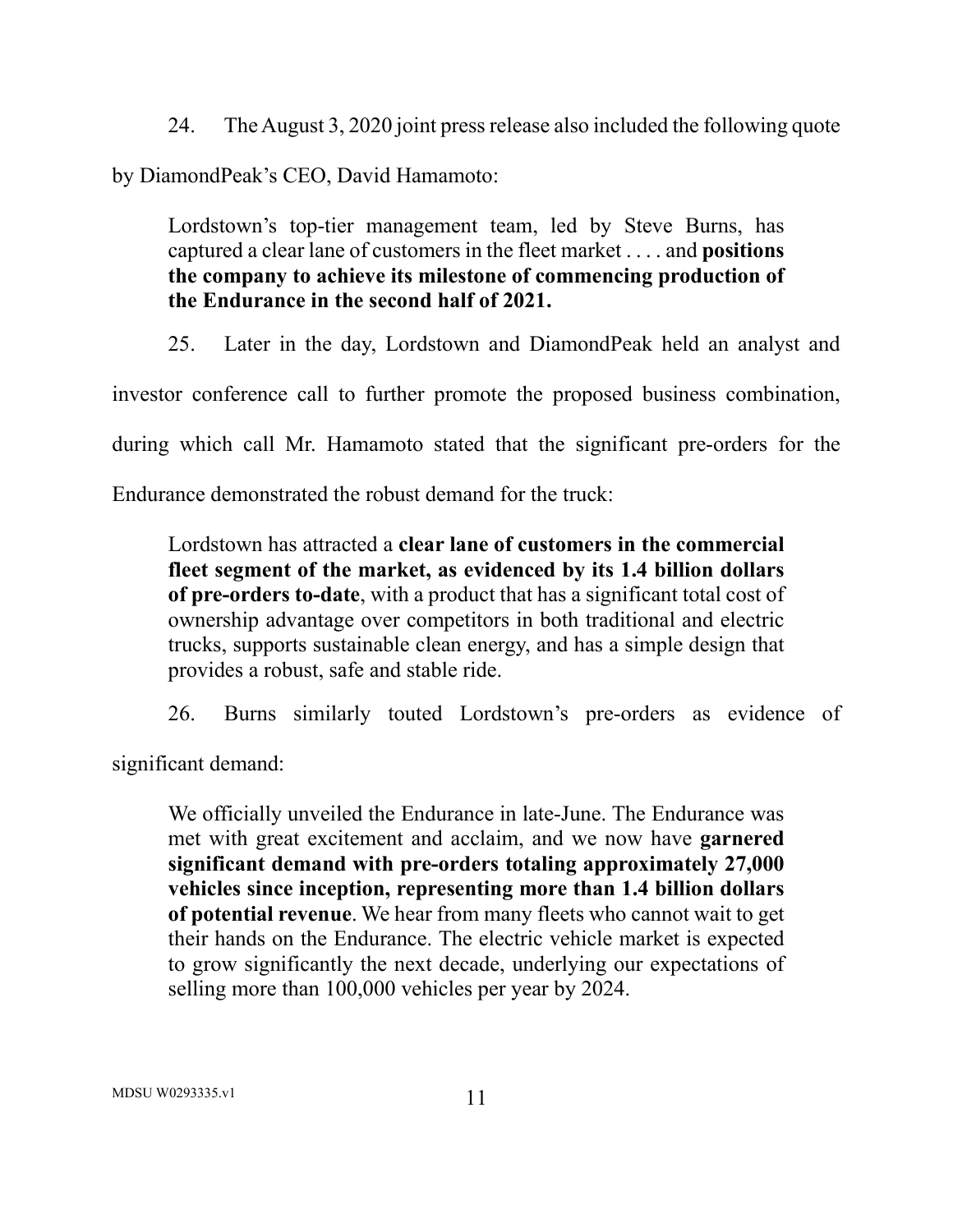27. Burns also stated on the call that Lordstown expected "full production" to commence "in early 2021 ahead of anticipated deliveries later that year."

28. During the conference call, Lordstown and DiamondPeak presented slides which were later made available to all investors in DiamondPeak's Form 8-K filing with the SEC. The slides highlighted the Company's purported pre-order customers (including Clean Fuels Ohio, Duke Energy, FirstEnergy, Grid-X, ServePro, Summit Petroleum Inc., and Turner Mining Group), and repeated the claim that demand for the Endurance was "proven with pre-orders covering the first year of production."

29. The slides further boasted that "existing pre-orders have been achieved with minimal marketing costs," suggesting that the orders were largely driven by pent-up demand from the "Fleet Market," and touted that the Company had received "Significant Pre-Orders" of about 27,000 pre-sales for the Endurance which represented "potential revenue sufficient to cover 2021 production and into 2022" with commercial production beginning in third quarter 2021.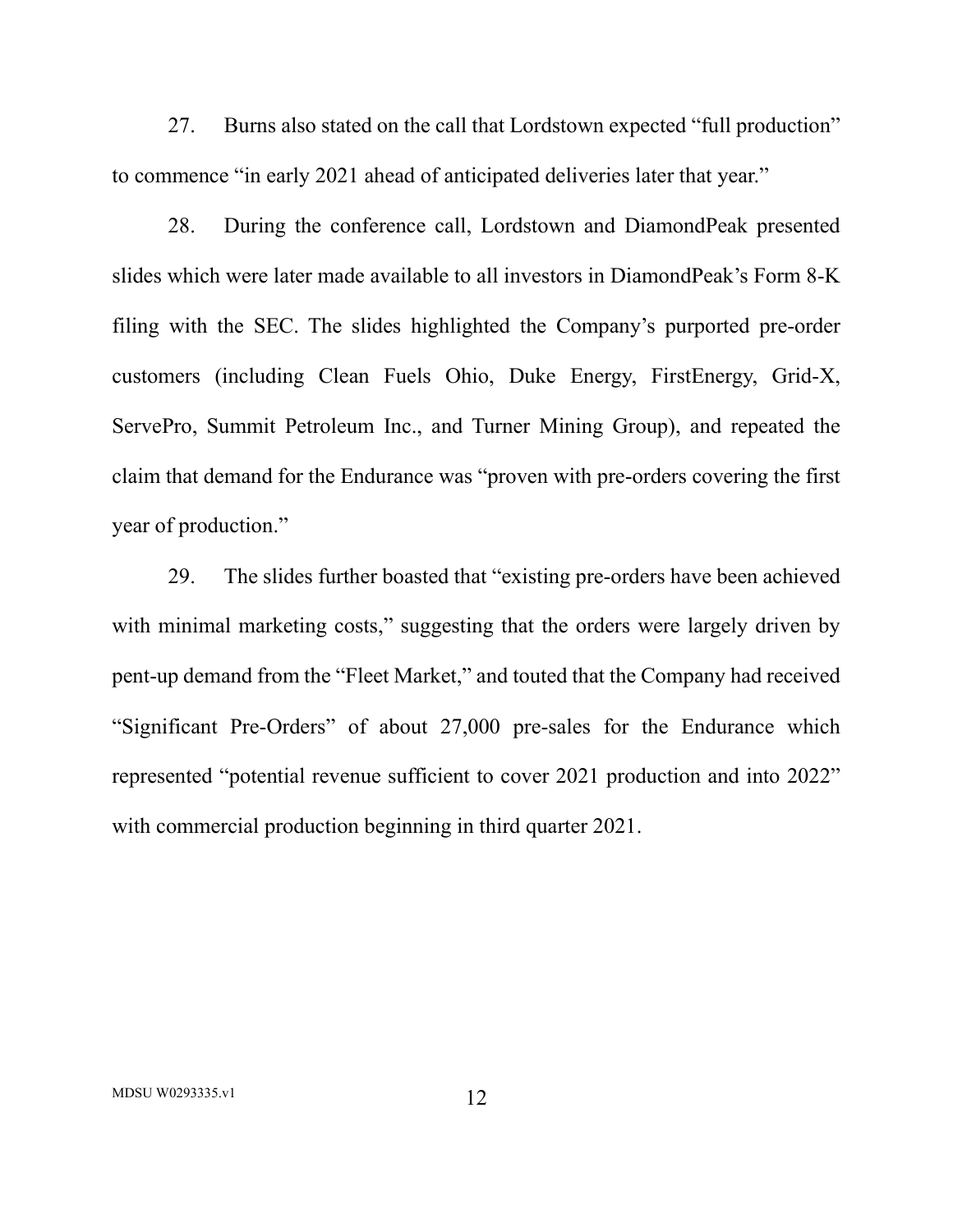# Clear Path to be First to Market



30. The August 3, 2020 slides included a "Financial Overview" which contained "Summary Financials" reiterating that the Company was set to sell an estimated 2,200 units in 2021 for \$118 million in revenue, 31,600 units in 2022 for \$1.69 billion in revenue, 65,000 units in 2022 for \$3.476 billion in revenue, and 107,000 units in 2024 for \$5.776 billion in revenue.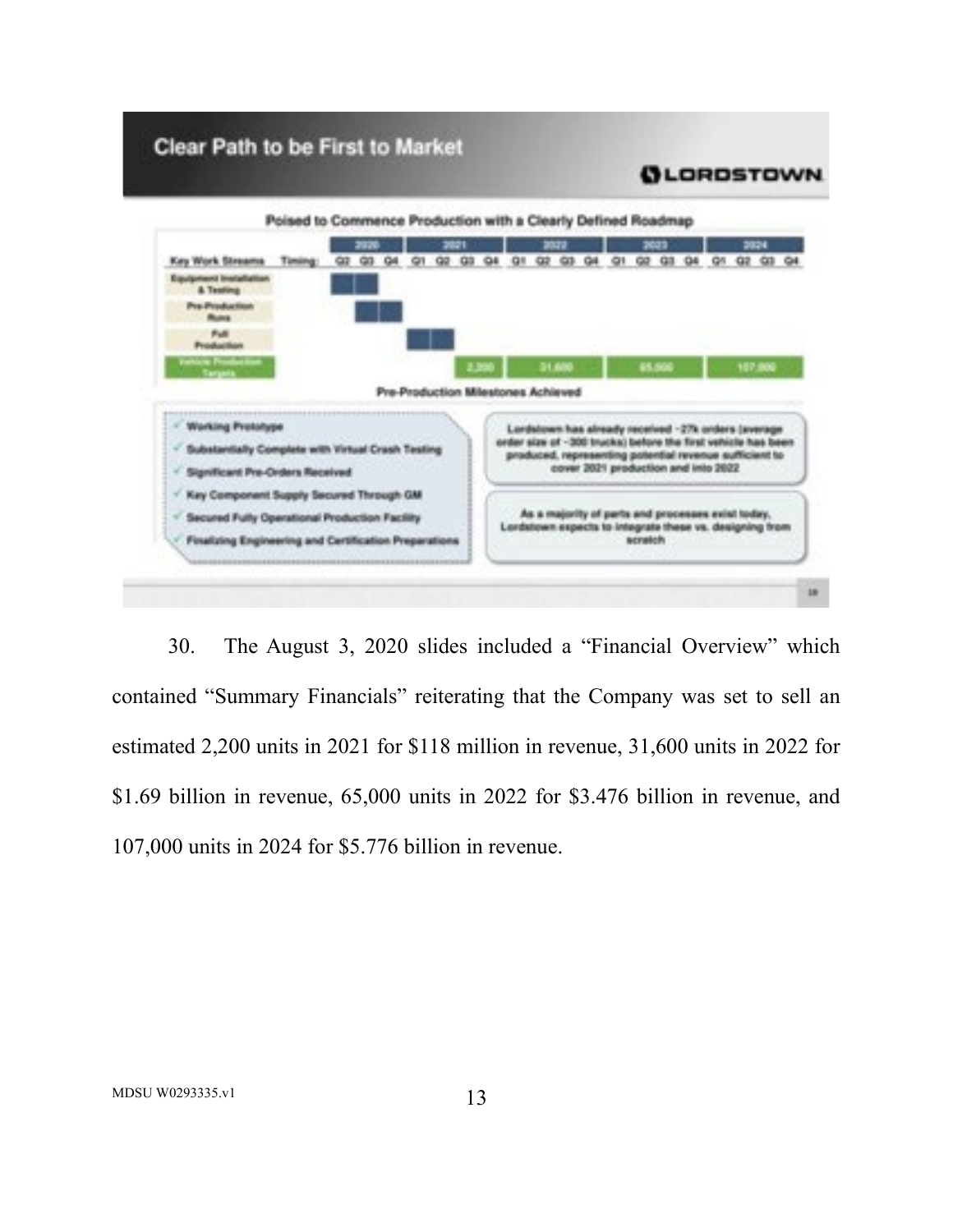# **Financial Overview**

|                        |              | Summary Financials |           |           |           | Commentery                                                                                                                                                                                                                         |
|------------------------|--------------|--------------------|-----------|-----------|-----------|------------------------------------------------------------------------------------------------------------------------------------------------------------------------------------------------------------------------------------|
| <b>Canadian rel II</b> | 2020年        | 20215              | 20226     | 2023E     | 20248     | · No additional capital                                                                                                                                                                                                            |
| Total Units Sold       | 胤            | 2,300              | 31,650    | 65,000    | 107,000   | requirements expected<br>between PIPE and going to                                                                                                                                                                                 |
| <b>Banners</b> at      | \$0.         | \$118              | \$1,890   | \$ 3,476  | \$ 5.776  | market, achieving positive<br>cash-fine.                                                                                                                                                                                           |
| % Growth               | in.          | $\sim$             | 3206.4%   | 986.7%    | 88.2%     | . Reflects market share of<br>$-3.5\%$ by $20248$ .                                                                                                                                                                                |
| Cost of Goods Said     | nв<br>m,     | \$(203)            | \$(1,551) | \$(2,877) | \$(4,701) | · Lordstown's first-mover<br>advantage and innovative<br>technology drives high-                                                                                                                                                   |
| Group Profit           | \$6          | \$(85).            | \$139     | 1 599     | \$1,076   |                                                                                                                                                                                                                                    |
| % Margin               | <b>AM</b>    | <b>BAM</b>         | 82%       | 17.2%     | 18.8%     | margins<br>. Low capital interesty driven                                                                                                                                                                                          |
| <b>EBITOA</b>          | \$25.63      | \$11,553           | \$18      | 5 298     | \$ 600    | by existing Lordstown plant<br>and use of off-the-shelf.<br>parts and technologies<br>. Current plan assumes no<br>new products and there is.<br>significant upside with<br>introduction of additional<br>new identified products. |
| % Margin               | <b>July1</b> | <b>ABI</b>         | 设备帐       | 通道部       | 10.4%     |                                                                                                                                                                                                                                    |
| Capita.                | 3.901        | \$1451             | \$1401    | \$1400    | \$1,700   |                                                                                                                                                                                                                                    |
| % Sales                | July         | 38.3%              | 武术院       | 3.2 %     | 改革所       |                                                                                                                                                                                                                                    |

**QLORDSTOWN** 

31. On August 24, 2020, DiamondPeak filed with the SEC its preliminary proxy statement on Schedule 14A, which likewise touted the Company's 27,000 preorders from fleet operators and repeated that the Company expected full production to begin in 2021, with 2,200 vehicles produced and sold that year.

32. On September 17, 2020, DiamondPeak and Lordstown hosted an analyst day with select Wall Street firms to provide an overview of Lordstown's business and discuss historical and projected financial performance and various other matters, including recent developments with Lordstown and with the electric vehicle industry generally.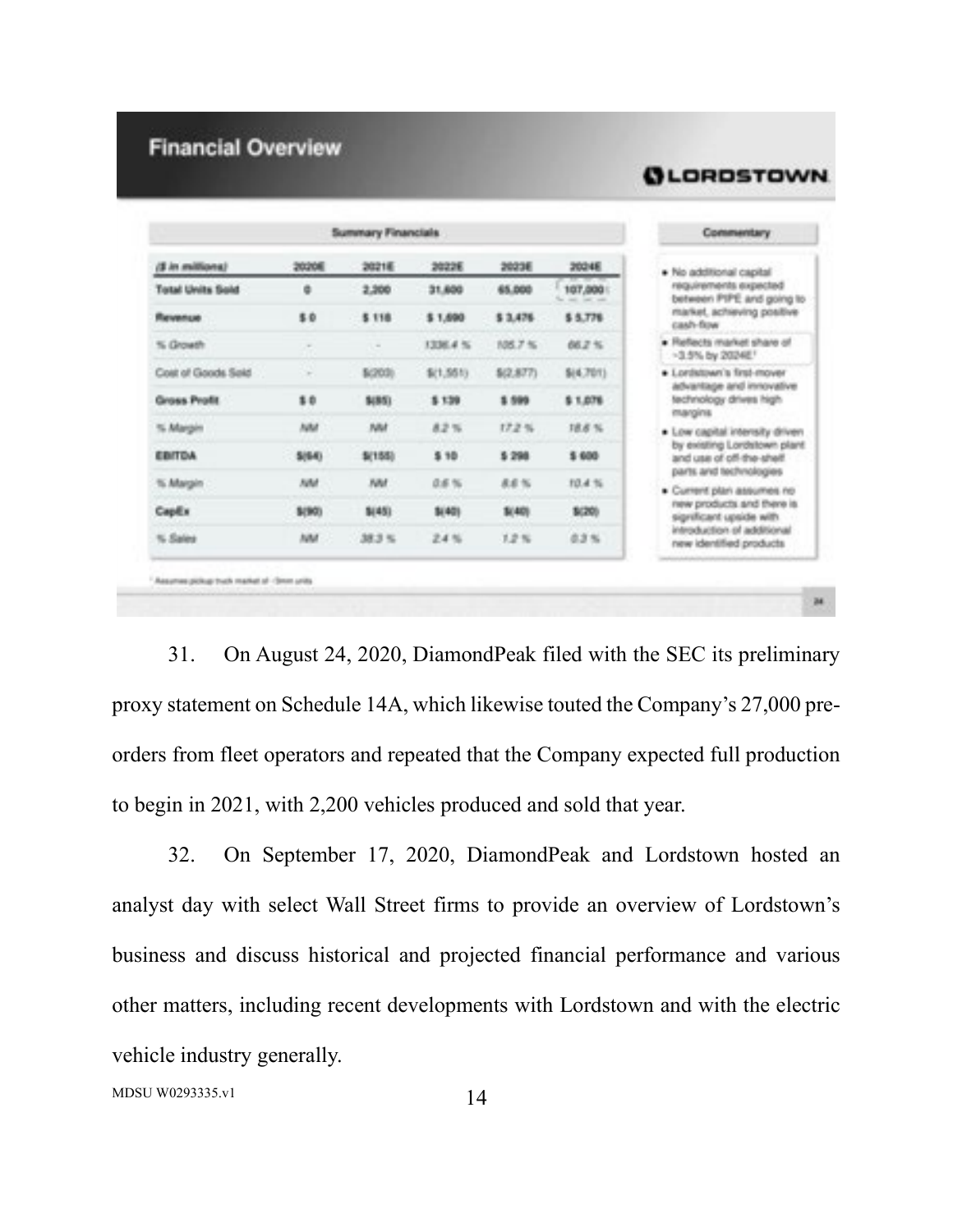33. During the presentation, the companies exhibited slides similar to those shown to investors in August and repeated the claim that demand for the Endurance was "proven with pre-orders covering the first year of production." They also highlighted the Company's purported pre-order customers and that "\$2.0bn+ of Existing Pre-Orders" were "achieved with minimal marketing costs," suggesting that the purported pre-orders were driven by demand from the "Fleet Market."

34. The analyst day slides likewise touted a "Working Prototype" and showed that Lordstown had now received "Significant Pre-Orders" (approximately 40,000) for the Endurance, representing "potential revenue sufficient to cover production into 2023." The analyst day slides also set forth a timeline for commercial production beginning in third quarter 2021. The analyst day slides included a "Financial Overview" showing "Summary Financials" reiterating that the Company was on track to sell an estimated 2,200 units in 2021 for \$118 million in revenue, 31,600 units in 2022 for \$1.69 billion in revenue, 65,000 units in 2022 for \$3.476 billion in revenue, and 107,000 units in 2024 for \$5.776 billion in revenue.

35. On September 18, 2020, DiamondPeak supplemented its proxy statement in an SEC filing that included a September 1, 2020 article from The Detroit News (where CEO Burns again touted 40,000 pre-orders) and the slides from the investor presentations described above.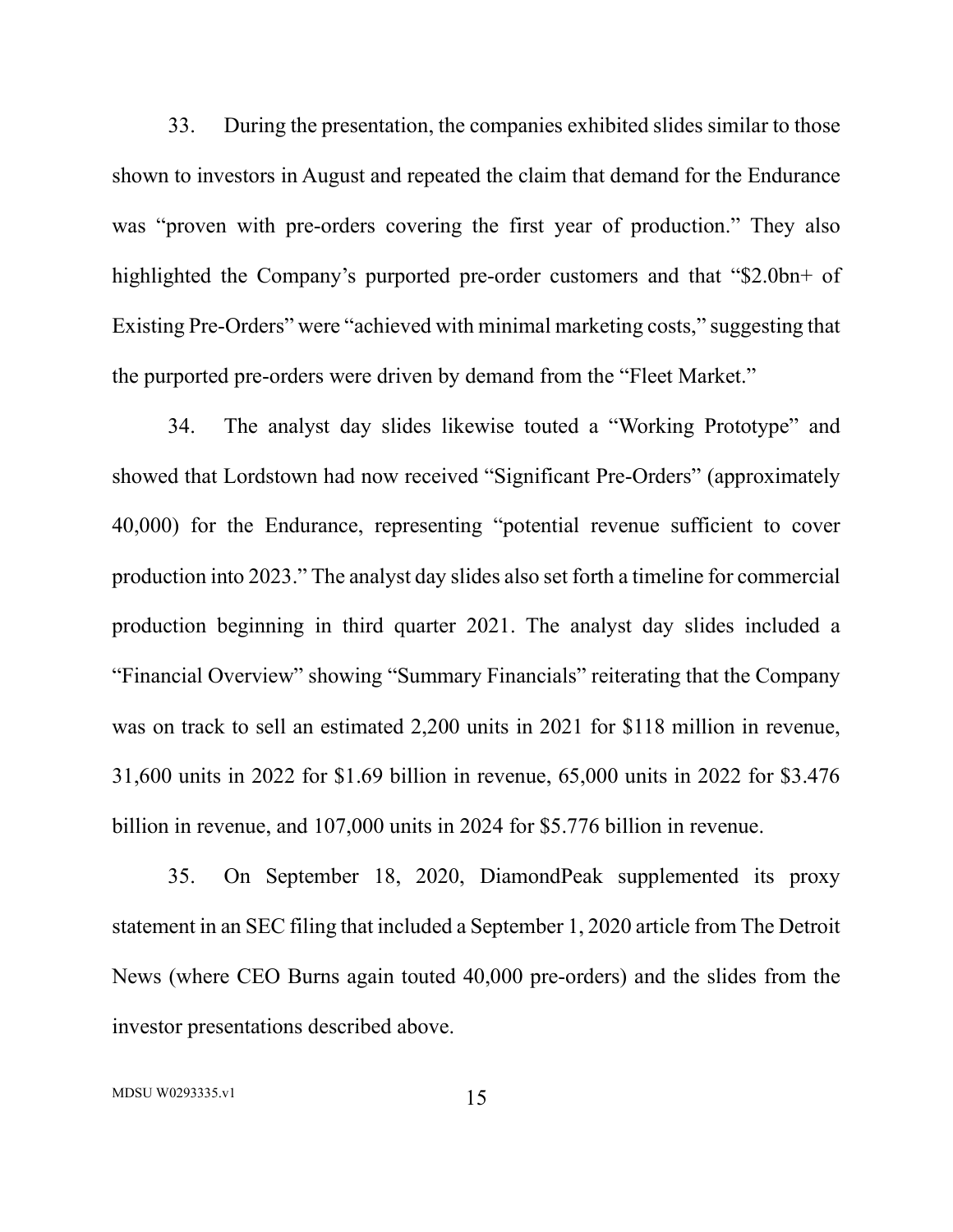36. On October 8, 2020, DiamondPeak filed with the SEC its definitive proxy statement on Schedule DEFM14A, which stated that the Company had preorders for more than 38,000 vehicles, that the Company "achieved several key milestones" to "commencing commercial production and sales," and that the Company anticipated commencing full production in 2021 "with a target of 2,200 vehicles produced and sold in the year."

37. While the proxy stated that the "non-binding pre-orders that Lordstown has signed did not require customer deposits and *may* not be converted into binding orders or sales," it failed to disclose that the Company had, in reality, secretly paid consultants for each pre-order received such that the consultants were highly motivated to, and did, accumulate largely fictitious "pre-orders" from "customers" lacking genuine intent and/or means to purchase the trucks. Thus, a large percentage of these "pre-orders" had zero chance of resulting in sales.

38. On October 23, 2020, the Merger between Lordstown and DiamondPeak closed.

39. The press release announcing the Merger stated, in part, that the Company's "flagship Endurance pickup truck in June 2020, remains on pace to commence commercial production in the second half of 2021 . . . . We have a near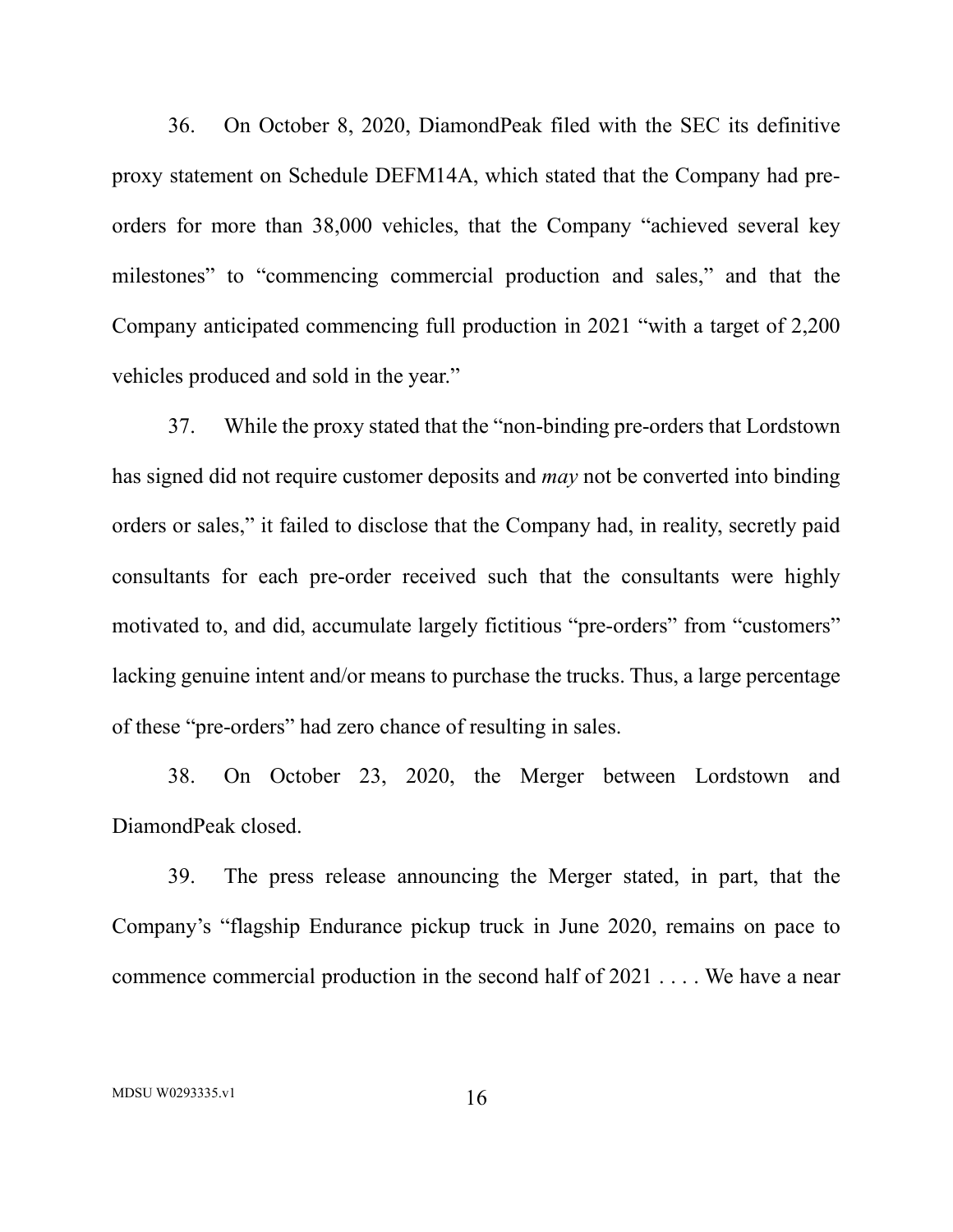production-ready plant and approximately \$675 million in proceeds from this transaction, which is more than enough funding to get us through initial production."

40. In an interview published by Youngstown Publishing Co. in The Business Journal on October 26, 2020 – the same day Lordstown began trading under the ticker symbol RIDE – CEO Burns highlighted that the Company's beta vehicles were "nearly production ready" and would launch into full production by September 2021.

41. Burns also noted that the Company had received 40,000 pre-orders and that he "was surprised that the truck has attracted so much attention this soon," attributing the success to "a pent-up demand."

42. On November 12, 2020, Lordstown filed with the SEC its preliminary prospectus and registration statement on Form S-1, which was amended by the Company's December 1, 2020 Form S-1/A (together with the Prospectus dated December 4, 2020, the "Registration Statement"), in which the Company registered to sell 5,066,667 shares of Class A common stock that were issuable upon the exercise of private placement warrants and (ii) 9,333,333 shares of Class A common stock that were issuable upon the exercise of certain public warrants, with expected proceeds to the Company of approximately \$182.1 million.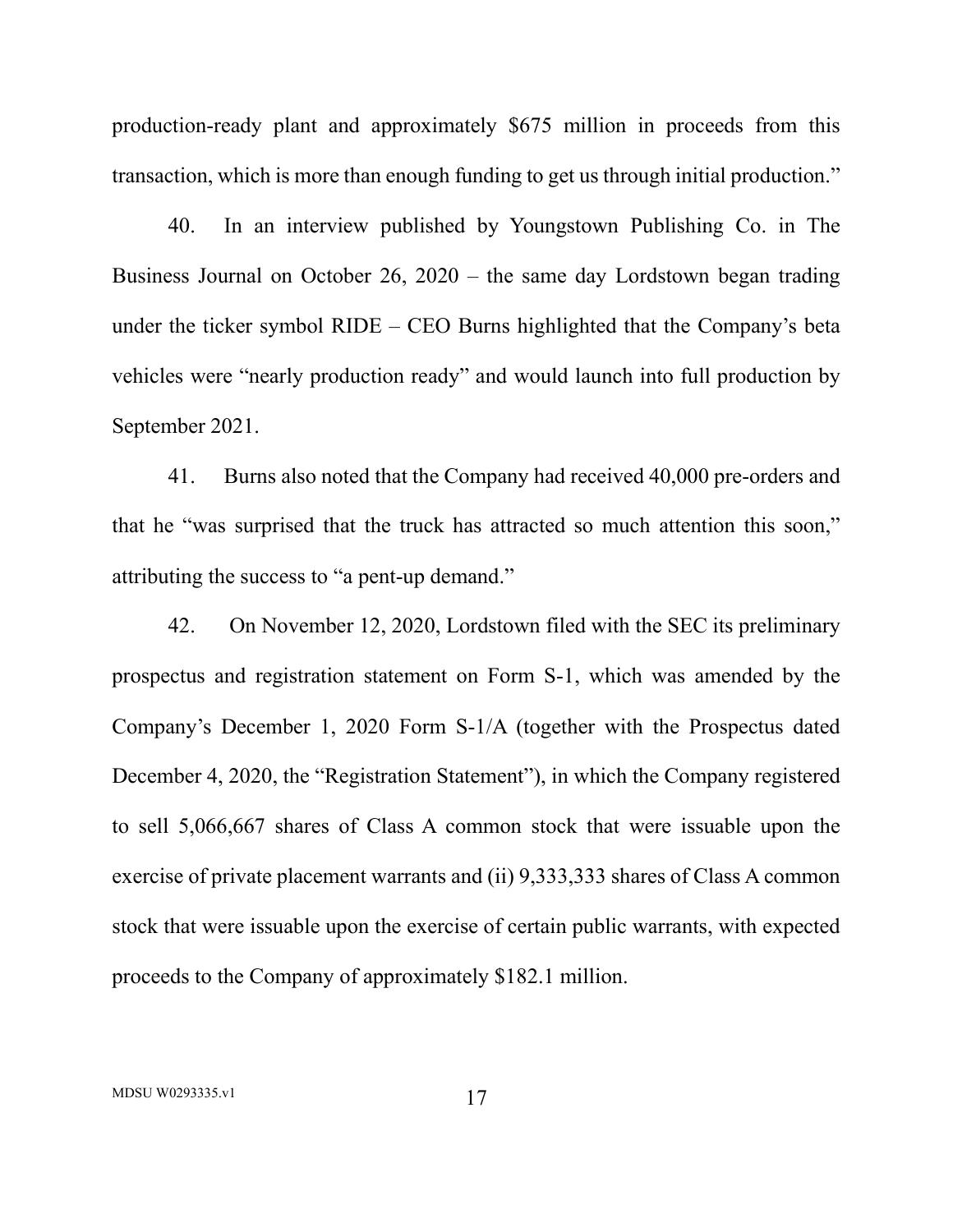43. In the Registration Statement, Lordstown also registered for resale 143,666,024 shares of Class A common stock by certain "Selling Shareholders," including the Company's Chief Production Officer, Phil Richard Schmidt (72,778 shares), the Company's CFO, Julio Rodriguez (43,380 shares), Mr. Hamamoto (4,229,135 shares and 1,826,396 warrants), and multiple other insiders.

44. Climb2Glory LLC, which was paid to gather pre-orders and later took a stake in Lordstown, registered 62,628 shares for resale, which were valued at more than \$1.4 million on December 4, 2020 when the Registration Statement became effective.

45. Lordstown received no proceeds from the sale of these shares, despite having registered them to permit the Selling Shareholders to sell them to the public.

46. In connection with the sales, the Registration Statement claimed that Lordstown, which had only "engaged in limited marketing activities," now had preorders for more than 50,000 vehicles, primarily from fleet purchasers.

47. Lordstown also claimed to have built "an operational prototype" of the Endurance and that it was "targeting commencement of commercial production of the Endurance and initial sales in the second half of 2021."

48. The Registration Statement also stated that the Company "achieved several key milestones" to "commencing commercial production and sales," and that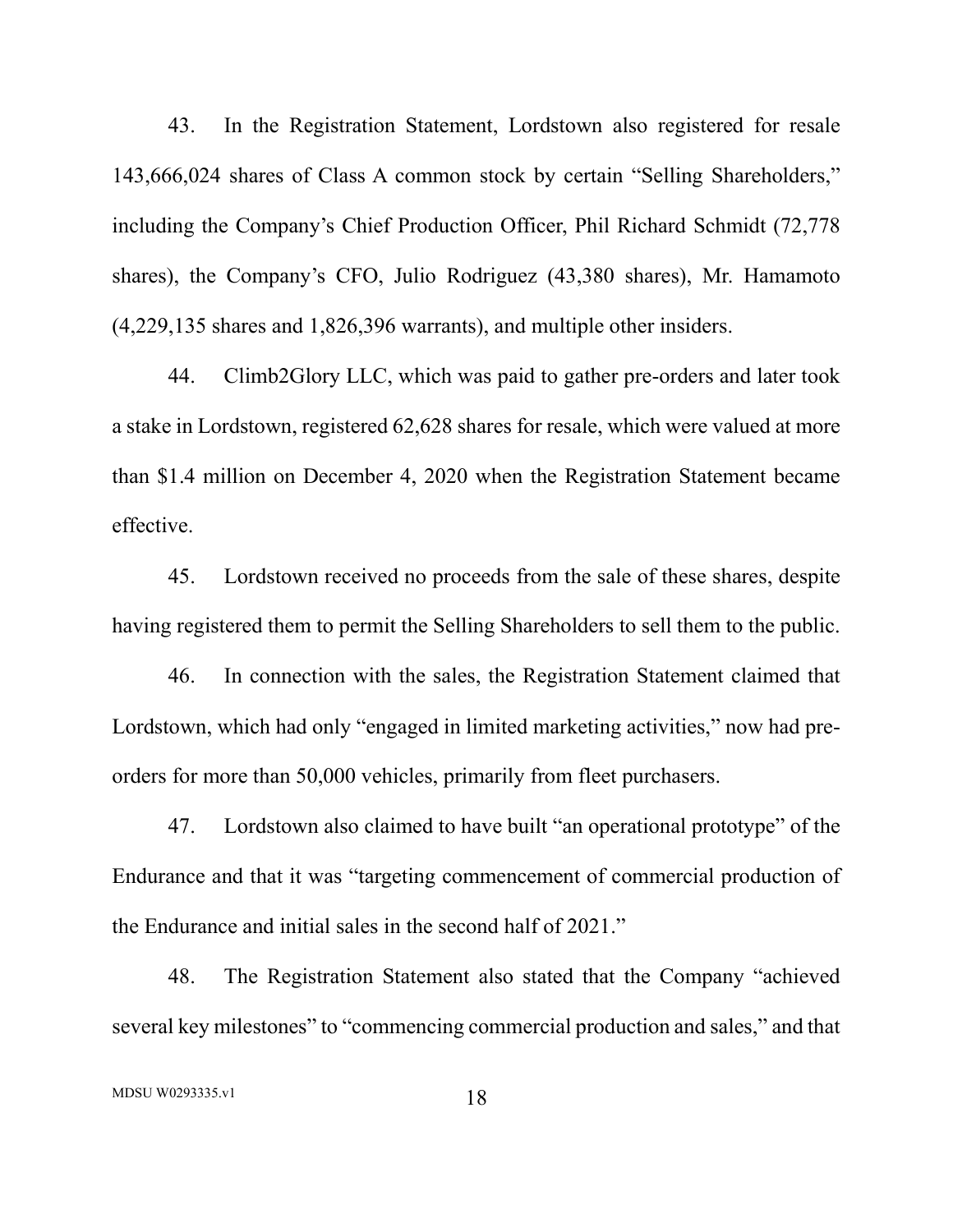the Company anticipated commencing full production in 2021 "with a target of 2,200 vehicles produced and sold in the year."

49. On November 16, 2020, Lordstown issued a press release providing a business update. In this release, Lordstown announced that it "Remains on Track to Begin Production of the Lordstown Endurance in September 2021."

50. The Company also detailed several "[n]otable developments," including that "Lordstown Motors has received approximately 50,000 non-binding production reservations from commercial fleets for its Lordstown all-electric pickup truck, with an average order size of approximately 500 vehicles per fleet."

51. The Company further boasted that "[t]his figure does not capture interest the company has received from organizations that are not in position to be able to place pre-orders, such as federal, state and municipal governments, and military fleets."

52. The Company again stated that "[d]eliveries of the Lordstown Endurance are expected to begin in September 2021, with full production ramping up throughout 2022."

53. On November 16, 2020, Reuters published a report entitled "Lordstown Motors says electric pickup launch 'on track' for fall 2021" in connection with a visit by then-President Donald Trump to inspect an Endurance model on the South Lawn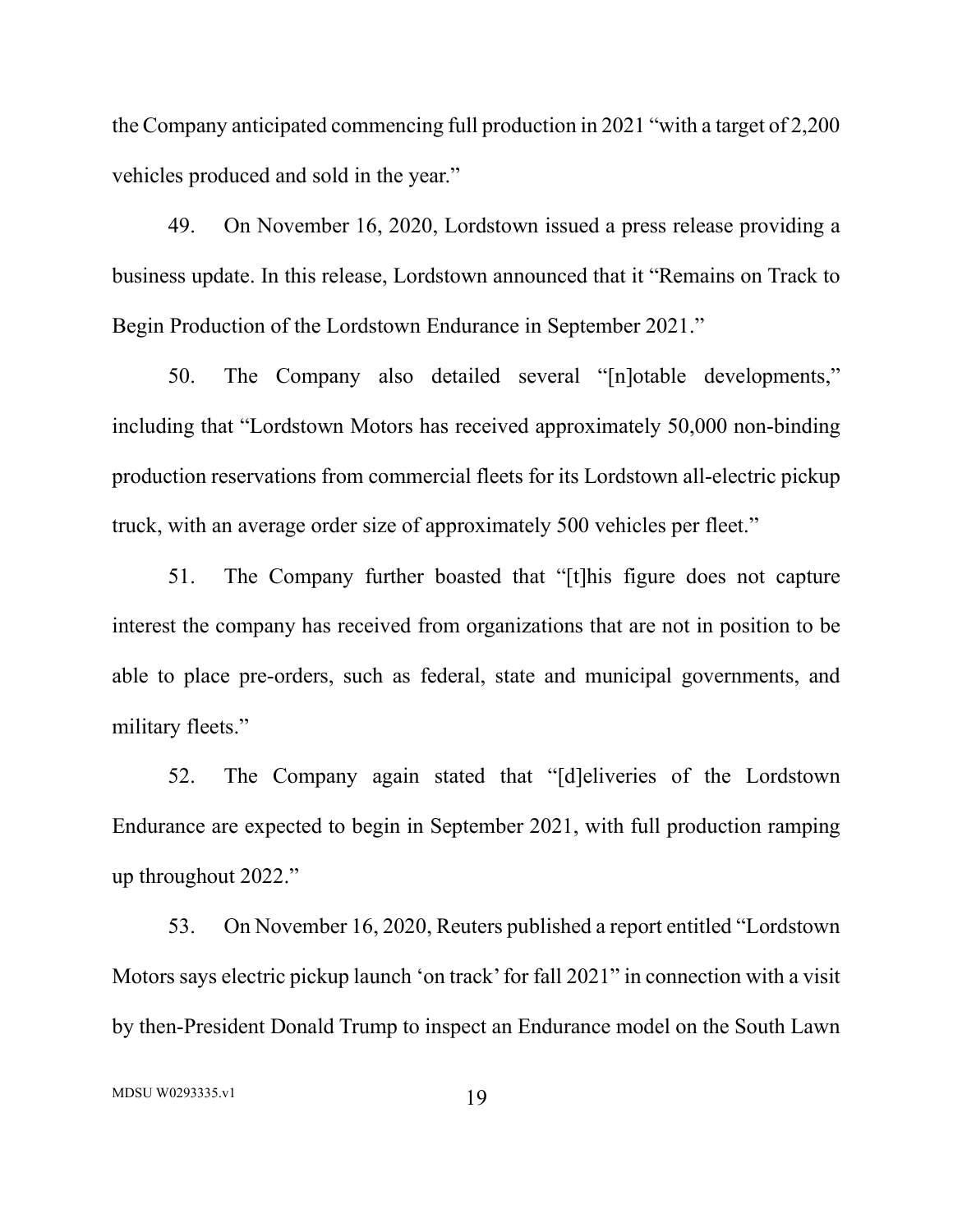of the White House. Reuters quoted the Company as stating that "it remained 'on track' to begin building electric pickup trucks next September at a former General Motors Co. plant in northeastern Ohio."

54. In an interview on CNBC's Mad Money the following day, November 17, 2020, CEO Burns declared "we sell to commercial fleets. That's our first customer. And like I said, we've already got 50,000 pre-orders."

55. Burns went on to say that most of the orders were signed by the CEOs of large firms—so "very serious orders."

56. On December 21, 2020, Lordstown announced that it received 80,000 pre-orders for the Endurance and that the Company remained on track to begin production of the Endurance in September 2021. In a "tweet" promoting the news, the Company declared, "we have hit a new milestone."

57. Internal management materials at the time, however, suggested that production in 2021—much less September 2021—was a long shot at best.

58. For example, a report dated for the week ending December 11, 2020 included three red indicators, four orange indicators, and only one green indicator relating to "Purchasing and Supplier Development," and stated that:

• The Company had only just begun "supplier capability assessments;"

• The "[c]ompressed timeline [was] resulting in vendors to no-quote;"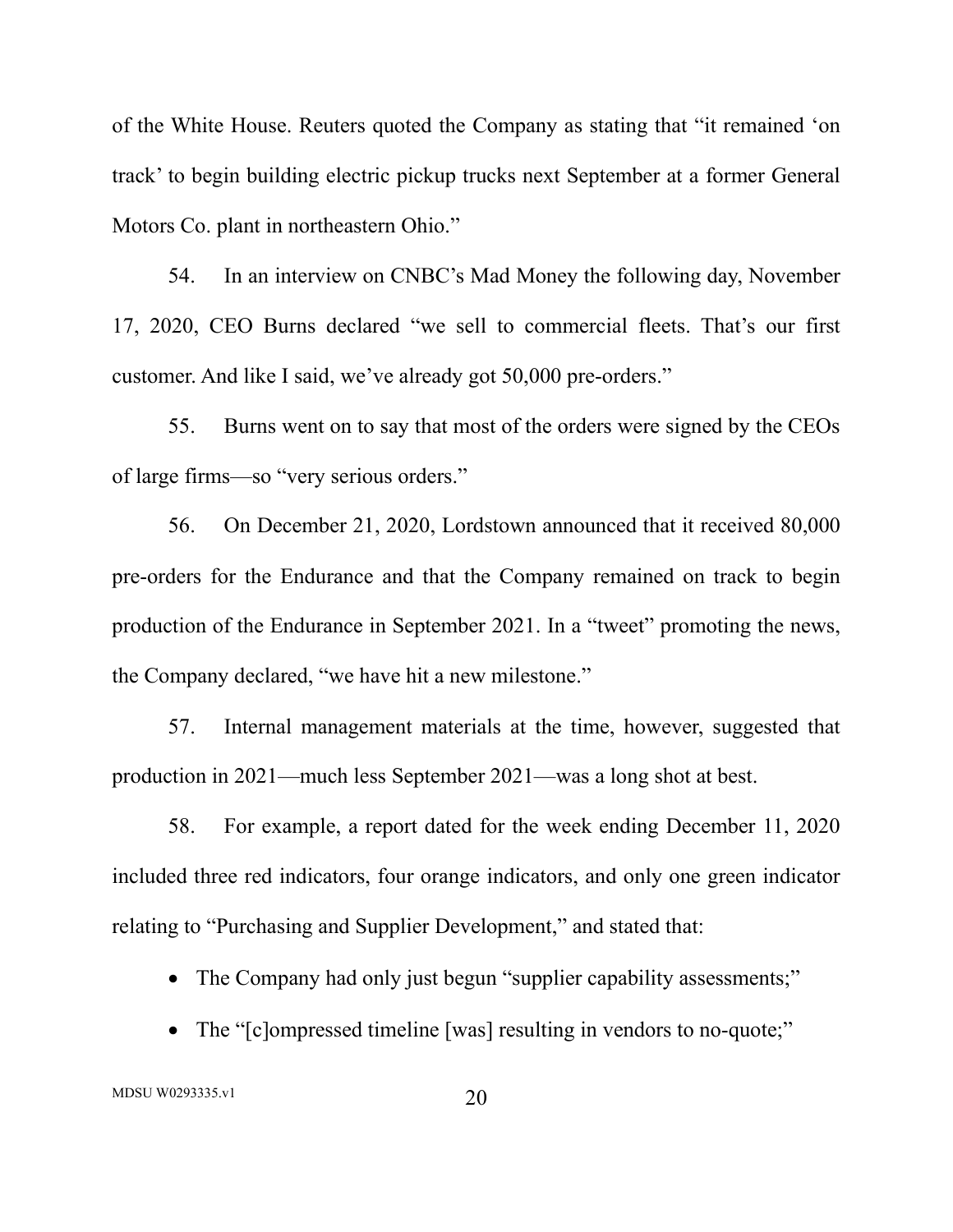- "[First-stage model] Beta to PV [second-stage model] lead-time maybe too tight for some vendors;"
- The powertrain "[p]roduction equipment/process timeline [was] concerning;"
- "Design changes continue. Time and  $\$\dots$ ;" and
- "Infotainment BOM and total cost still not clear but expected to be \$\$\$\$."

59. Nonetheless, in January, management continued to publicly promote its unfeasible production timeline.

60. On January 11, 2021, Lordstown issued a press release announcing that it "is now building the first Beta Endurance vehicles and is on track for start of production in September of this year," and had "[s]urpasse[d] 100,000 pre-orders for the Lordstown Endurance."

61. In this release, Burns stated: "Receiving 100,000 pre-orders from commercial fleets for a truck like the Endurance is unprecedented in automotive history. Adding in the interest we have from federal, state, municipal and military fleets on top of that, I think you can see why we feel that we are about to revolutionize the pickup truck industry."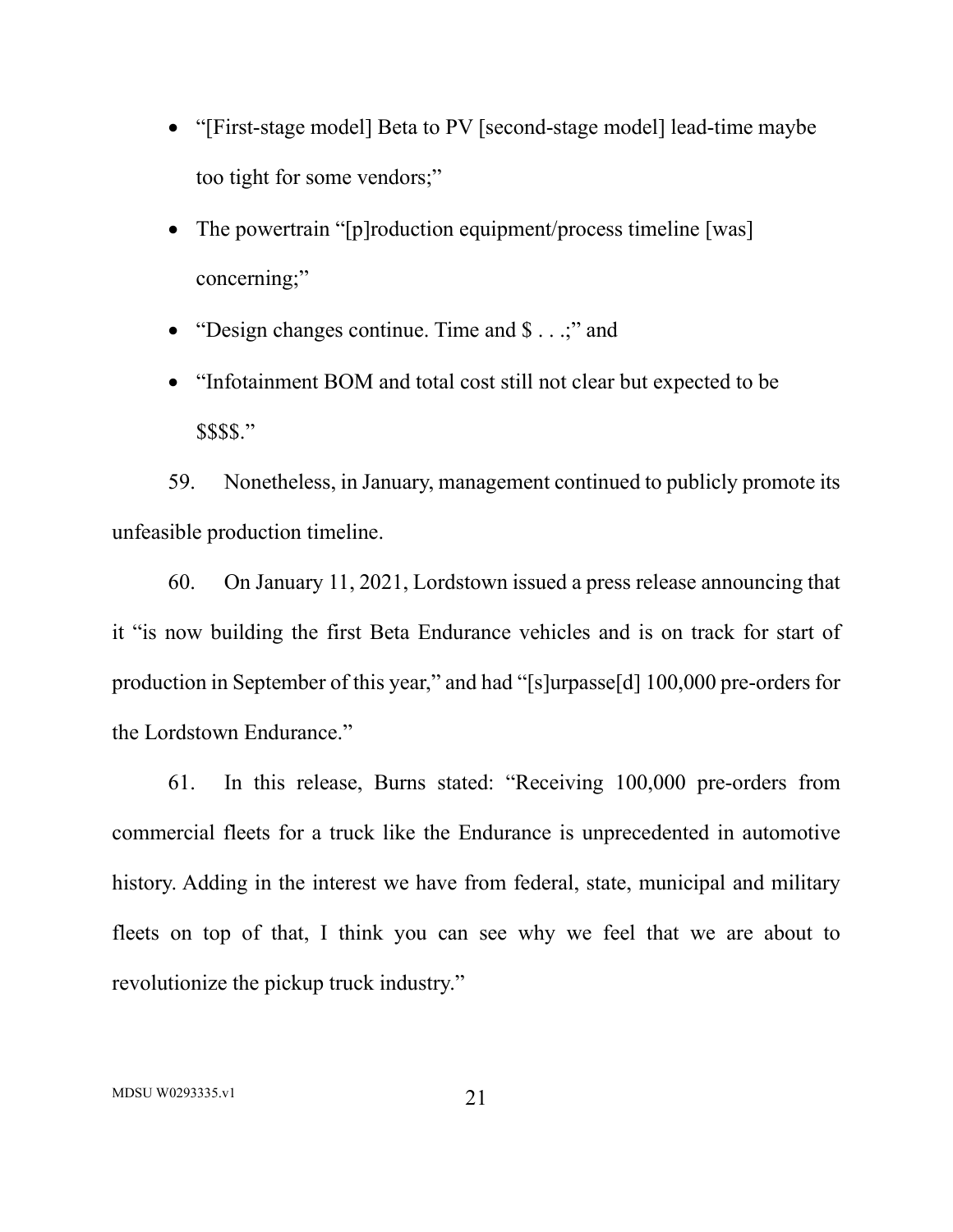62. Two days later, on January 13, 2021, an Endurance test model exploded into flames during a road test, requiring emergency personnel to respond, an incident that was not disclosed to investors. Nonetheless, the Company's full-court press in the media continued.

63. On January 28, 2021, Lordstown issued a press release providing business updates, and stating that the Company was "Prepar[ing] Ohio Factory to Begin Building Betas Next Month."

64. Burns stated that "[w]e are hard at work in the factory preparing to begin Beta builds in the coming weeks," and that "[w]ith this step on the horizon, we remain on track to meet our September start-of-production timeline while continuing to see indicators of strong demand for an all-wheel drive, full-size electric pickup truck with 250 miles of range from commercial, government and military fleets."

65. On February 17, 2021, Lordstown issued a press release announcing that it had entered a race model of the Endurance pickup in the 2021 SCORE International San Felipe 250, which is part of the SCORE World Desert Championship race series.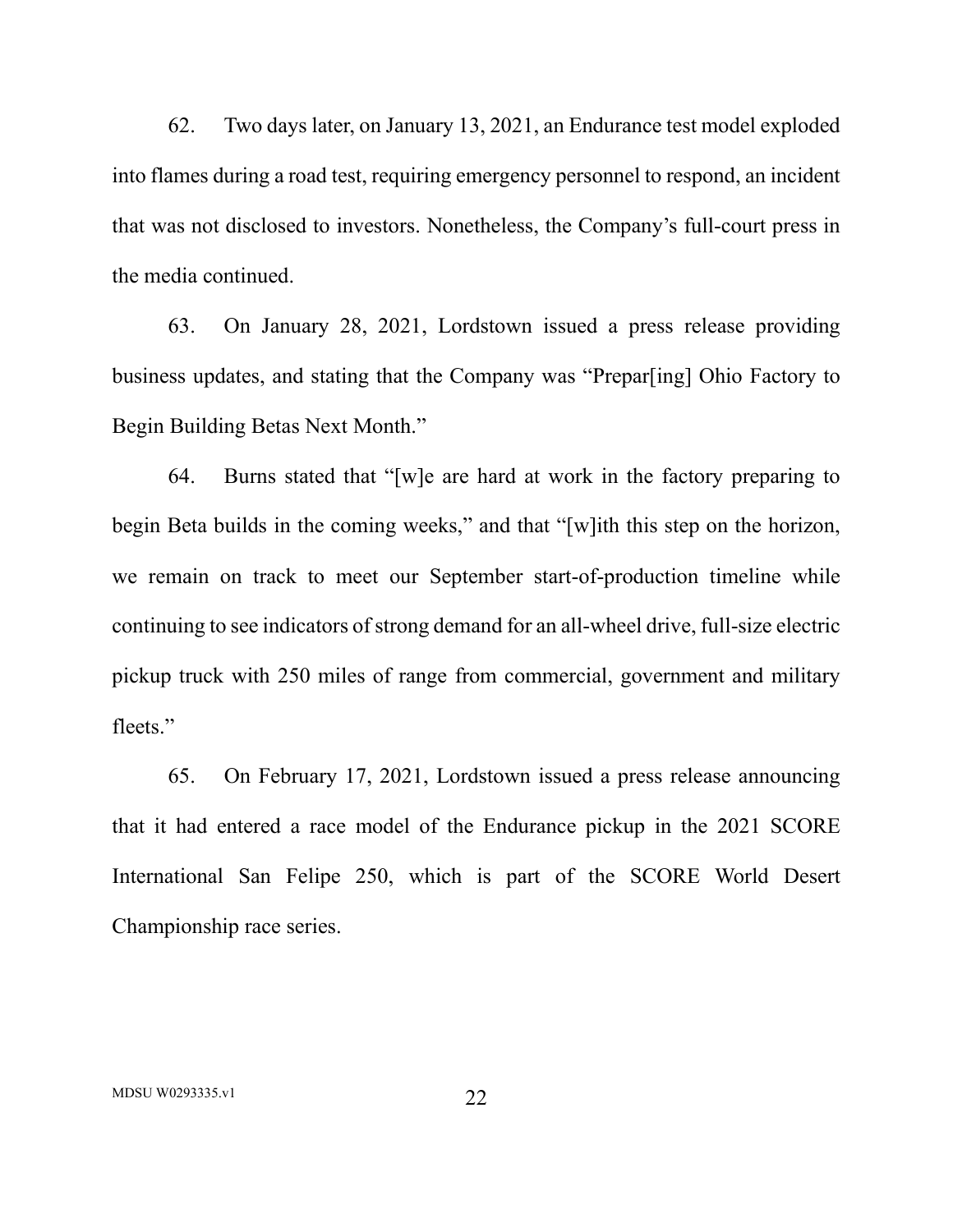66. In the February 17, 2021 press release, the Company again claimed that it was "now building the first Beta Endurance vehicles and is on track for start of production in September of this year."

67. Internally, however, the "Issues/Concerns" continued to build, rendering calendar year 2021 production a pipedream. These issues and concerns included:

- "Delayed HV Battery availability for testing," resulting in "development timing delay[];"
- "Part delays" as to "leaf springs, coil springs, stabilizer bars;"
- "In-house frame . . . required immediate design freeze Frame insourcing plan needed;"
- "Durability & integration timing behind due to lack of Alpha 2 availability;"
- "Virtual GA build held- many issues to be resolved before actual build;"
- "Sample A motors delayed after first 9 motor sets—COVID outbreak delay of +1 week and diversions to BAJA and Military vehicles;"
- "JVIS display timing continues to slip, in spite of executive elevation to JVIS president;"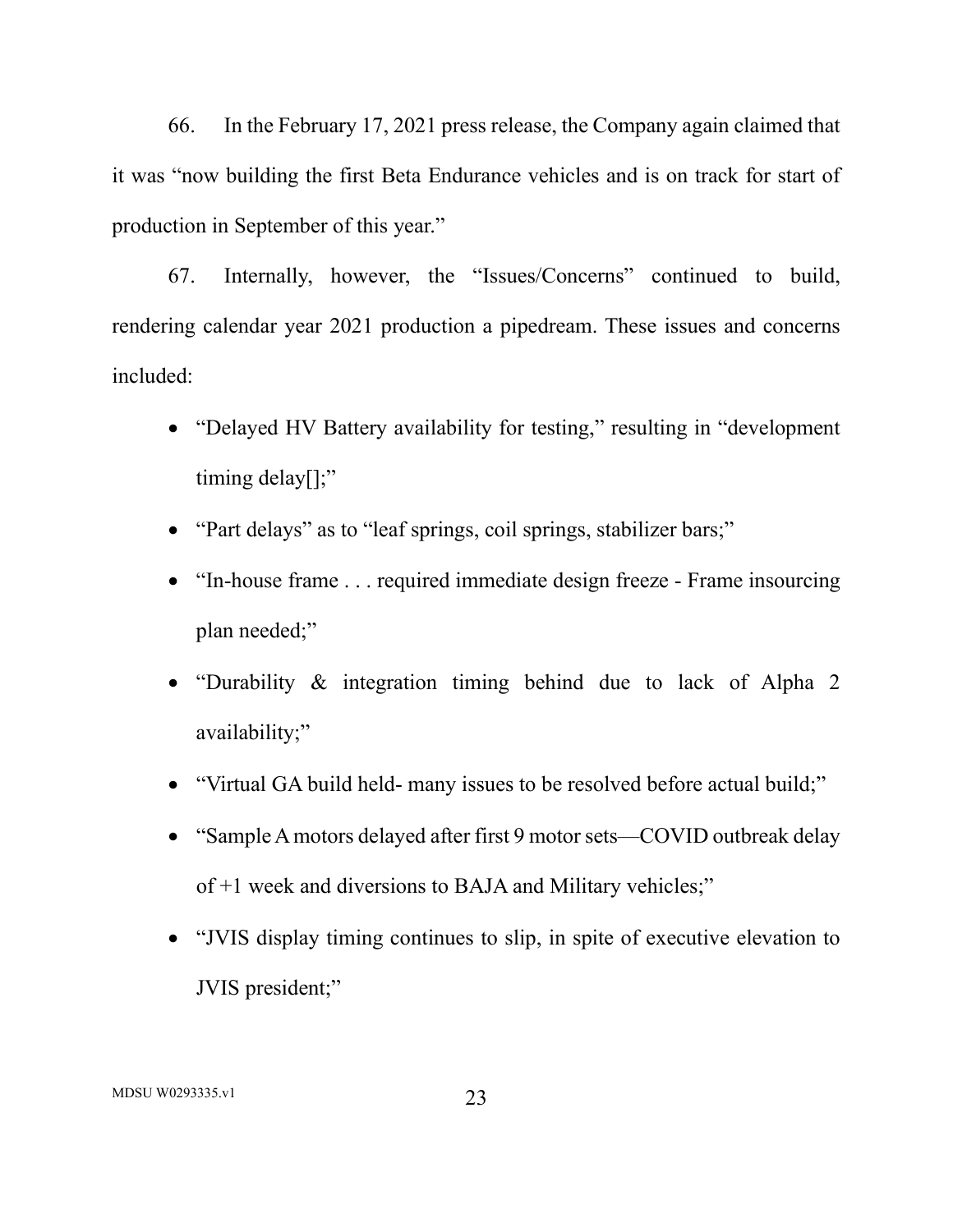- "[Parts] GMW3097 and 3172 are not available for our purchase = elevated to GM;"
- "CGW software is not ready . . . team working 12+hrs/day;"
- "Missing parts for initial beta build through end of April: speakers, camera, potentially the dual display;" and
- "Timing delay for Dual Display critical for development—due to impact of silicon shortages and JVIS project management weakness."

# **C. Company Executives Dumped Their Stock As The Problems Built Behind The Scenes**

68. Beginning in December 2020, senior personnel began to unwind their holdings in Lordstown, despite the purportedly bright future they had painted for investors.

69. On December 11, 2020, after telling the market that the Company had "50,000 pre-orders" from commercial fleet companies, Mr. Schmidt sold 51,900 shares, 72% of his holdings at the time.<sup>4</sup>

70. On December 14, 15, and 16, 2020, John Vo, VP of Propulsion, sold 98,300 shares, roughly 50% of his holdings at the time.

<sup>&</sup>lt;sup>4</sup> The information and calculations set forth herein reflect the Inside Sellers' (as defined below) holdings of Lordstown common stock, excluding vested and unvested options.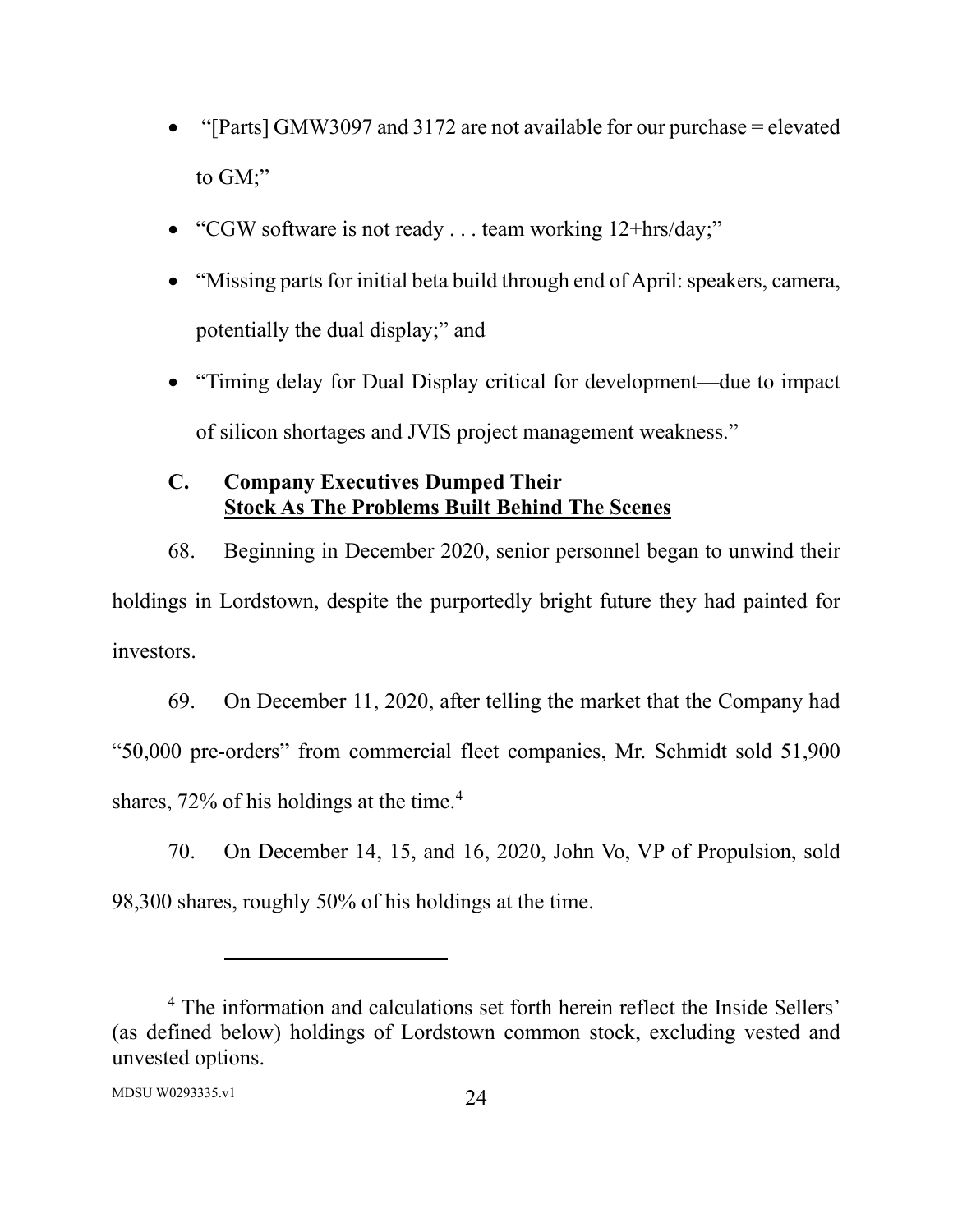71. After informing the market that the Company's purported "pre-orders" had "[s]urpasse[d] 100,000"—and after the Endurance's undisclosed road test resulted in a massive battery fire —the insiders began selling again.

72. On February 2, 2021, Mr. Schmidt exercised options for 150,000 shares, and then sold 161,512 shares—95% of his then-current holdings—leaving him with only 9,366 shares.

73. The same day, Mr. Vo sold again, reducing his holdings by 99% by selling 100,000 of his 100,717 shares held at the time.

74. The next day, February 3, 2020, Mr. Schmidt sold again, exercising options for 50,000 shares and immediately selling those shares on the open market.

75. On February 4, 2021, other Company insiders entered the fray.

76. Darren Post, VP of Engineering, exercised options for 10,000 shares, which he immediately sold in the open market, leaving him with no remaining holdings in the Company.

77. Shane Brown, Chief Production Officer, exercised options for 18,608 shares, and immediately sold those shares in addition to 400 previously held shares, leaving him with no holdings in the Company.

78. CFO Rodriguez likewise disposed of 9,300 shares—22% of his holdings.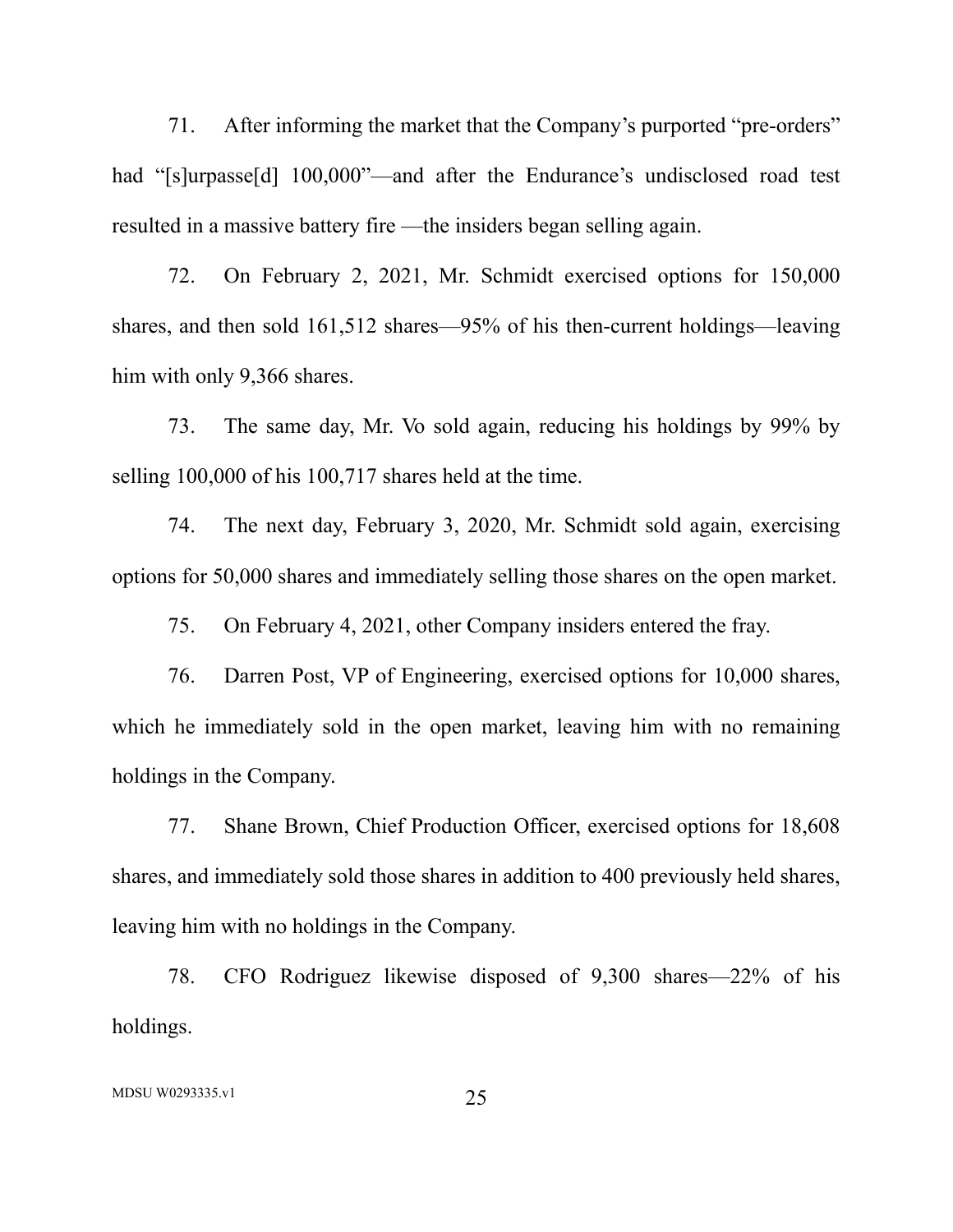79. Together, these insiders are referred to as the "Inside Sellers." They collectively sold more than 500,000 shares of Lordstown stock in the above-listed transactions—receiving approximately \$11.9 million in proceeds—while they knew not only that the Company's pre-orders were overstated, but that the Company had little chance of producing a working product by 2021.

80. Not surprisingly, the trades would prove to be perfectly timed: in the weeks and months following, the Company's optimistic public spin would give way to a near-complete collapse.

### **D. The Company's False Narrative Begins To Unravel**

81. On February 17, 2021—the same day the Company touted its purported race truck—the SEC sent Lordstown a nonpublic request for the voluntary production of documents and information, including relating to the Merger and the pre-orders of the Company's Endurance pickup truck.

82. Lordstown did not timely disclose the SEC's inquiry. Rather, the Company's executives continued to hype the market on the purported demand for Endurance and the Company's expedited production schedule.

83. During a February 23, 2021 interview with Yahoo! Finance Live, Burns stated: "Our initial foray is into fleets, and we have pre-sold 100,000 of these vehicles to various fleets across America – really a big appetite."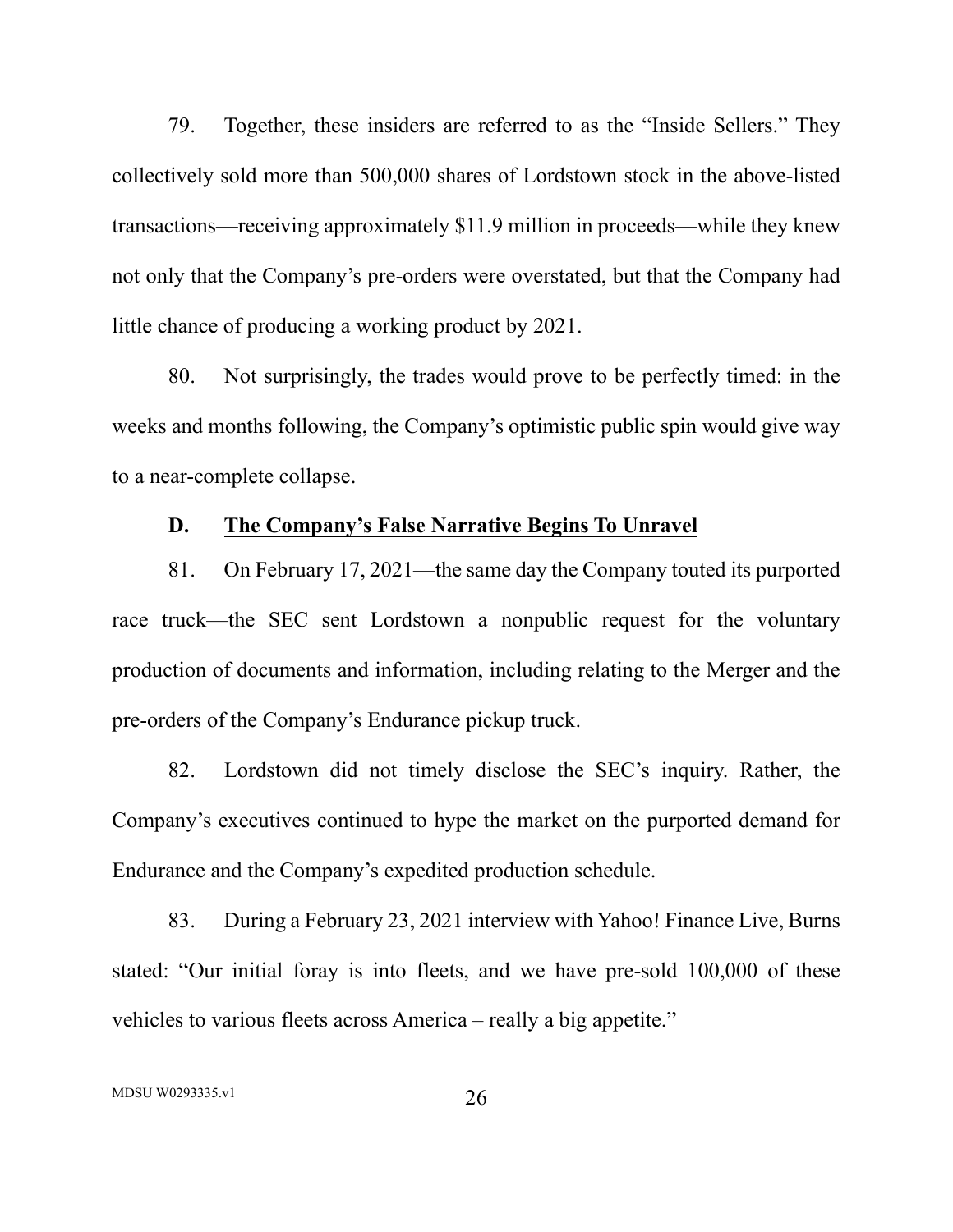84. This article further provided that "Burns said production for the Endurance will begin in September" which "will make the Endurance the first all electric pickup truck on the market."

85. On March 12, 2021, however, a report by Hindenburg Research exposed the Company's fabricated and exaggerated commercial viability on multiple counts.

86. The report was entitled "The Lordstown Motors Mirage: Fake Orders, Undisclosed Production Hurdles, And A Prototype Inferno" (the "Hindenburg Report"), and summarized its findings, in part, as follows:

- "Lordstown is an electric vehicle SPAC with no revenue and no sellable product, which we believe has misled investors on both its demand and production capabilities."
- "The company has consistently pointed to its book of 100,000 pre-orders as proof of deep demand for its proposed EV truck. Our conversations with former employees, business partners and an extensive document review show that the company's orders are largely fictitious and used as a prop to raise capital and confer legitimacy."
- "For example, Lordstown recently announced a 14,000-truck deal from E Squared Energy, supposedly representing \$735 million in sales. E Squared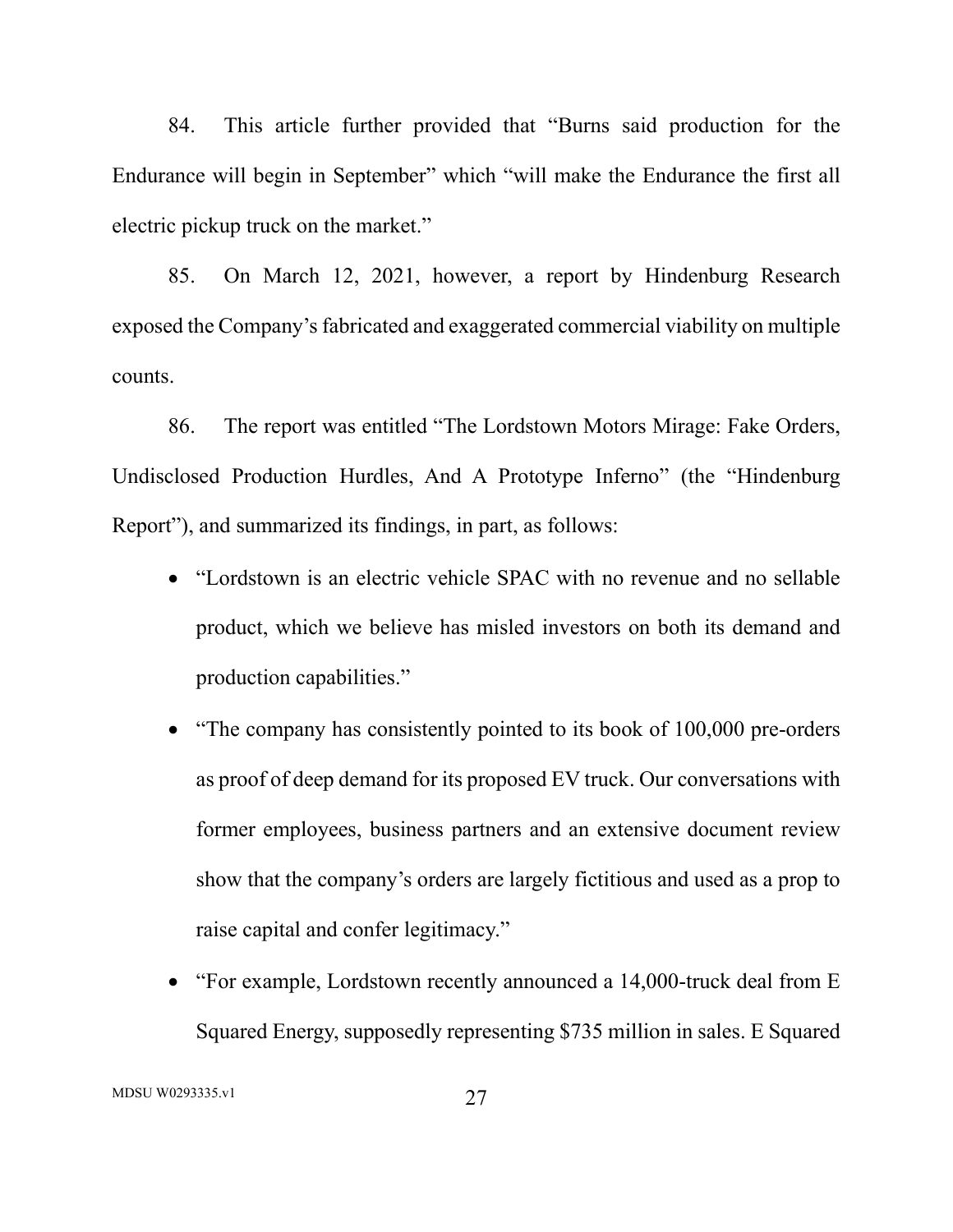is based out of a small residential apartment in Texas that doesn't operate a vehicle fleet."

- "Another 1,000-truck, \$52.5 million order comes from a 2-person startup that operates out of a Regus virtual office with a mailing address at a UPS Store. We spoke with the owner who acknowledged it won't actually order any vehicles, instead describing the 'pre-order' as a mere marketing relationship."
- "Yet another firm that is supposedly set to buy 500 trucks from Lordstown told us: '…The letters of interest are non-binding. It's not like you'd obligate yourself to a pre-order or that you would contractually bind yourself to buying this truck. That's not what they are.'"
- "Lordstown CEO Steve Burns has called these arrangements 'very serious orders.' The actual customer agreements, which we present for the first time today, require no deposit and are non-binding. Many of the supposed customers do not operate fleets nor do many have the means to actually make the stated purchases."
- "Former employees and litigation records reveal that in order to raise capital and confer credibility, Steve Burns began paying consultants for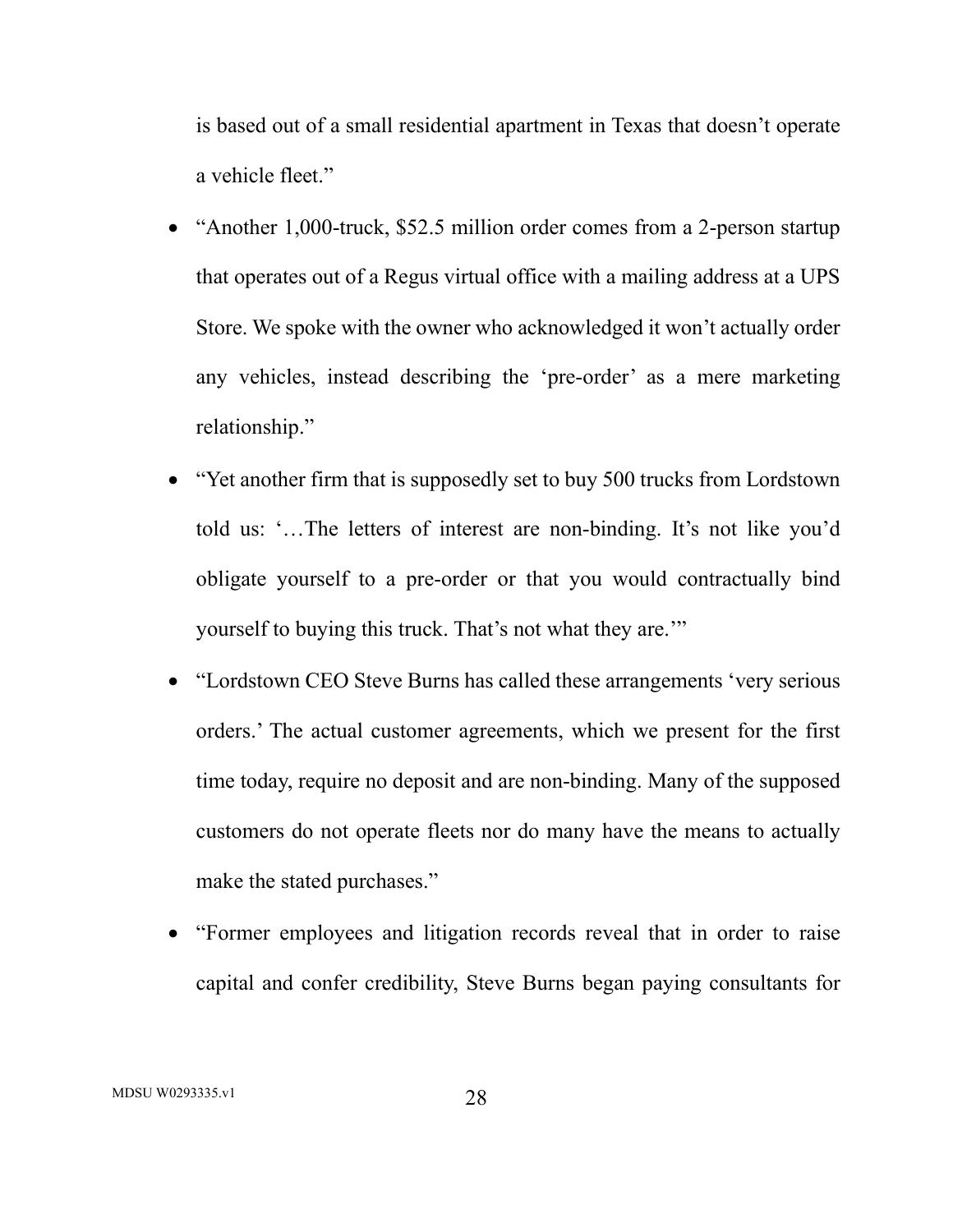every truck pre-order as early as 2016 while he was serving as CEO at Workhorse."

- "Later, heading into Lordstown's eventual go-public transaction in 2020, a small consulting group called Climb2Glory was paid to generate preorders. Climb2Glory openly described the purpose behind the pre-order game: 'the faster the pre-orders arrived, the greater investors' confidence would be in the company and the faster funds would flow in.'"
- "One company rep that committed to buy 40 trucks through Climb2Glory" told us: '. . . I'm not committed to anything, not to buying a single vehicle. I committed to consider buying vehicles. I'd have a lot of questions before I commit to anything.'"
- "Others had similar remarks. 'The commitment of that size (15) is totally impossible,' a representative for the City of Ravenna told us about its preorder. We document numerous other 'customers' that disclaim any intent to actually purchase vehicles."
- "Multiple former senior employees who have worked with Lordstown Founder & CEO Steve Burns openly described him as a 'con man,' or a 'PT Barnum' figure. One senior employee told us that, while working with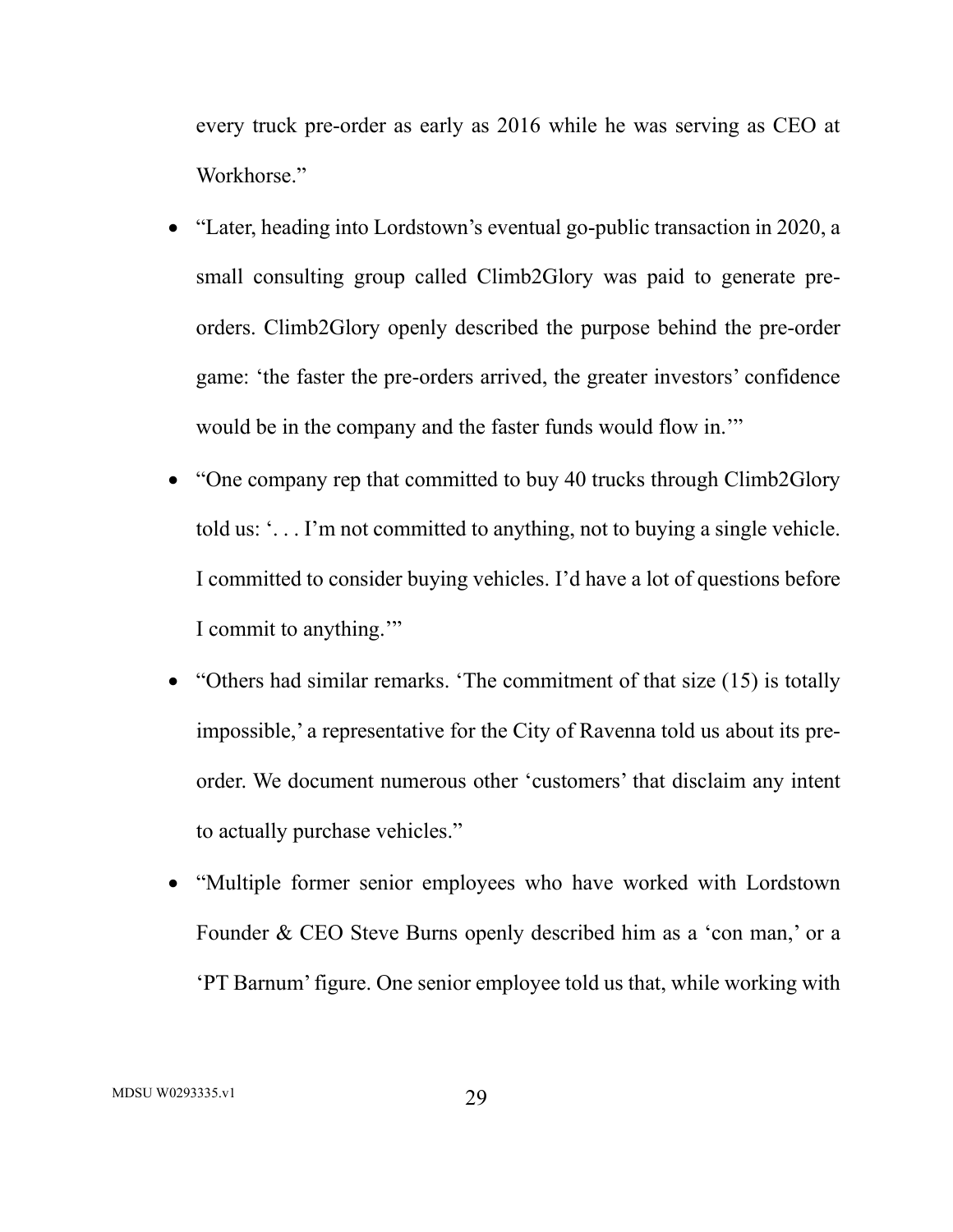Steve for a couple of years, they saw more questionable and unethical business practices than they had seen in their entire career."

- "Despite being allowed to resign from Workhorse, former senior employees described how Burns was pushed out of his old company by the board for wasting R&D money and missing promised deadlines. He then launched Lordstown months later."
- "Despite claims that Lordstown will be producing vehicles by September, a former employee explained how the company is experiencing delays and making 'drastic' design modifications, putting them an estimated 3-4 years away from production. For example, in mid-January the company 'totally switched from a plastic exterior to aluminum,' we were told."
- "Despite claims that battery packs would be manufactured in-house, we were told that the equipment is months away from arriving, let alone being put into a production environment. In the meantime, we were told that battery packs are being put together by hand."
- "Former employees also shared that the company has completed none of its needed testing or validation, including cold weather testing, durability testing, and Federal Motor Vehicle Safety Standards (FMVSS) testing required by the NHTSA."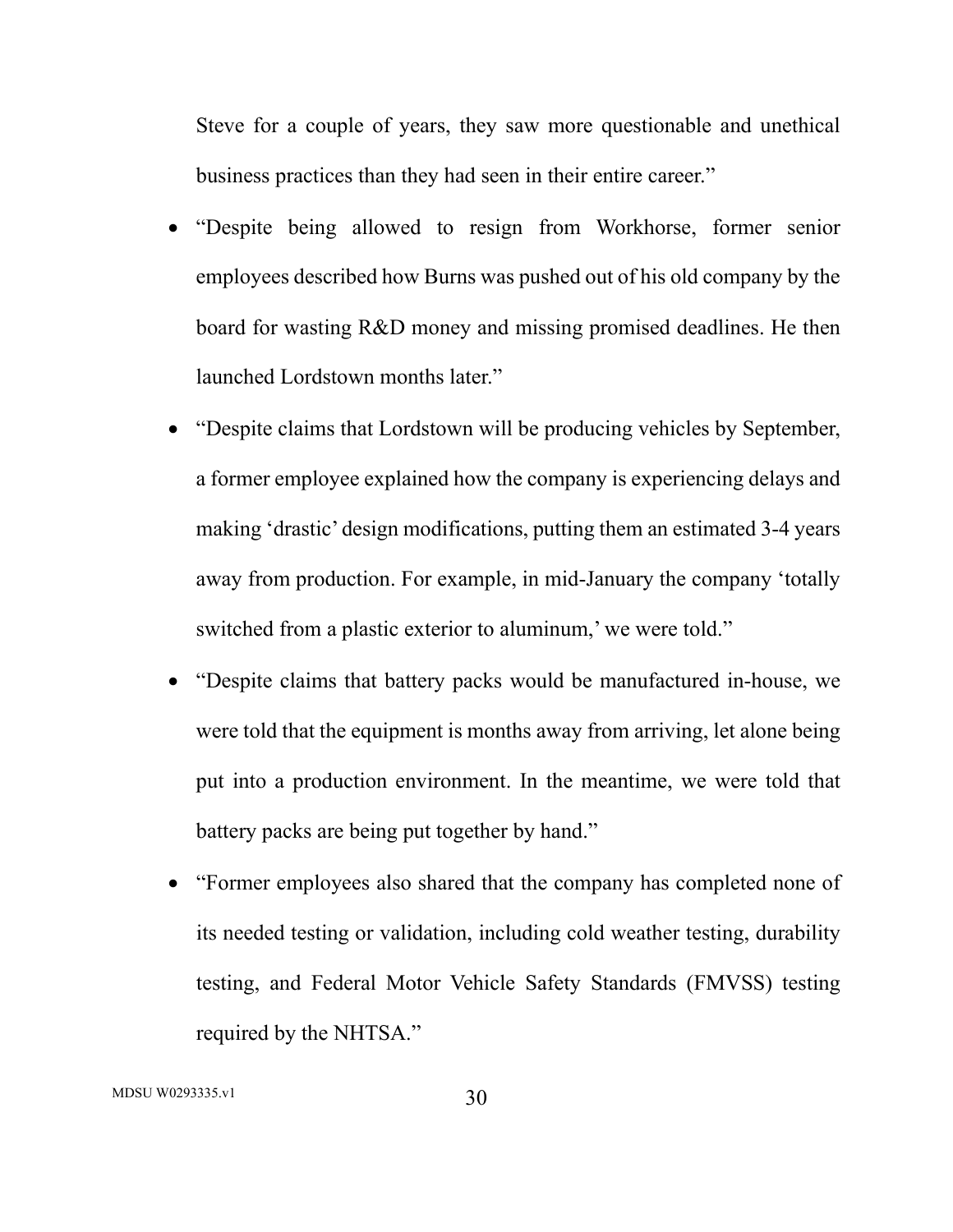- "In January 2021, Lordstown's first street road test resulted in the vehicle bursting into flames 10 minutes into the test drive. We share copies of the 911 call and a police report we received through FOIA requests."
- "Lordstown only went public in October 2020, but in that brief time, executives and directors have unloaded ~\$28 million in stock. We think it bodes poorly when executives unload stock in a company with no actual product that claims to be on the cusp of mass-production."

87. The Hindenburg Report revealed that "Lordstown's order book consists of fake or entirely non-binding orders, from customers that generally do not even have fleets of vehicles," and that in some instances "CEO Steve Burns sought to book orders, regardless of quality, purely as a tool to raise capital" and even "paid for customers to book valueless, non-binding pre-orders."

88. The Hindenburg Report stated that Lordstown "hired small consulting group Climb2Glory, which was to receive \$50 per truck pre-order" and that Climb2Glory "boast[ed] on its own website how it was key in helping Lordstown generate pre-orders faster in order to use the orders as a capital raising tool."

89. The Hindenburg Report quotes Climb2Glory's managing partner, Pat Mangin, as stating that Climb2Glory initially received "contract dollars," but later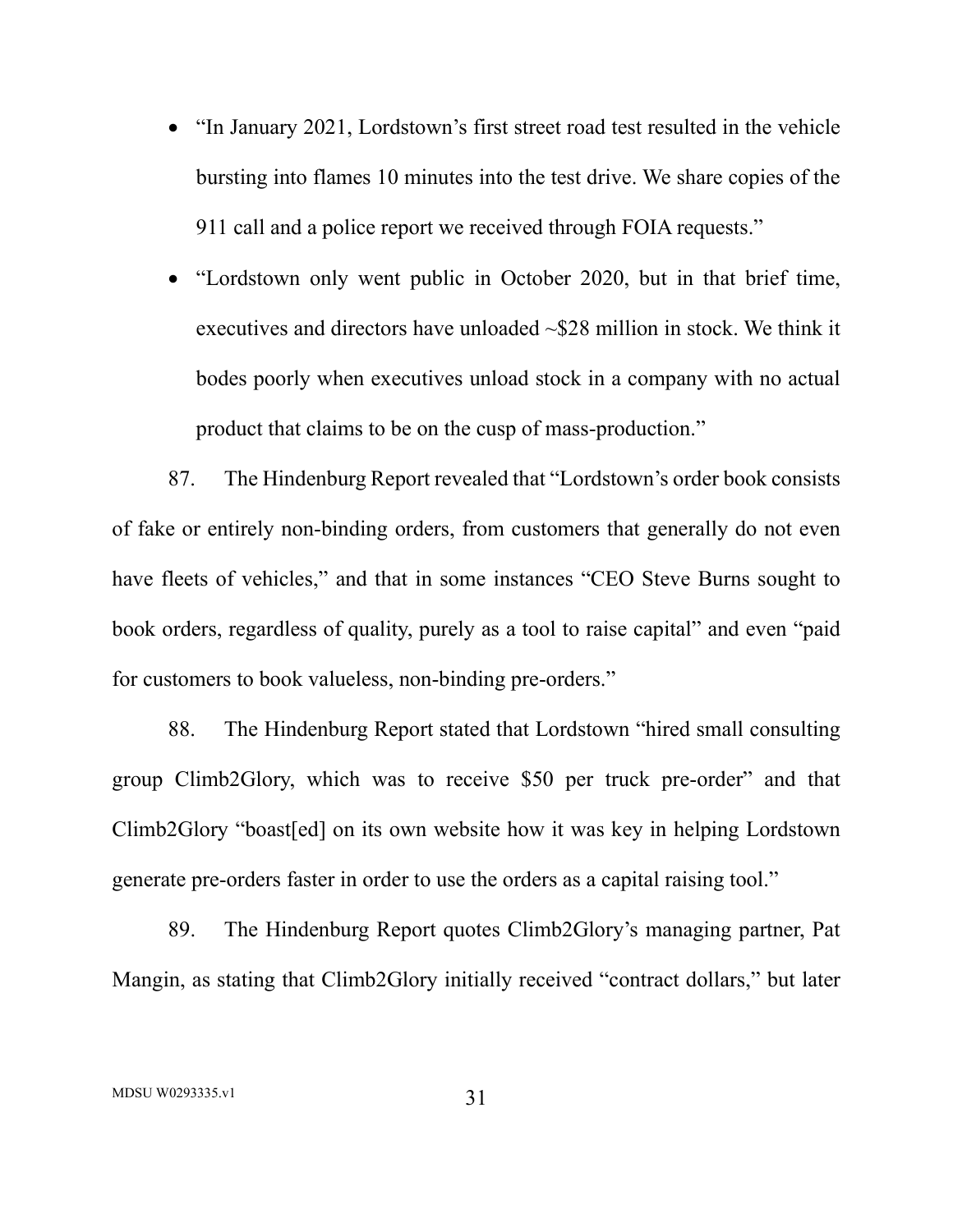took a "significant amount of shares in the deal" through the Merger, which it cashed in through the registered offering discussed above.

90. The Hindenburg Report quoted a former sales representative for the Lordstown Endurance, who stated that "I think the way it's being communicated especially to the media is probably not accurate" and that "[t]here's no such thing as a preorder. What they're doing is getting letters of intent and there is no commitment whatsoever. I could commit to 100,000 pre-orders or reservations but I have no commitment, no financial commitment, no nothing. . . I hope they can get all 100,000 of them but I think that's extraordinarily unlikely."

91. The Hindenburg Report further revealed that as executives were promoting a near-production-ready vehicle, the first road test resulted in an explosion within "about ten minutes." The associated police report stated that the truck was "fully engulfed" in flames upon the officer's arrival.

92. The Hindenburg Report likewise revealed that the Company, even as of mid-January, was "still making extensive modifications" including that it "switched from a plastic exterior to aluminum" to reduce weight. The former employee called this change "drastic" and suggested that this would "essentially restart any testing and validation process."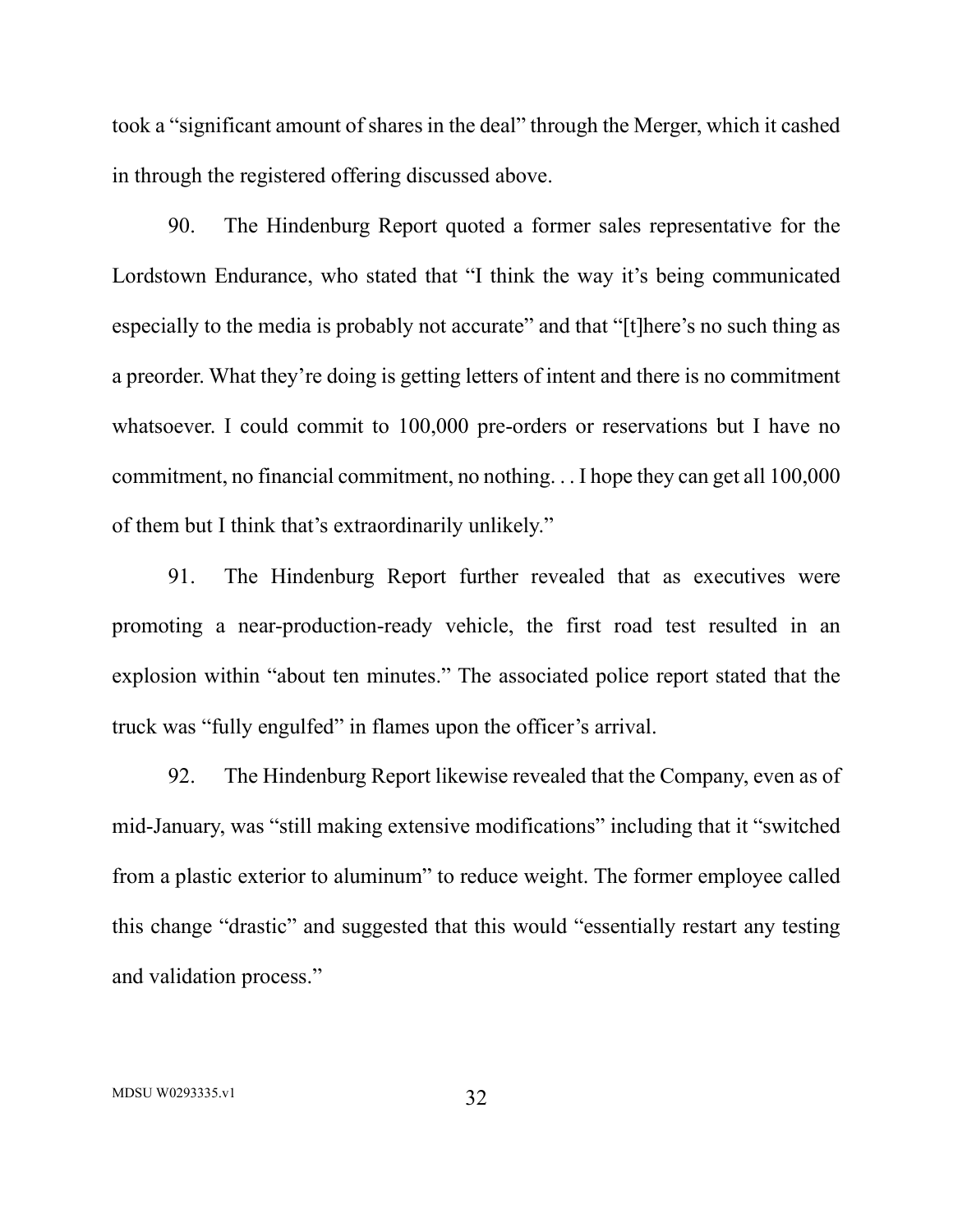93. This same former employee also explained that Lordstown had not completed any of its required testing and validation, including: "[c]old weather testing, which typically takes about 3 months and had not begun;" "[a] 'million mile' test or similar durability test done by major automakers," which typically "requires 6 months of 24/7 testing;" or "[m]ajor testing required for the Federal Motor Vehicle Safety Standards (FMVSS) by the NHTSA."

94. The Hindenburg Report also quoted a union leader, who worked for decades at a GM plant located in Lordstown, Ohio, as stating, "I know they're way behind . . . . They can't fire up the old machines. Some of them they can. But everything else has to be reprogrammed and some of it has to be rebuilt." The person continued by stating that "[t]hey showed some stuff on TV in the body shop with the robots that do the welding. But if you never worked in a body shop you didn't realize they weren't working. They were moving but not welding. There were no sparks."

95. In response to the revelations in the Hindenburg Report, Lordstown's stock price fell by approximately 16.5% in a single day, closing at \$14.78 on March 12, 2021, down from \$17.71 the previous day.

## **E. The Fallout Amplifies As Investors Learn More About Problems At The Company**

MDSU W0293335.v1 33 96. Following the Hindenburg Report and a month after the SEC launched its investigation, on March 17, 2021, the Company held an earnings call during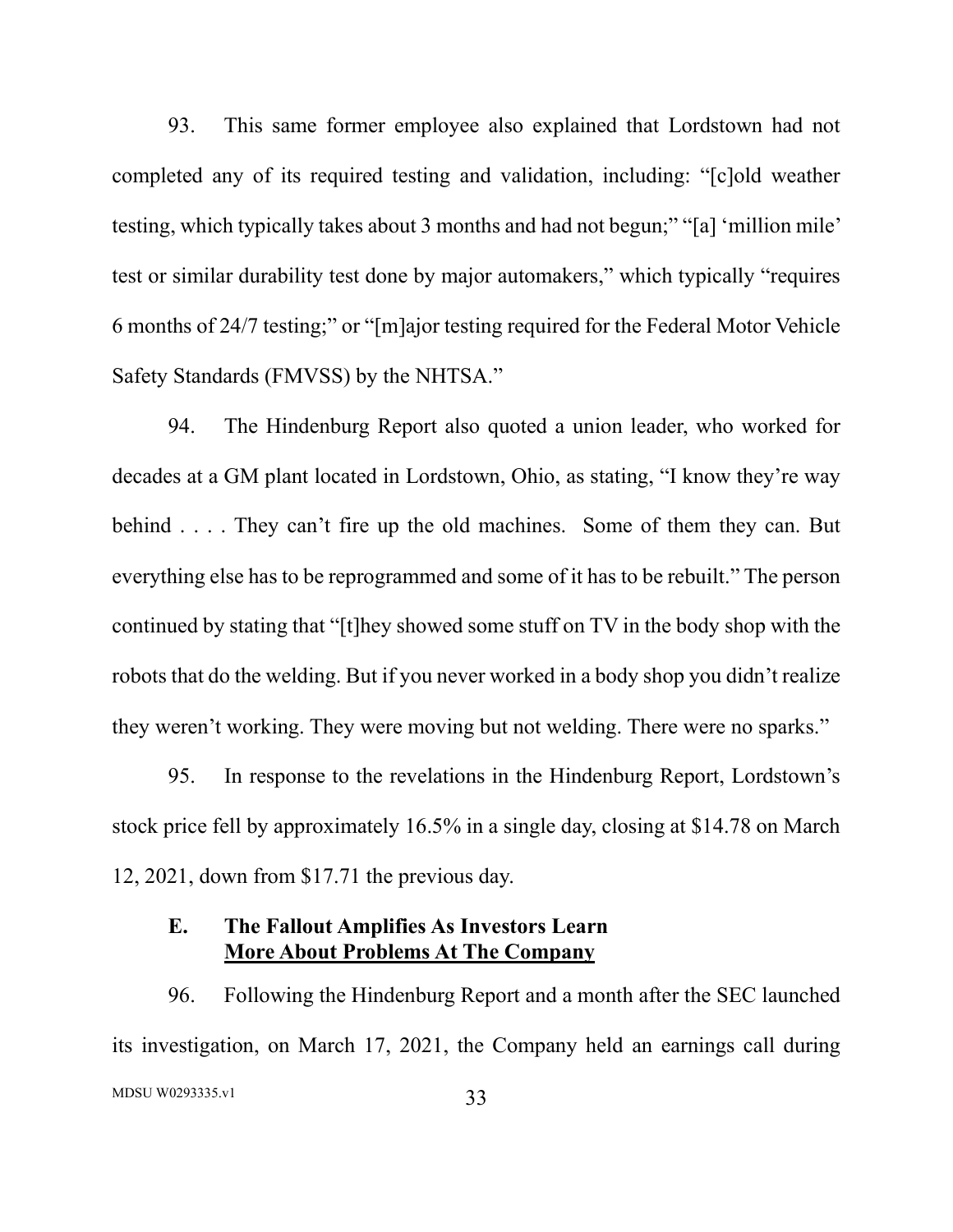which CEO Burns first disclosed that Lordstown had received the SEC inquiry and was cooperating with regulators.

97. The Company also stated that the Board had formed a special committee to "review these matters" (the "Special Committee"). The Special Committee declined to further comment until it "has finished its review."

98. Nonetheless, in an interview with CNBC on March 18, 2021, before the opening of trading, Burns attempted to defend his conduct over the preceding months, claiming that the Company had "never said we had orders," and admitting that the Company "[didn't] have a product yet" and "[b]y definition we can't have orders."

99. Burns stated that the previously hyped "preorders did exactly what they were supposed to do. Gauge interest. Nobody knew if fleets would buy an electric pickup truck. It was completely unknown science, no data around it." He further claimed that "I don't think anybody thought we had actual orders. That's just not the nature of this business."

100. On this news, the stock dropped 13% to \$13.01 per share, thereby erasing \$367 million in stockholder equity.

101. On March 24, 2021, Hindenburg Research posted pictures of the Endurance prototype breaking down during a commercial shoot about three months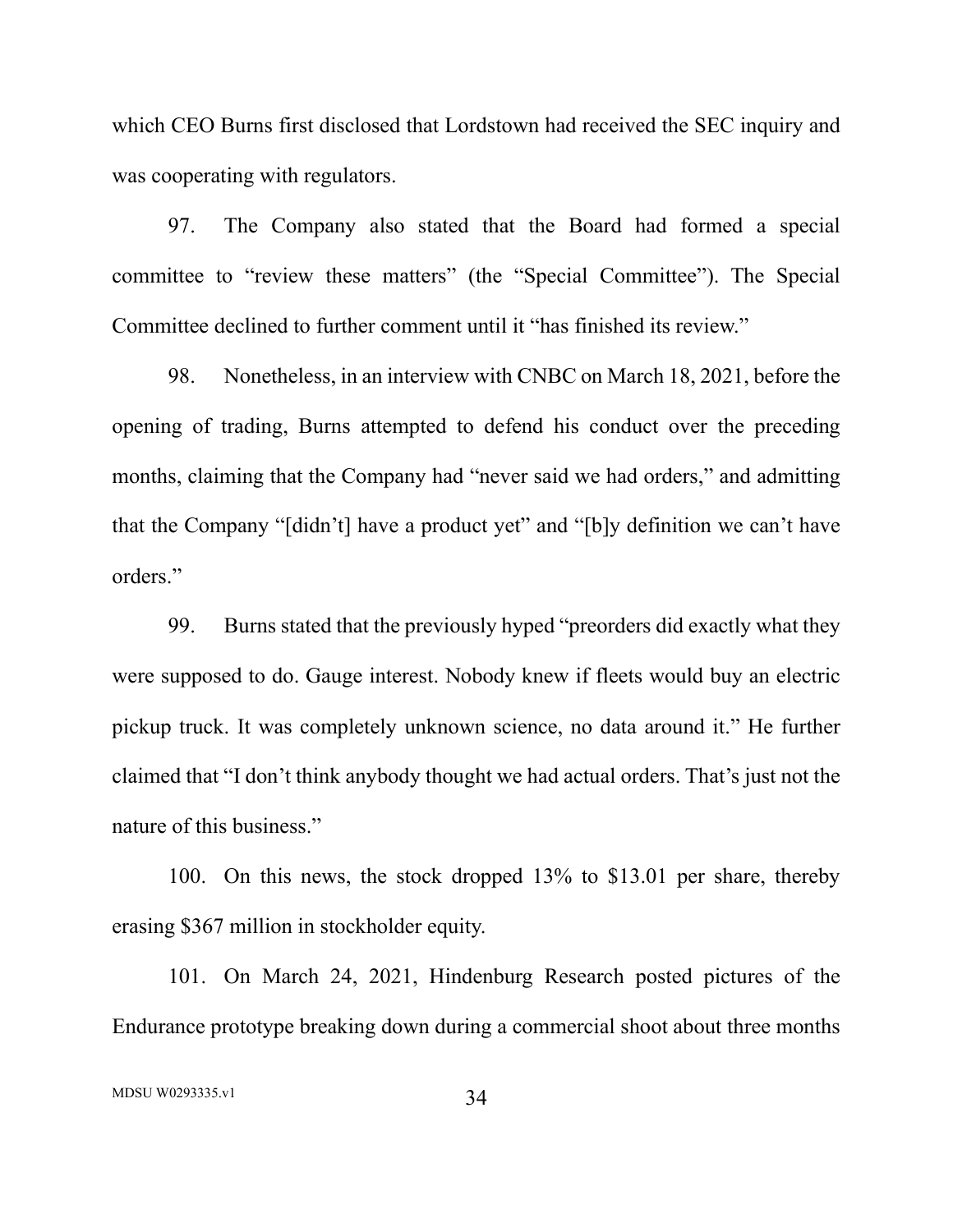prior to the Merger (around July 2020), during which time the Company had been claiming it would begin delivering its pickup trucks in early 2021:



102. On May 14, 2021, the Company announced that it had to delay the announcement of its first quarter 2021 financial results, previously scheduled to be released on May 17, 2021.

103. On May 24, 2021, after the market closed, the Company revealed Q1 2021 earnings, stating that it had lost \$125.2 million, or 72 cents per share, in the first quarter—nearly three times the loss expected by analysts—compared with a loss of \$11.9 million, or 16 cents a share, in Q1 2020.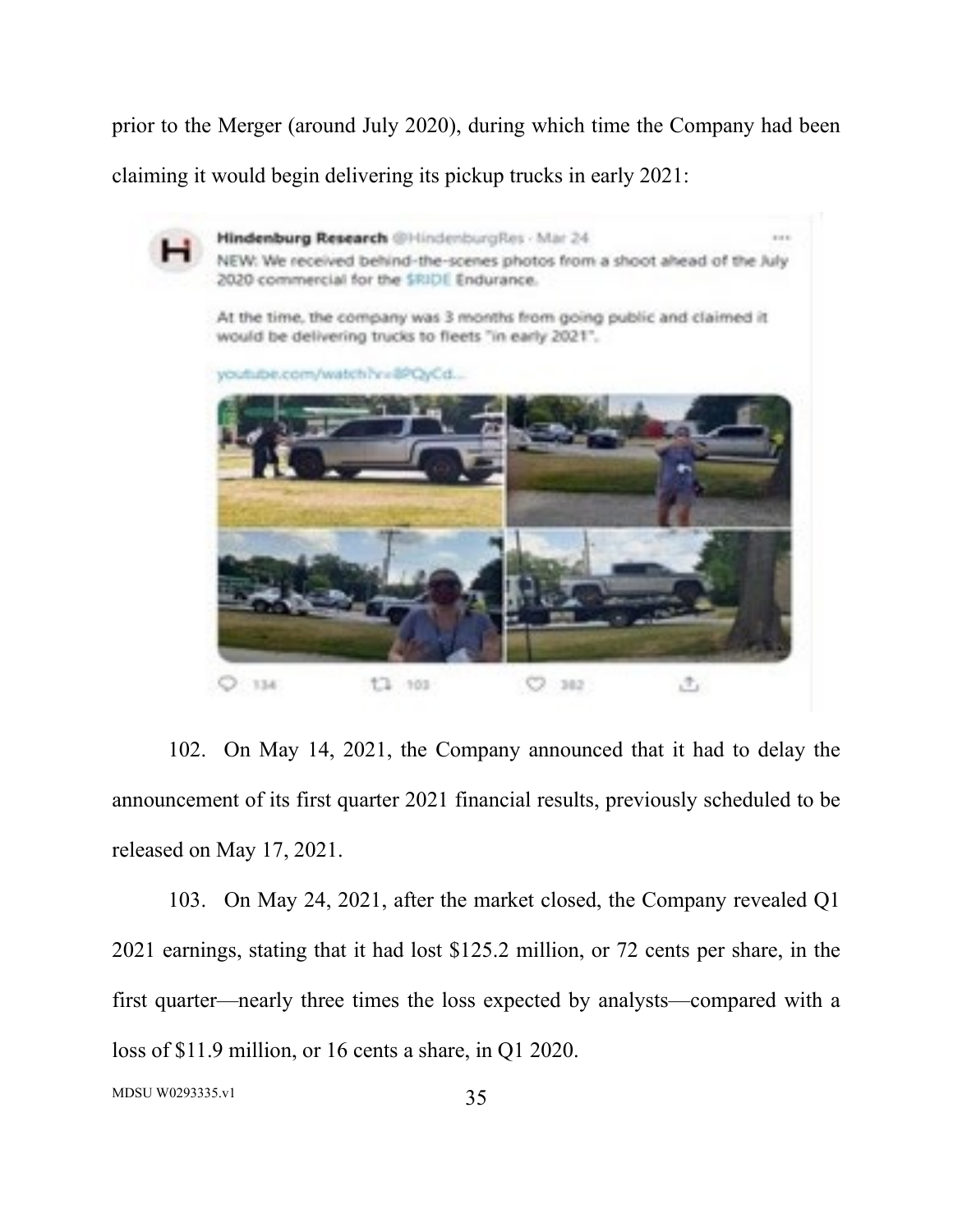104. Moreover, the Company revealed to investors that production of its Endurance pickup "would at best be 50% of our prior expectations," and that it required "additional capital to fund our business plans."

105. The Company disclosed that, without additional capital, it would finish the year with between \$50 million and \$75 million on hand, down from the \$200 million forecast the Company provided in March.

106. On June 4, 2021, although the Company had disclosed its Q1 financial results, it had not yet filed its Form 10-Q with the SEC and had received a notice from the Listing Qualifications Department of The Nasdaq Stock Market LLC stating that the Company was not in compliance with Nasdaq Listing Rule  $5250(c)(1)$ .

107. On June 8, 2021, the Company belatedly filed its Form 10-Q, disclosing that it lacked sufficient cash to start full commercial production and stating for the first time that the Company had "substantial doubts" about whether it would continue as a going concern.

108. The Company stated that it "believes that its current level of cash and cash equivalents are not sufficient to fund commercial scale production and the launch of sale of such vehicles. These conditions raise substantial doubt regarding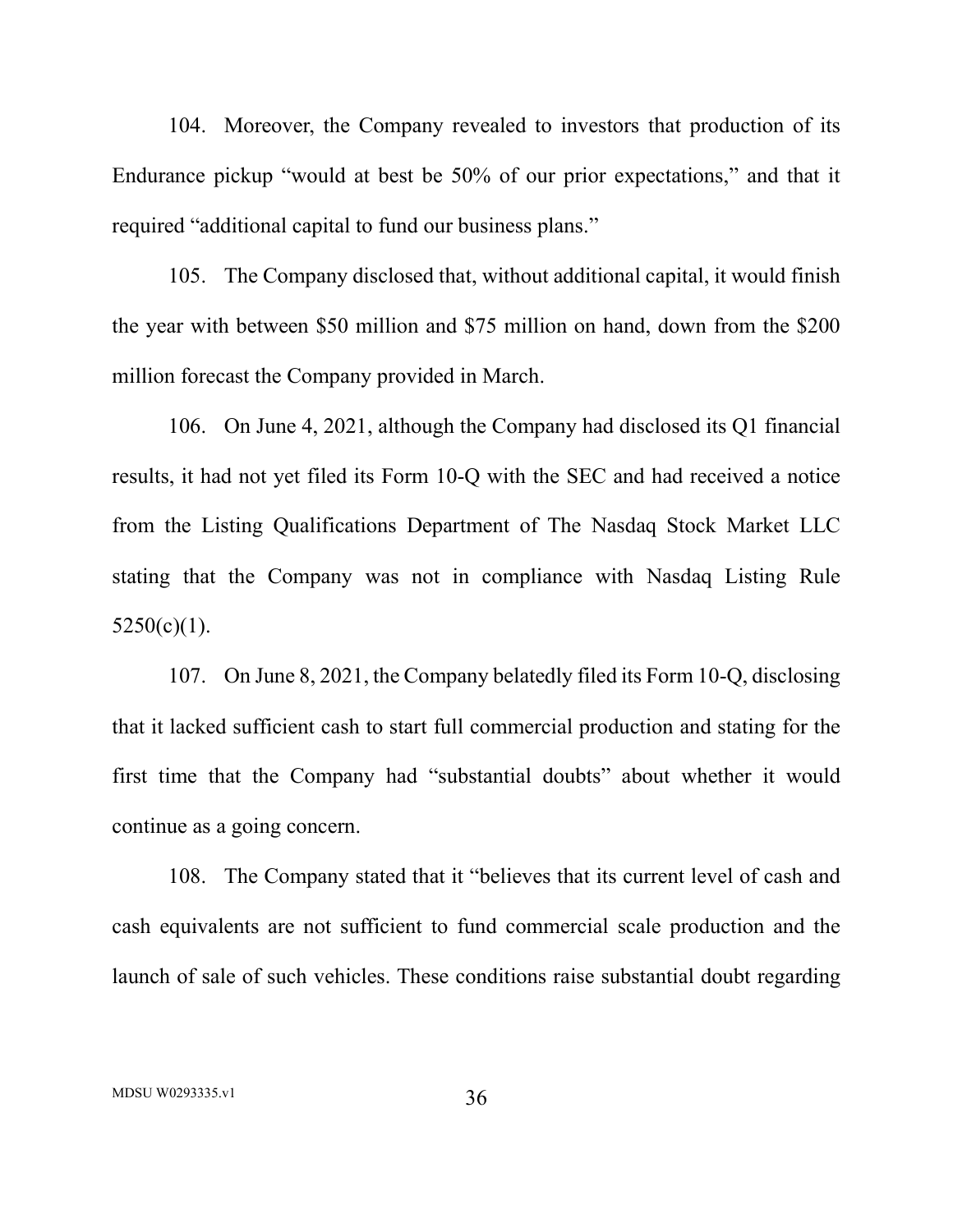our ability to continue as a going concern for a period of at least one year from the date of issuance of these unaudited condensed consolidated financial statements."

109. On June 14, 2021, the Company announced via press release and a Form 8-K filed with the SEC that, "pursuant to mutual agreements with the Company, Steve Burns resigned as the Chief Executive Officer of the Company and from the Company's Board of Directors" and "Julio Rodriguez resigned as Chief Financial Officer of the Company." The Company did not provide a reason for the resignations, but thanked Burns "for his passion and commitment to the company."

110. Pursuant to a Separation and Release Agreement, Burns would receive "continued base salary payments for a period of 18 months in the aggregate amount of \$750,000," and Rodriguez would receive "continued base salary payments for a period of six months in the aggregate amount of \$200,000 and continued vesting of certain outstanding stock options with an exercise price per share equal to \$1.79 that are scheduled to vest in November 2021."

111. Also on June 14, 2021, the Special Committee, aided by Sullivan & Cromwell, announced its findings regarding the Hindenburg Report.

112. With respect to the Company's claims that production of the Endurance would begin in September 2021, the Special Committee found that "the projected September 2021 start of production remains achievable with the expectation of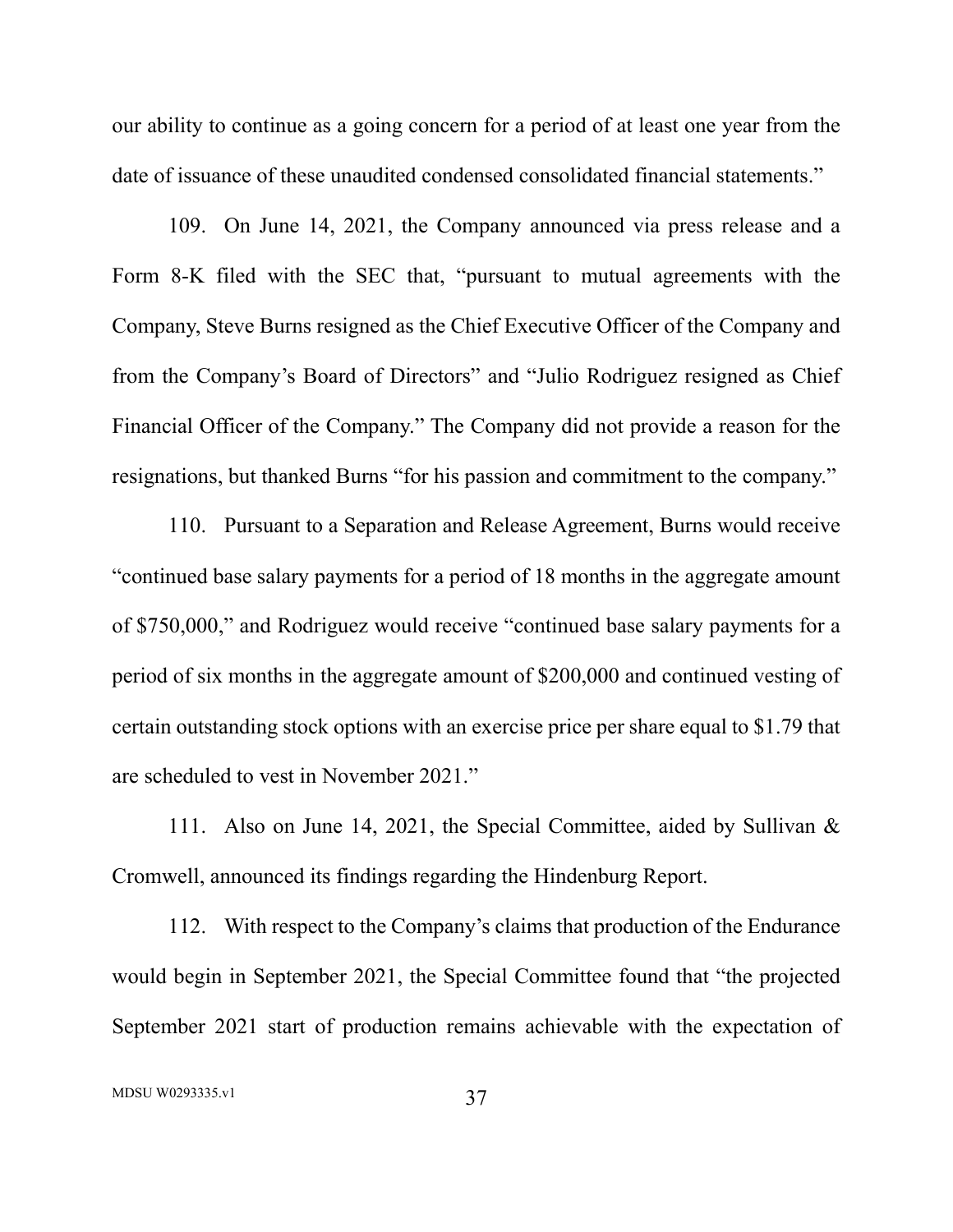delivery to customers in the first quarter of 2022," despite the Company's substantial doubt regarding its ability to continue as a going concern.

113. With respect to the Company's purported "pre-orders," however, the Special Committee found "issues regarding the accuracy of certain statements regarding the Company's pre-orders."

114. Specifically, it noted that "Lordstown Motors has stated on several occasions that its pre-orders were from, or 'primarily' from commercial fleets," when in fact they were "obtained from (i) fleet management companies or other end users that indicated interest in purchasing Endurance trucks, similar to commercial fleets, and (ii) so-called 'influencers' or other potential strategic partners that committed to attempt to secure pre-orders from other entities, but did not intend to purchase Endurance trucks directly."

115. Further, the Special Committee acknowledged that an "entity that provided a large number of pre-orders does not appear to have the resources to complete large purchases of trucks. Other entities provided commitments that appear too vague or infirm to be appropriately included in the total number of pre-orders disclosed."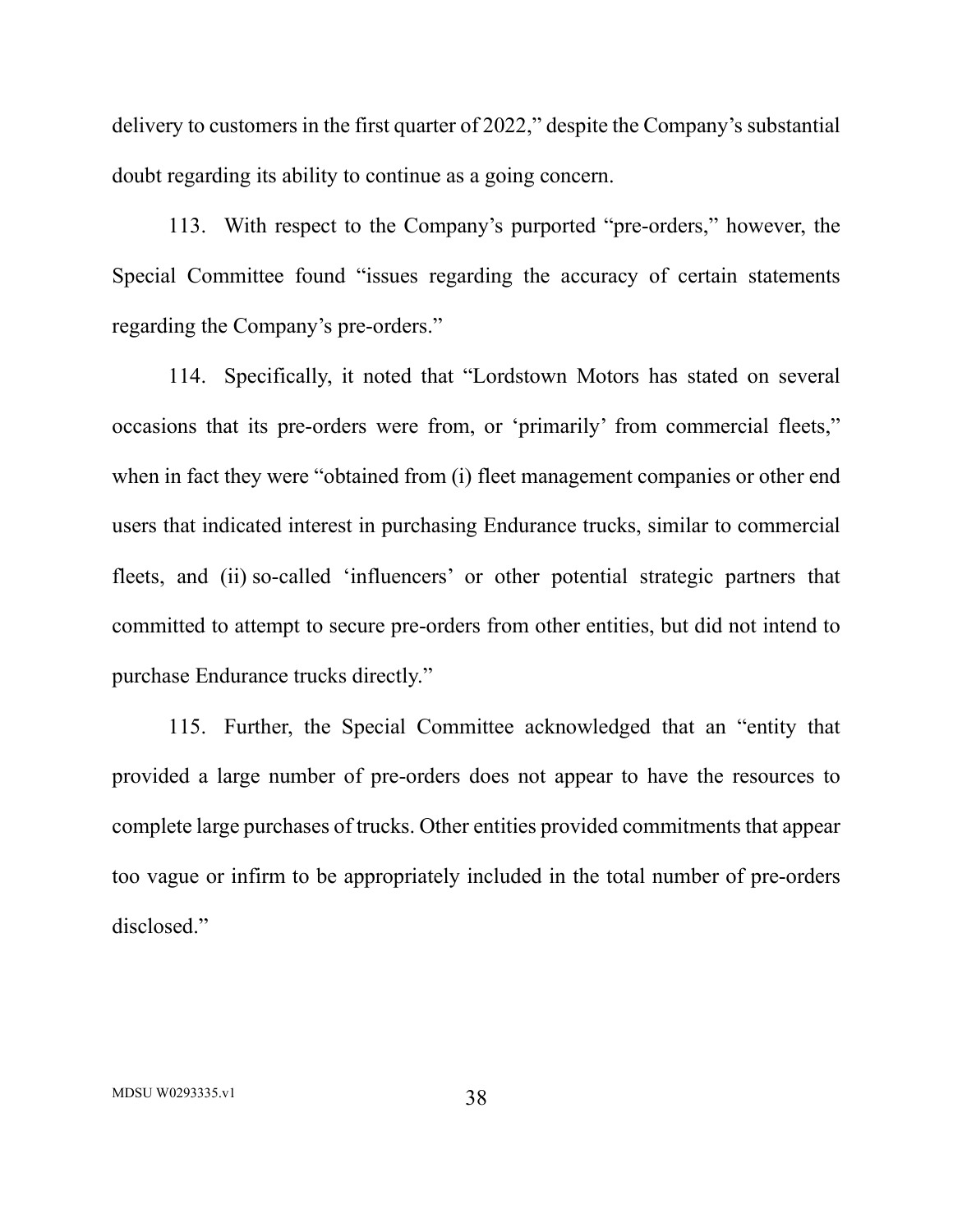116. Notwithstanding the above, the Special Committee concluded that the Company had "repeatedly disclosed that its pre-orders are non-binding, and it has highlighted the risk that pre-orders may not be converted to actual orders."

117. Yet, by June 15, 2021—the very next day—the Company's executives were back at it, convincing the market that the Company's pre-orders were in fact binding.

118. During an Automotive Press Association online media event, Schmidt, by then the Company's President, described the projected demand as enough to support factory production of the Endurance in 2021 and 2022, stating that "[t]hey are basically binding orders" and "[t]hey are pretty solid."

119. On June 17, 2021, the Company again had to walk back its executives' statements.

120. The Company stated in a press release and Form 8-K: "[t]o clarify recent remarks by company executives at the Automotive Press Association online media event on June 15, although these vehicle purchase agreements provide us with a significant indicator of demand for the Endurance, **these agreements do not represent binding purchase orders or other firm purchase commitments**. As previously disclosed . . . we have engaged in limited marketing activities and we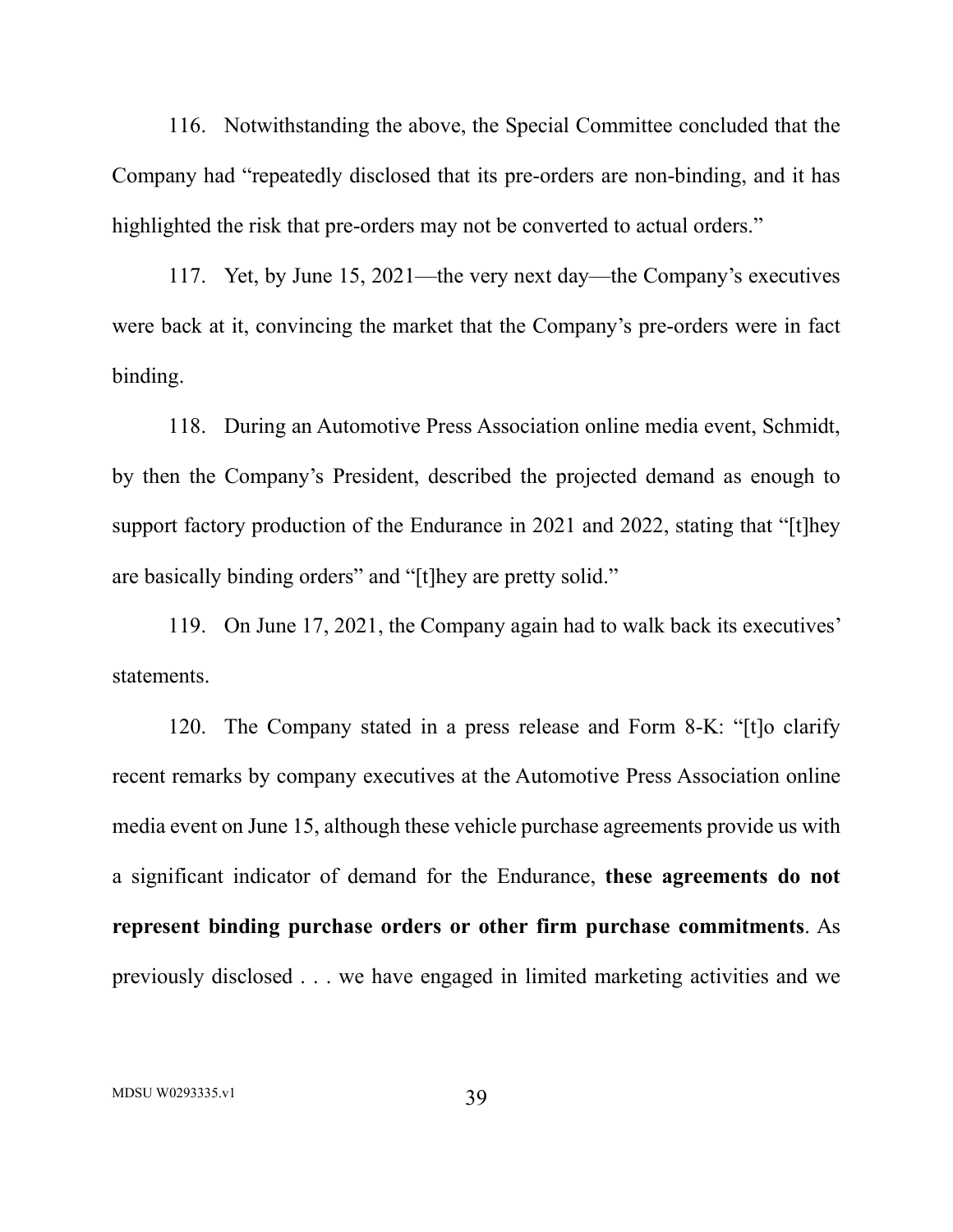have no binding purchase orders or commitments from customers." (Emphasis added.)

121. On the production front, the Company also continued to hype its September 2021 production date, despite a widely held view among analysts that the deadline was unachievable.

122. In a June 23, 2021 interview with CNBC, Ian Upton, Lordstown director of production control, stated that "[t]here is a lot to be done, no question," "[b]ut I think [the motor line] will be ready. We will ramp slow this fourth quarter."

123. The same day, an analyst at RBC Capital who recently toured the Company's Lordstown factory reported to CNBC that it was "largely empty."

124. On July 2, 2021, the Wall Street Journal reported that the DOJ had launched a criminal probe into the Company, which was being handled by the U.S. Attorney's Office for the Southern District of New York.

125. The Company confirmed the criminal investigation on July 15, 2021, stating in a post-effective amendment to its prior Registration Statement that "we have been informed by the U.S. Attorney's Office for the Southern District of New York that it is investigating" matters relating to "the Merger between DiamondPeak and Legacy Lordstown and pre-orders of vehicles."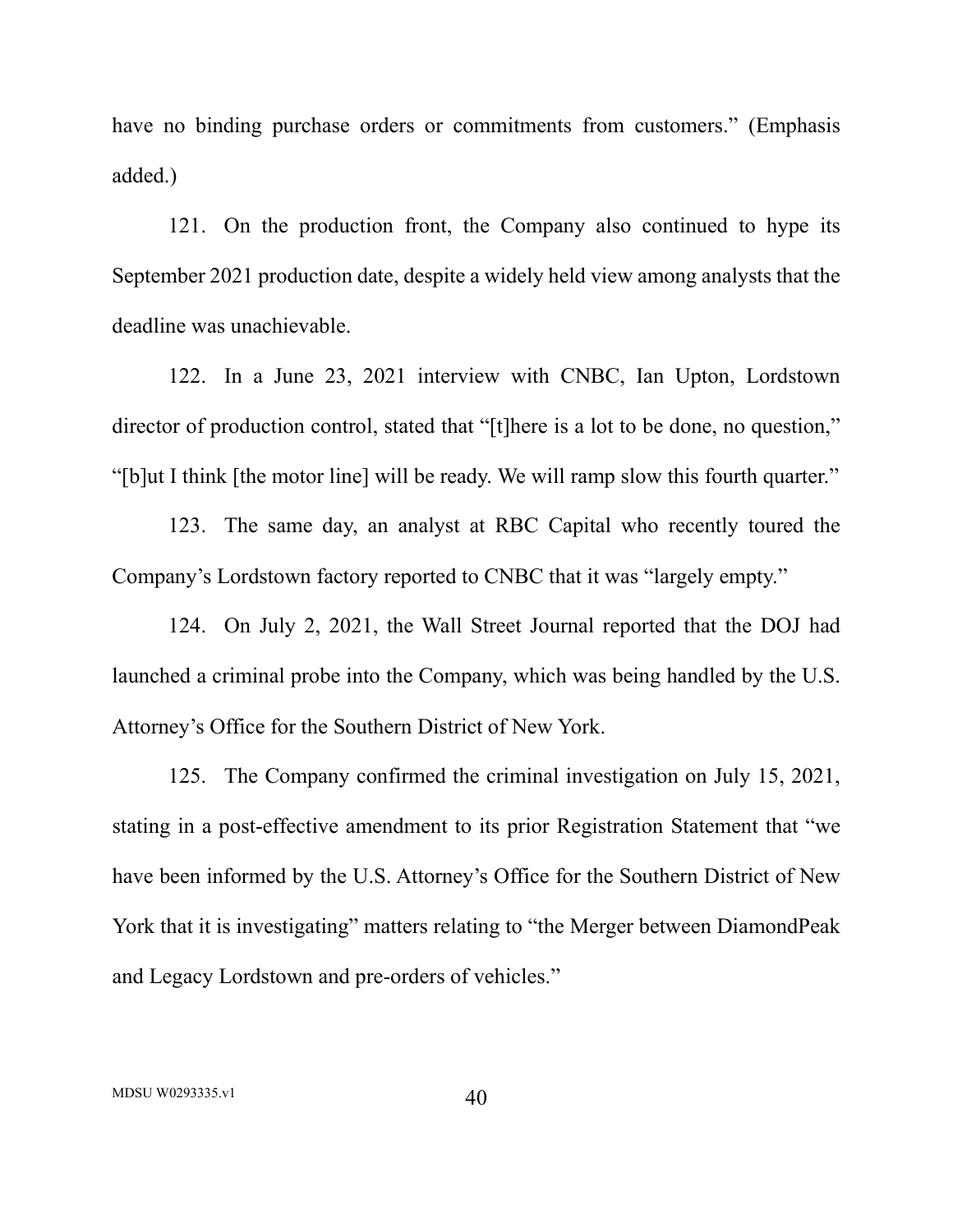126. On August 11, 2021, the Company announced Q2 financial results, again missing earnings expectations.

127. The next day, August 12, 2021, in a Form 10-Q, the Company again issued a warning to investors about its prospects of producing a commercially viable product.

128. The filing stated that "[t]he Company believes that its current level of cash and cash equivalents are not sufficient to fund commercial scale production and the launch of sale of such vehicles," and that "[t]hese conditions raise substantial doubt regarding our ability to continue as a going concern for a period of at least one year from the date of issuance of these unaudited condensed consolidated financial statements."

#### **PLAINTIFF SERVED A PROPER DEMAND FOR INSPECTION** IV.

129. On April 29, 2021, Plaintiff (along with Lordstown shareholder Kelly McLear) made a written demand on Lordstown (the "Inspection Demand") to inspect and copy certain books and records of the Company pursuant to Section 220. *See* Ex. A.

MDSU W0293335.v1 41 130. On May 12, 2021, the Company responded to the Inspection Demand asserting typical objections, including assertions that Plaintiff's purposes were improper, the requests were overbroad, the Inspection Demand failed to show a credible basis to suspect wrongdoing, and that Plaintiff had not shown entitlement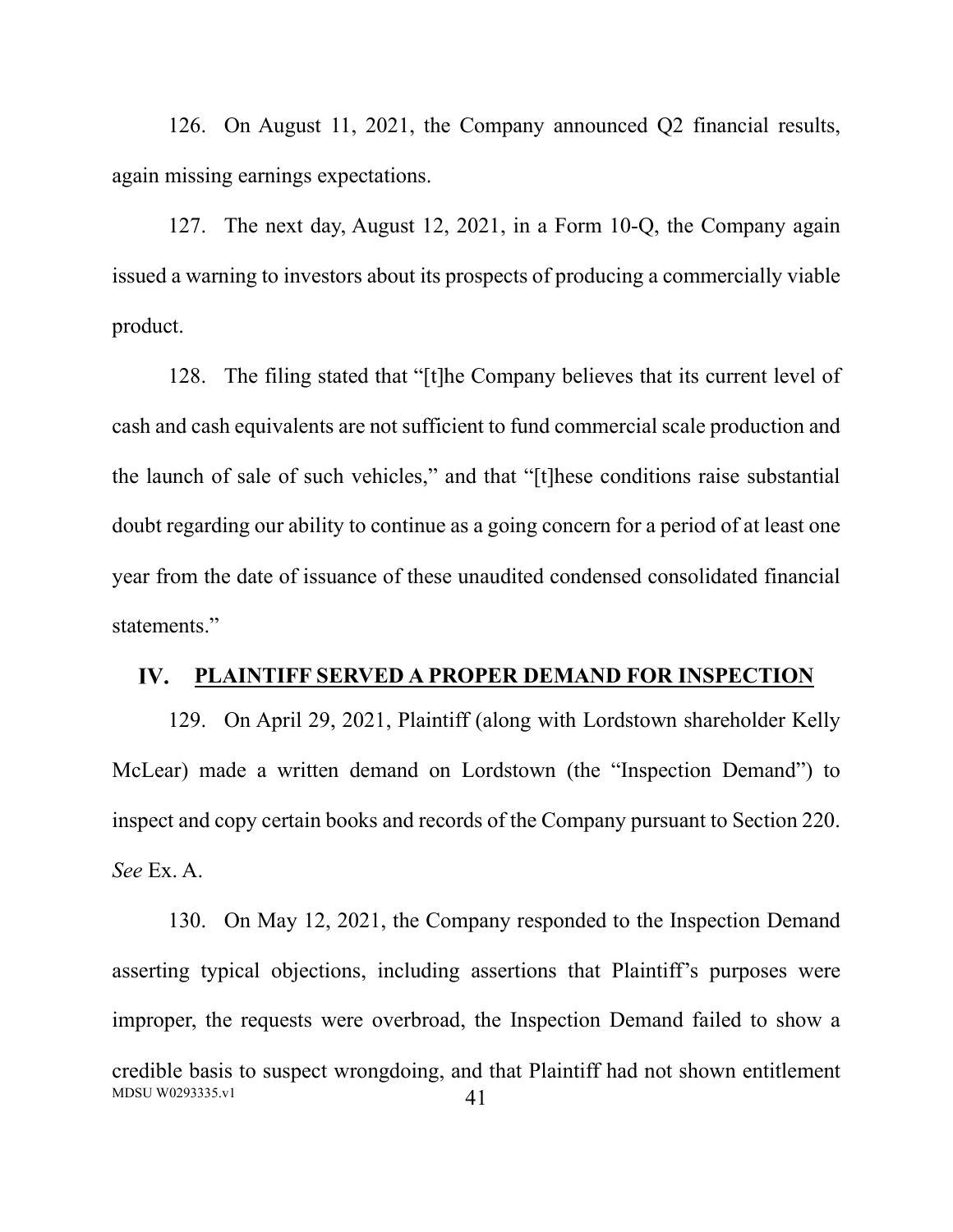to documents beyond Board-level materials. *See* Ex. B. Nonetheless, the Company stated that it "anticipates that it will make available for inspection an appropriate, non-burdensome set of non-privileged books and records, without waiving any objections, rights, or defenses."

131. The Inspection Demand included the following books and records demands, to which the Company provided specific responses by letter dated June 7, 2021 (*see* Ex. C) – and in response to which the Company made inadequate productions – as follows:

|    | <b>Plaintiff's Request</b>                                                                                                                                                                             | <b>Company's Response</b>                                                                                                                                                                                                                                                                                                                                                           | Scope of<br><b>Documents</b><br>Produced |
|----|--------------------------------------------------------------------------------------------------------------------------------------------------------------------------------------------------------|-------------------------------------------------------------------------------------------------------------------------------------------------------------------------------------------------------------------------------------------------------------------------------------------------------------------------------------------------------------------------------------|------------------------------------------|
| 1. | The Company's Insider<br>Trading Policy and any<br>other written policies<br>and procedures<br>concerning sales of<br>Lordstown stock by the<br>Company's directors,<br>officers, and/or<br>employees. | Company will "make available"<br>non-privileged board level<br>materials (e.g., board minutes,<br>written consents, board packets,<br>and written presentations<br>provided to the Board) to the<br>extent they relate to these<br>requests. The Company also<br>will undertake a non-<br>burdensome review of other<br>potentially relevant records<br>related to these requests." | No responsive<br>documents<br>produced.  |
| 2. | All Rule 10b5-1 trading<br>plans for the Inside<br>Sellers.                                                                                                                                            | Same.                                                                                                                                                                                                                                                                                                                                                                               | No responsive<br>documents<br>produced.  |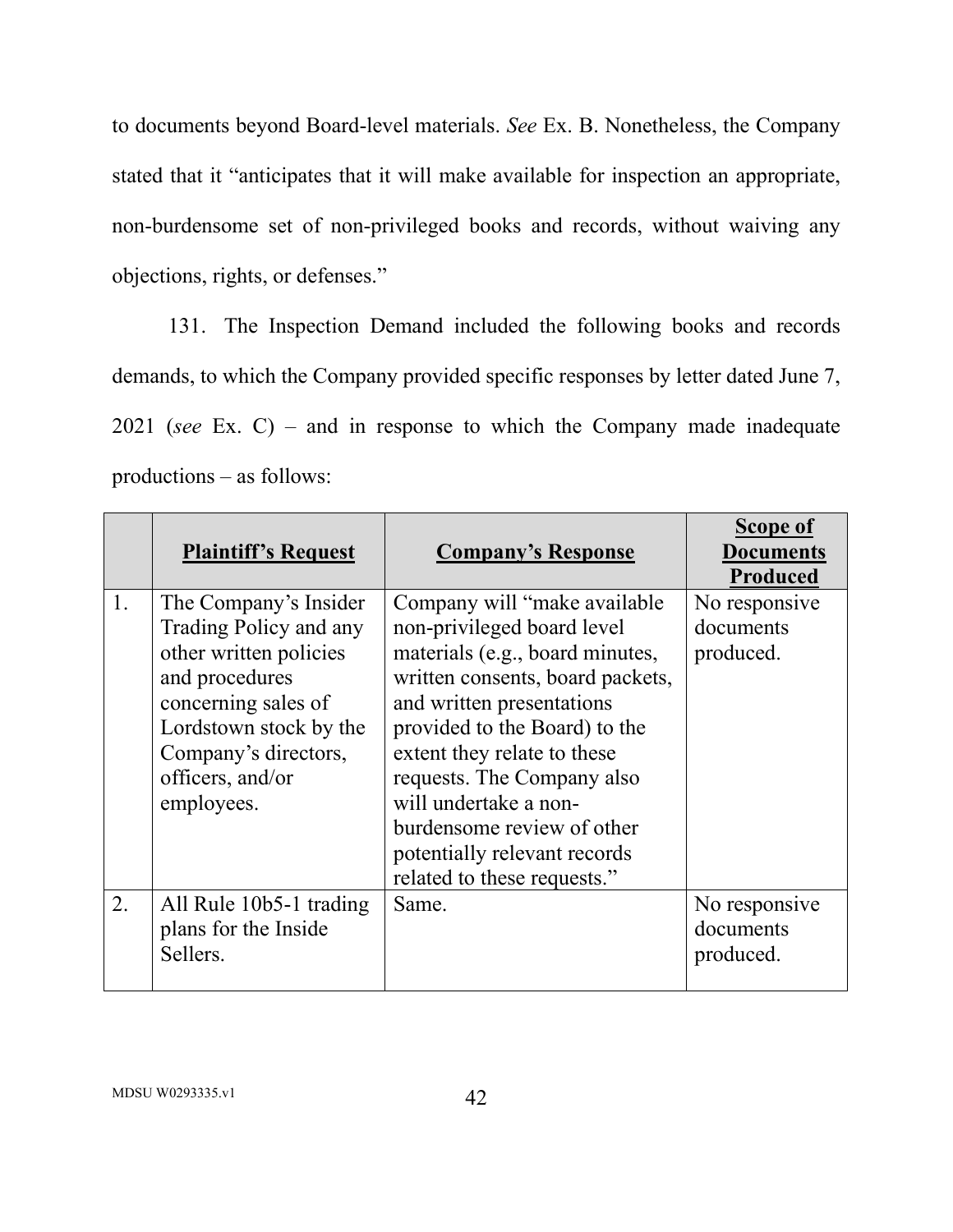|    | <b>Plaintiff's Request</b>                                                                                                                                                                                                | <b>Company's Response</b> | <b>Scope of</b><br><b>Documents</b><br><b>Produced</b> |
|----|---------------------------------------------------------------------------------------------------------------------------------------------------------------------------------------------------------------------------|---------------------------|--------------------------------------------------------|
| 3. | All reports,<br>presentations, and other<br>written materials<br>provided to the Board<br>(or any Committee<br>thereof) concerning<br>trading (or anticipated<br>trading) of Lordstown<br>stock by the Inside<br>Sellers. | Same.                     | No responsive<br>documents<br>produced. <sup>5</sup>   |
| 4. | Minutes of all meetings<br>of the Board (or any<br>Committee thereof)<br>during which trading (or<br>anticipated trading) of<br>Lordstown stock by the<br>Inside Sellers was<br>discussed and any<br>attachments.         | Same.                     | No responsive<br>documents<br>produced.                |

<sup>5</sup> Following the Company's initial response to Plaintiff's requests for documents relating to insider sales, the Company referred Plaintiff to the Company's public report of its Special Committee's findings. By the Company's own admission, however, the public report was only a "summary of its findings," does not provide the documents the Company additionally agreed to provide, and, in any event, does not satisfy the Company's obligations under Section 220.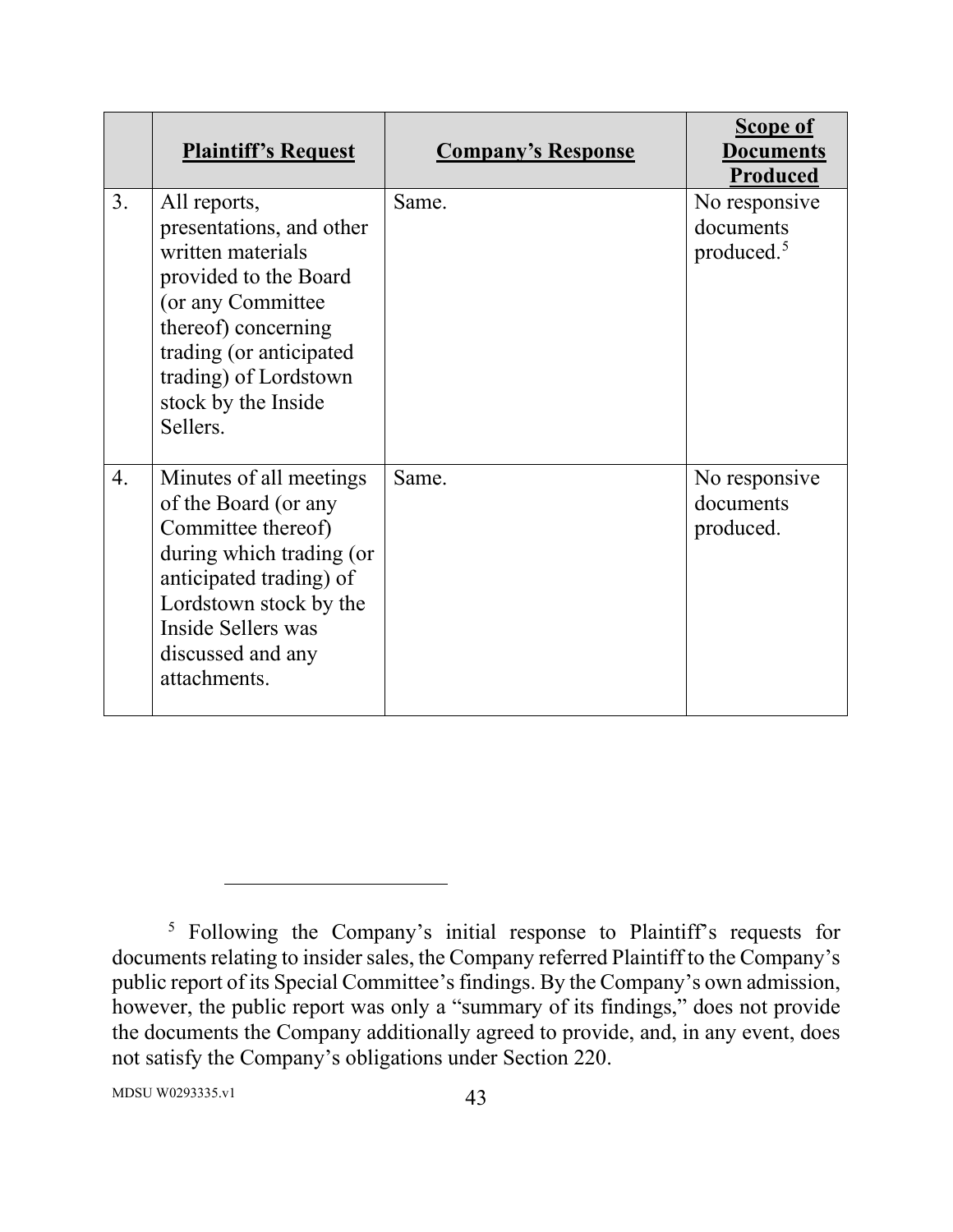|    | <b>Plaintiff's Request</b>                                                                                                                                                       | <b>Company's Response</b> | <b>Scope of</b><br><b>Documents</b><br><b>Produced</b>                       |
|----|----------------------------------------------------------------------------------------------------------------------------------------------------------------------------------|---------------------------|------------------------------------------------------------------------------|
| 5. | Job descriptions for<br>each of the Inside<br>Sellers and any other<br>written materials<br>describing their<br>respective roles and<br>responsibilities with the<br>Company.    | Same.                     | No responsive<br>documents<br>produced.                                      |
| 6. | All reports,<br>presentations, or other<br>written materials that<br>any of the Inside Sellers<br>provided to, or<br>discussed with, the<br>Board (or any<br>Committee thereof). | Same.                     | No responsive<br>documents<br>identified. <sup>6</sup>                       |
| 7. | Minutes of all meetings<br>of the Board (or any<br>Committee thereof) that<br>were attended by any of<br>the Inside Sellers,<br>whether in person or<br>otherwise.               | Same.                     | Limited by, and<br>potentially<br>beyond, $^7$ the<br>Company's<br>response. |

<sup>6</sup> While the Company produced a handful of presentations prepared by Inside Sellers, it is unclear which of these went to the Board (or any of its Committees).

 $7$  The agenda for the June 23, 2021 Board meeting indicates at least one of the Inside Sellers (Schmidt) was slated to attend, but the Company did not produce minutes of that meeting.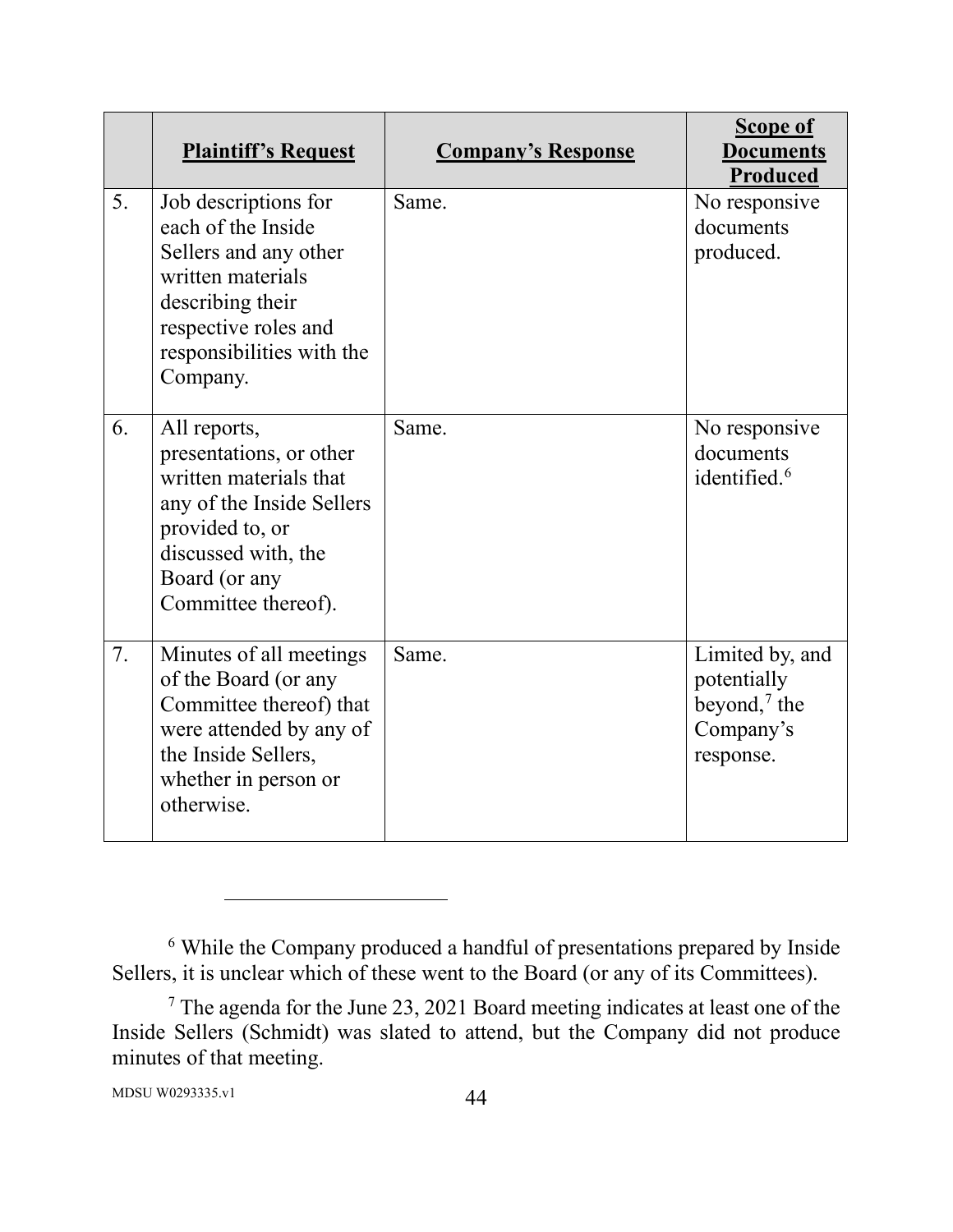|    | <b>Plaintiff's Request</b>                                                                                                                          | <b>Company's Response</b>                                                                                                                                                                                                                                                                                                                  | Scope of<br>Documents<br>Produced                                           |
|----|-----------------------------------------------------------------------------------------------------------------------------------------------------|--------------------------------------------------------------------------------------------------------------------------------------------------------------------------------------------------------------------------------------------------------------------------------------------------------------------------------------------|-----------------------------------------------------------------------------|
| 8. | All financial reports and<br>other written materials<br>discussing projected<br>earnings provided to the<br>Board (or any<br>Committee thereof).    | Company will "make available"<br>non-privileged board level<br>materials (e.g., board minutes,<br>written consents, board packets,<br>and written presentations<br>provided to the Board) to the<br>extent they relate to these<br>requests. The Company objects<br>to providing drafts of earnings<br>releases or components<br>thereof." | No responsive<br>documents<br>produced.                                     |
| 9. | Minutes of all meetings<br>of the Board (or any<br>Committee thereof)<br>during which financial<br>reports or projected<br>earnings were discussed. | Same.                                                                                                                                                                                                                                                                                                                                      | Limited by, and<br>potentially<br>beyond, $8$ the<br>Company's<br>response. |

 $8$  The Section 220 production suggests that – from December 2020 until June 23, 2021 – the Board met on at least eleven  $(11)$  occasions. The production includes minutes from nine (9) Board meetings.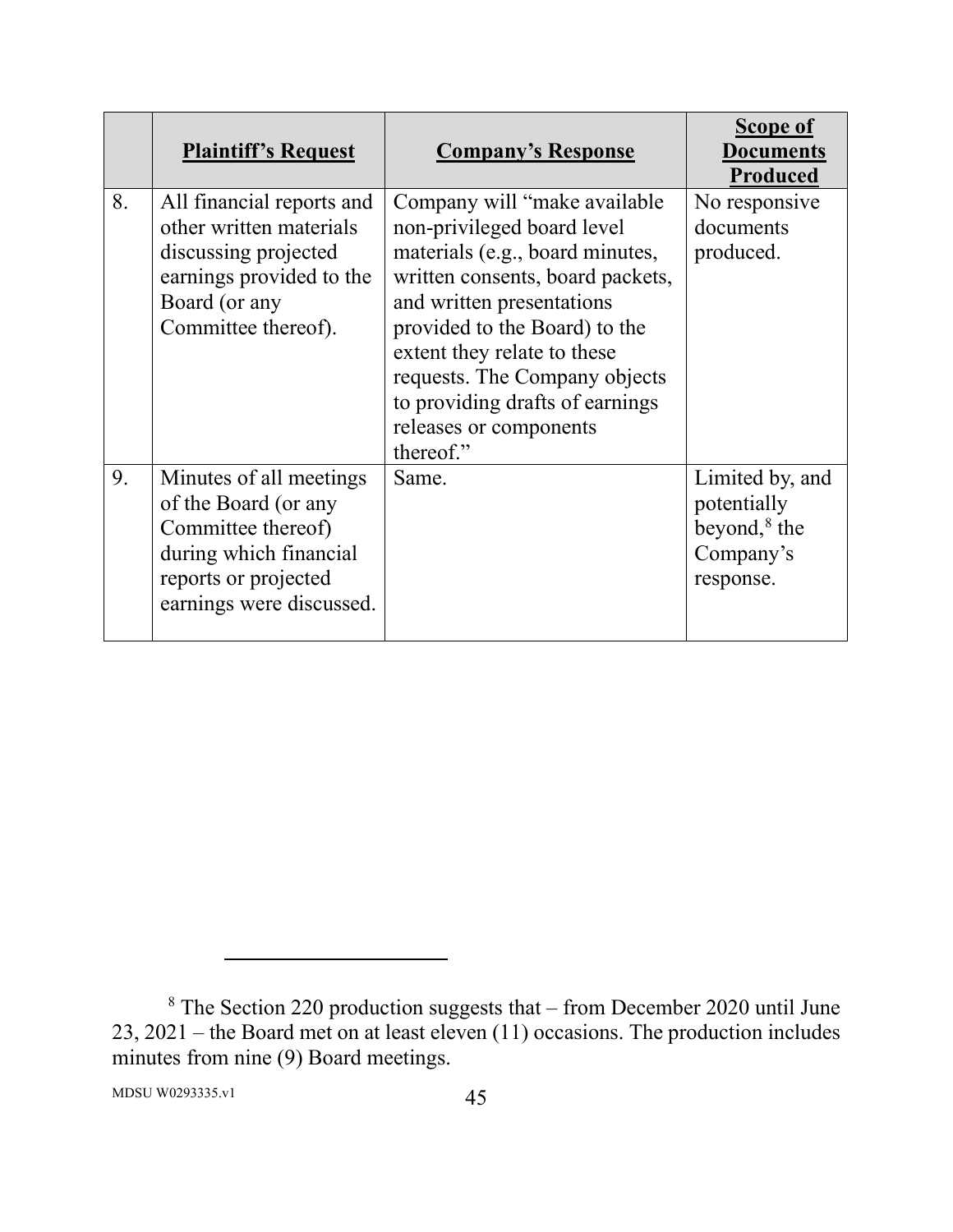|     | <b>Plaintiff's Request</b>                                                                                                                                                                                                                                                           | <b>Company's Response</b>                                                                                                                                                                                                                      | <b>Scope of</b><br><b>Documents</b><br><b>Produced</b>                      |
|-----|--------------------------------------------------------------------------------------------------------------------------------------------------------------------------------------------------------------------------------------------------------------------------------------|------------------------------------------------------------------------------------------------------------------------------------------------------------------------------------------------------------------------------------------------|-----------------------------------------------------------------------------|
| 10. | All drafts of the March<br>$17,2021$ earnings<br>release or any<br>component thereof<br>(including the press<br>release, the<br><b>Consolidated Statement</b><br>of Operations, and/or<br>the Consolidated<br>Balance Sheet) that<br>were prepared on or<br>before February 4, 2021. | Same.                                                                                                                                                                                                                                          | No responsive<br>documents<br>produced.                                     |
| 11. | All reports,<br>presentations, and other<br>written materials<br>provided to the Board<br>(or any Committee<br>thereof) concerning the<br>March 12, 2021 report<br>by Hindenburg Research<br>and/or the investigation<br>conducted by<br>Hindenburg Research.                        | Company will "make available<br>non-privileged board level<br>materials (e.g., board minutes,<br>written consents, board packets,<br>and written presentations<br>provided to the Board) to the<br>extent [they] relate to these<br>requests." | Limited by, and<br>potentially<br>beyond, $9$ the<br>Company's<br>response. |

<sup>&</sup>lt;sup>9</sup> The Company did not organize its production into board "packets" and has even refused to produce materials identified in Board minutes and agendas as "[a]ttachments." Other than the Hindenburg Report itself, referenced attachments to Board minutes and agendas were not identifiable elsewhere within the Section 220 production.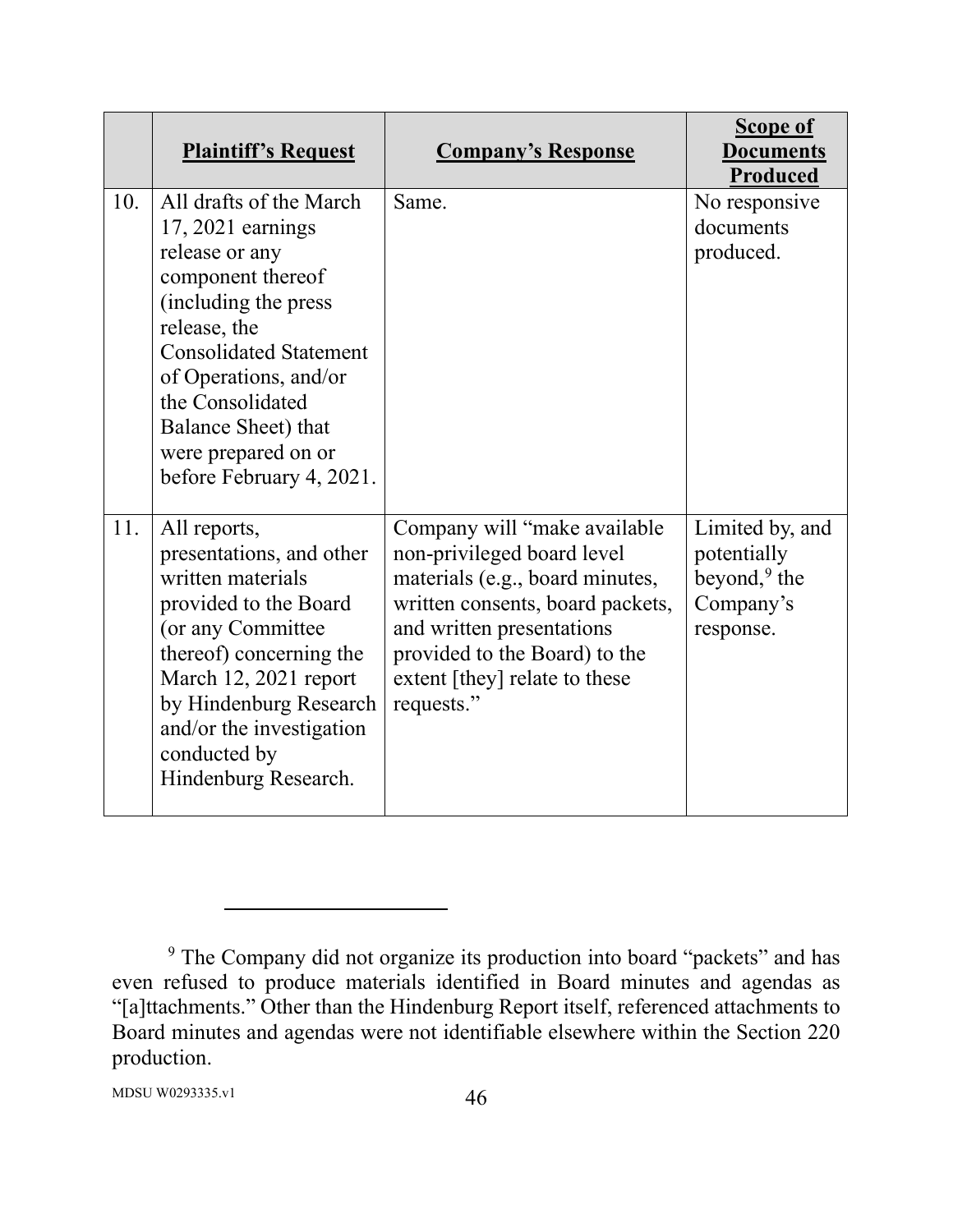|     | <b>Plaintiff's Request</b>                                                                                                                                                                                                          | <b>Company's Response</b> | <b>Scope of</b><br><b>Documents</b><br><b>Produced</b>                  |
|-----|-------------------------------------------------------------------------------------------------------------------------------------------------------------------------------------------------------------------------------------|---------------------------|-------------------------------------------------------------------------|
| 12. | Minutes of all meetings<br>of the Board (or any<br>Committee thereof)<br>during which the March<br>$12,2021$ report by<br>Hindenburg Research<br>and/or the investigation<br>conducted by<br>Hindenburg Research<br>were discussed. | Same.                     | Limited by, and<br>potentially<br>beyond, the<br>Company's<br>response. |
| 13. | All Officer Materials <sup>10</sup><br>or Informal Board<br>Materials concerning<br>the March 12, 2021<br>report by Hindenburg<br>Research and/or the<br>investigation conducted<br>by Hindenburg<br>Research.                      | Same.                     | No responsive<br>documents<br>produced.                                 |

MDSU W0293335.v1 47 <sup>10</sup> The Inspection Demand defines Officer Materials to include "all documents and communications, regardless of whether they were ever provided to any member of the Board, provided to, considered by, discussed by, created by, and/or sent to or by any executive officer of the Company—including via emails, text messages, or other digital communications methods such as instant messaging platforms."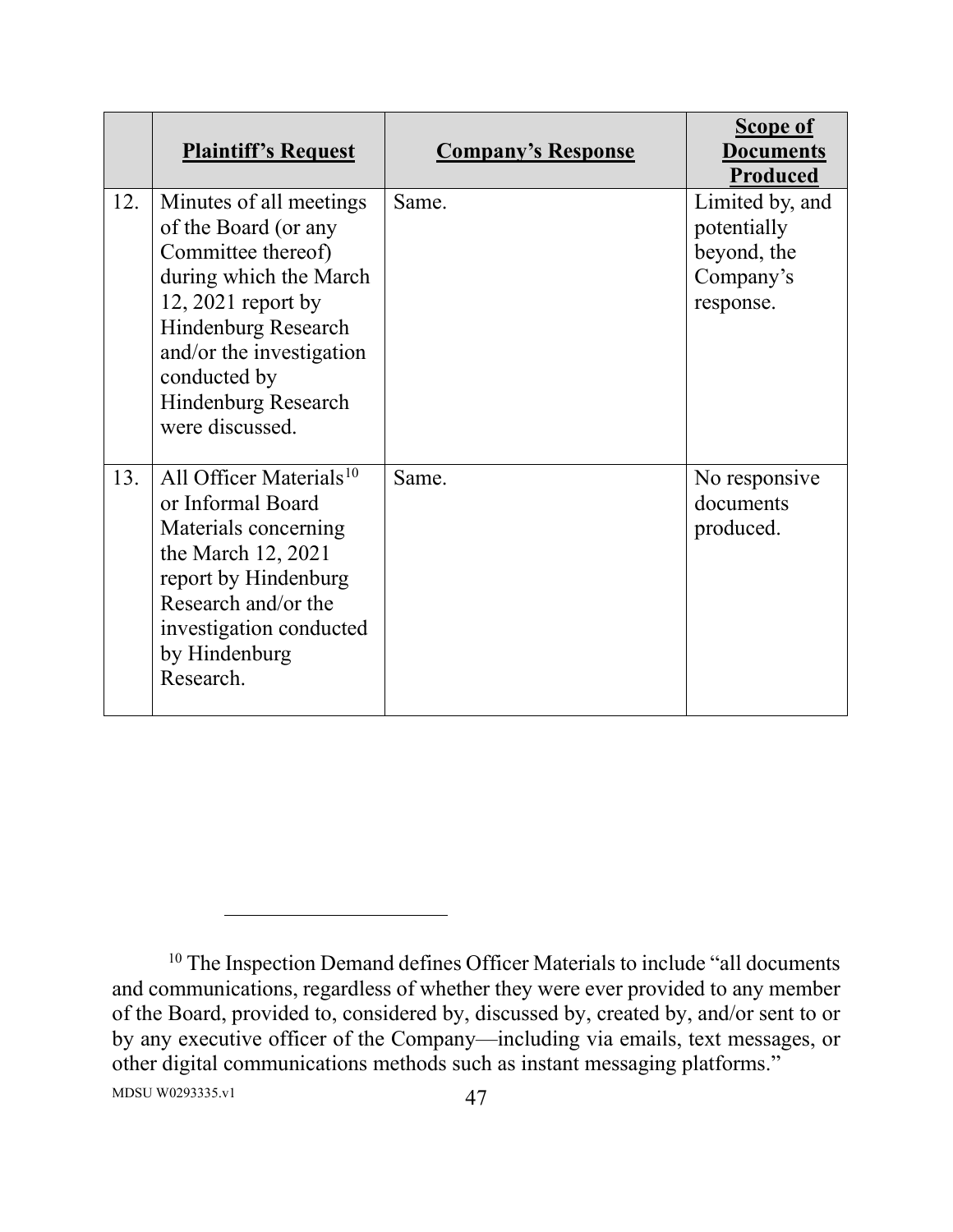|     | <b>Plaintiff's Request</b>                                                                                                               | <b>Company's Response</b>                                                                                                                                                                                                                                                                                                                                                           | <b>Scope of</b><br><b>Documents</b><br>Produced                         |
|-----|------------------------------------------------------------------------------------------------------------------------------------------|-------------------------------------------------------------------------------------------------------------------------------------------------------------------------------------------------------------------------------------------------------------------------------------------------------------------------------------------------------------------------------------|-------------------------------------------------------------------------|
| 14. | All Officer Materials or<br><b>Informal Board</b><br>Materials concerning<br>the trades by the Inside<br>Sellers discussed herein.       | Company will "make available"<br>non-privileged board level<br>materials (e.g., board minutes,<br>written consents, board packets,<br>and written presentations<br>provided to the Board) to the<br>extent they relate to these<br>requests. The Company also<br>will undertake a non-<br>burdensome review of other<br>potentially relevant records<br>related to these requests." | No responsive<br>documents<br>produced.                                 |
| 15. | All reports,<br>presentations, or other<br>written materials<br>provided to the Board<br>concerning pre-orders<br>for the Endurance.     | Company will "make available<br>non-privileged board level<br>materials (e.g., board minutes,<br>written consents, board packets,<br>and written presentations<br>provided to the Board) to the<br>extent they relate to these<br>requests."                                                                                                                                        | Limited by, and<br>potentially<br>beyond, the<br>Company's<br>response. |
| 16. | Minutes of all meetings<br>of the Board (or any<br>Committee thereof)<br>during which pre-orders<br>for the Endurance were<br>discussed. | Same.                                                                                                                                                                                                                                                                                                                                                                               | Limited by, and<br>potentially<br>beyond, the<br>Company's<br>response. |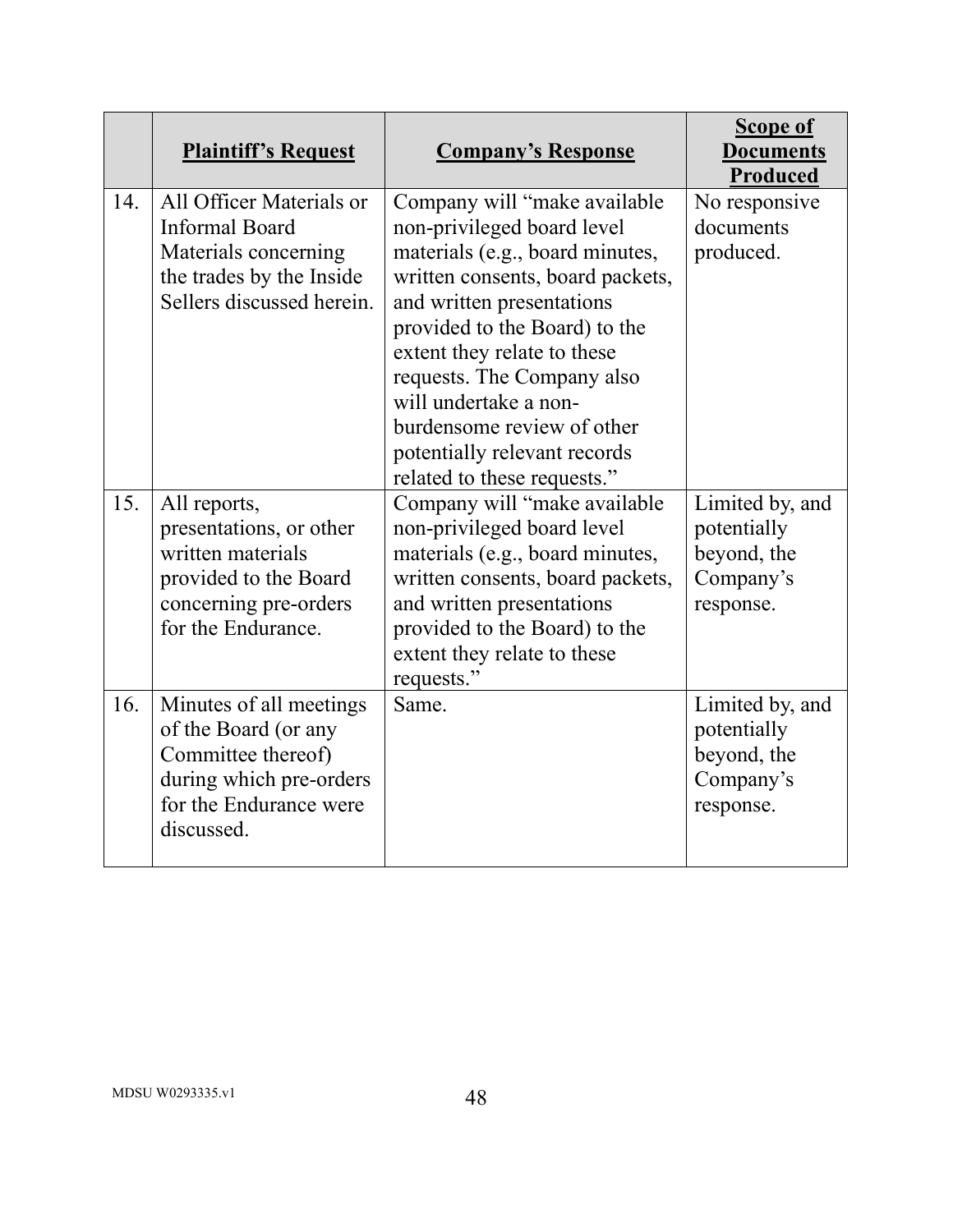|     | <b>Plaintiff's Request</b>                                                                                                                                                                                                                 | <b>Company's Response</b> | <b>Scope of</b><br><b>Documents</b><br>Produced                         |
|-----|--------------------------------------------------------------------------------------------------------------------------------------------------------------------------------------------------------------------------------------------|---------------------------|-------------------------------------------------------------------------|
| 17. | All reports,<br>presentations, or other<br>written materials<br>provided to the Board<br>concerning the<br>anticipated schedule for<br>commercial production<br>of the Endurance and/or<br>any potential delays in<br>such production.     | Same.                     | Limited by, and<br>potentially<br>beyond, the<br>Company's<br>response. |
| 18. | Minutes of all meetings<br>of the Board (or any<br>Committee thereof)<br>during which the<br>anticipated schedule for<br>commercial production<br>of the Endurance and/or<br>any potential delays in<br>such production were<br>discussed. | Same.                     | Limited by, and<br>potentially<br>beyond, the<br>Company's<br>response. |
| 19. | Documents sufficient to<br>show the date of the first<br>communication between<br>the Company and the<br>SEC regarding the<br>merger with<br>DiamondPeak and/or<br>any other topics<br>discussed herein.                                   | Same.                     | February 22,<br>2021 Board<br>minutes only.                             |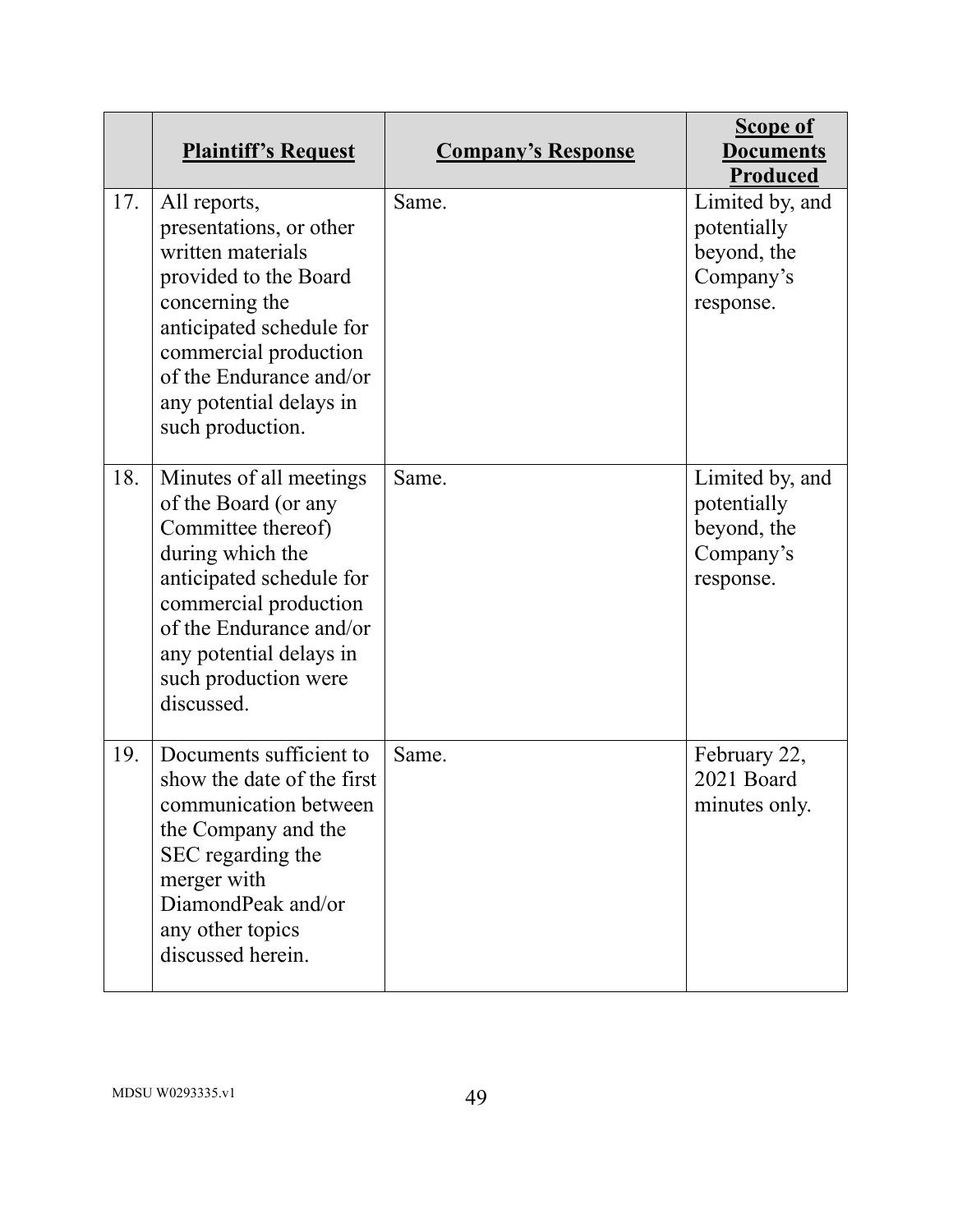132. On September 10, 2021, in light of the intervening Special Committee investigation into the Hindenburg Report, Plaintiff made two supplemental inspection demands. *See* Ex. D.

133. On October 25, 2021, the Company formally responded to the supplemental requests. *See* Ex. E.

134. The following chart outlines the two supplemental requests, the Company's responses, and the inadequate scope of the Company's production:

|     | <b>Plaintiff's Request</b> | <b>Company's Response</b>    | Scope of               |
|-----|----------------------------|------------------------------|------------------------|
|     |                            |                              | <b>Documents</b>       |
|     |                            |                              | <b>Produced</b>        |
| 20. | Board minutes,             | The Company will "produce"   | Limited by, and        |
|     | memorandums or other       | relevant, non-privileged     | likely beyond, $^{11}$ |
|     | materials relating to the  | board-level materials to the | the Company's          |
|     | <b>Special Committee</b>   | extent they relate to these  | response.              |
|     | Investigation Of           | requests."                   |                        |
|     | Hindenburg Research        |                              |                        |
|     | Report released on June    |                              |                        |
|     | 14, 2021 (the "Special     |                              |                        |
|     | Committee Report").        |                              |                        |
| 21. | All materials reviewed by  | Same.                        | Limited by, and        |
|     | the Special Committee in   |                              | likely beyond,         |
|     | connection with the        |                              | the Company's          |
|     | <b>Special Committee</b>   |                              | response.              |
|     | Report.                    |                              |                        |

 $11$  The Company produced two documents, totaling six pages, in response to these requests – a three page set of minutes for a June 13, 2021 Board meeting and a three page agenda for a June 23, 2021 Board meeting. The Company did not produce an agenda for the June 13, 2021 meeting, minutes for the June 23, 2021 *(cont'd)*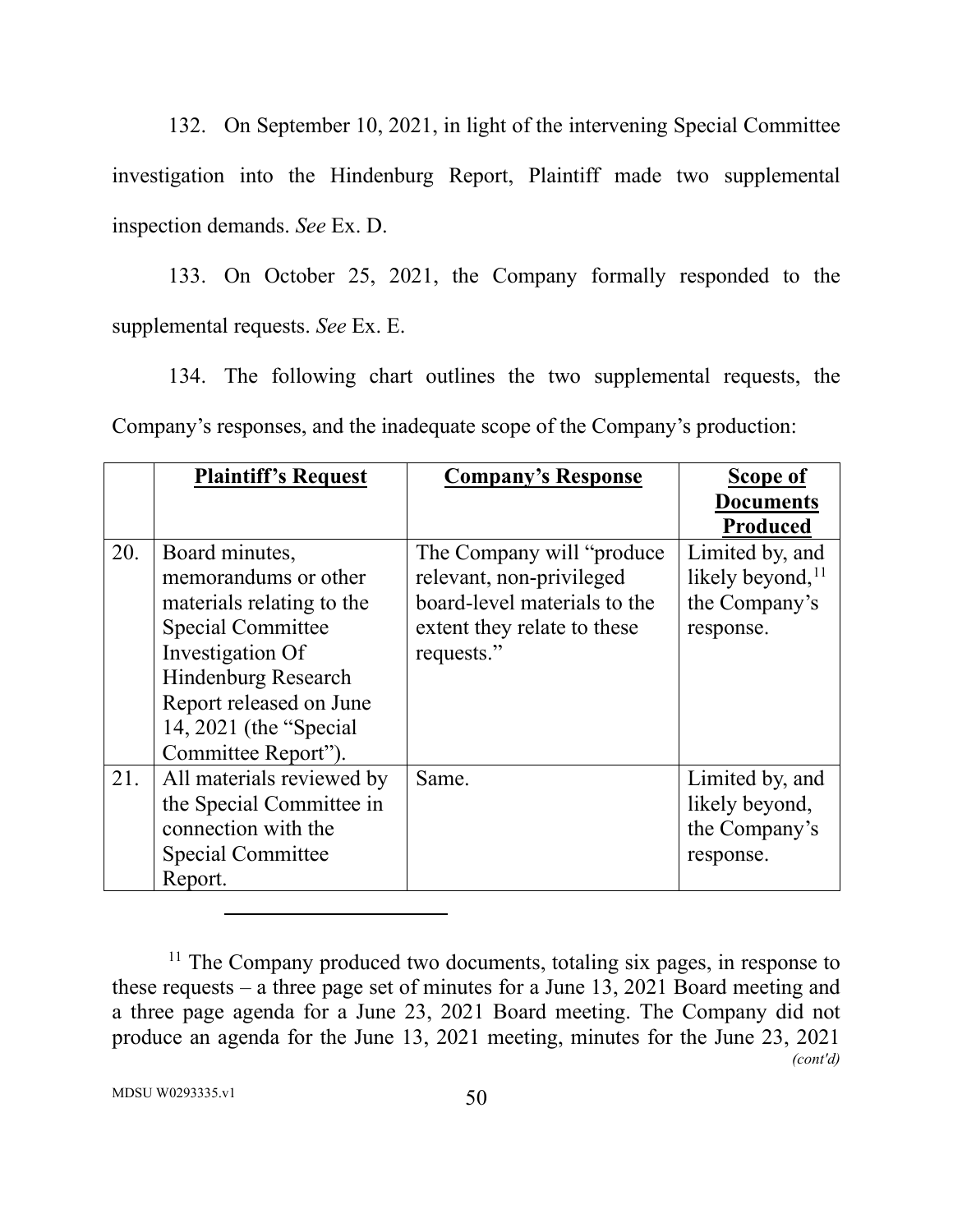135. The Inspection Demand sets forth Plaintiff's proper purposes under Delaware law to: (i) investigate potential breaches of fiduciary duties by Lordstown officers and directors, including the Inside Sellers, in connection with the Company's public misstatements and omissions and the inside sales; (ii) determine whether to institute litigation, make a demand on the Board, or take other corrective action against the Inside Sellers, the Board, or any other persons in connection therewith; (iii) communicate with shareholders concerning governance of the Company; and (iv) evaluate the independence of the members of the Board. Particularly as narrowed herein, the Inspection Demand is appropriately targeted to seek the information necessary to fulfill these proper purposes.

136. Further, as described herein and in the Inspection Demand, and as will be proven at trial, there is a credible basis to infer possible wrongdoing warranting further investigation. Specifically, Plaintiff has well-founded concerns that the Company's officers and directors breached their fiduciary duties by, *inter alia*, falsely inflating the Company's operations and prospects in advance of the Merger, overstating (or falsely stating) the pre-orders received by the Company and the

Board meeting, nor any documents provided to the Board in conjunction with these meetings.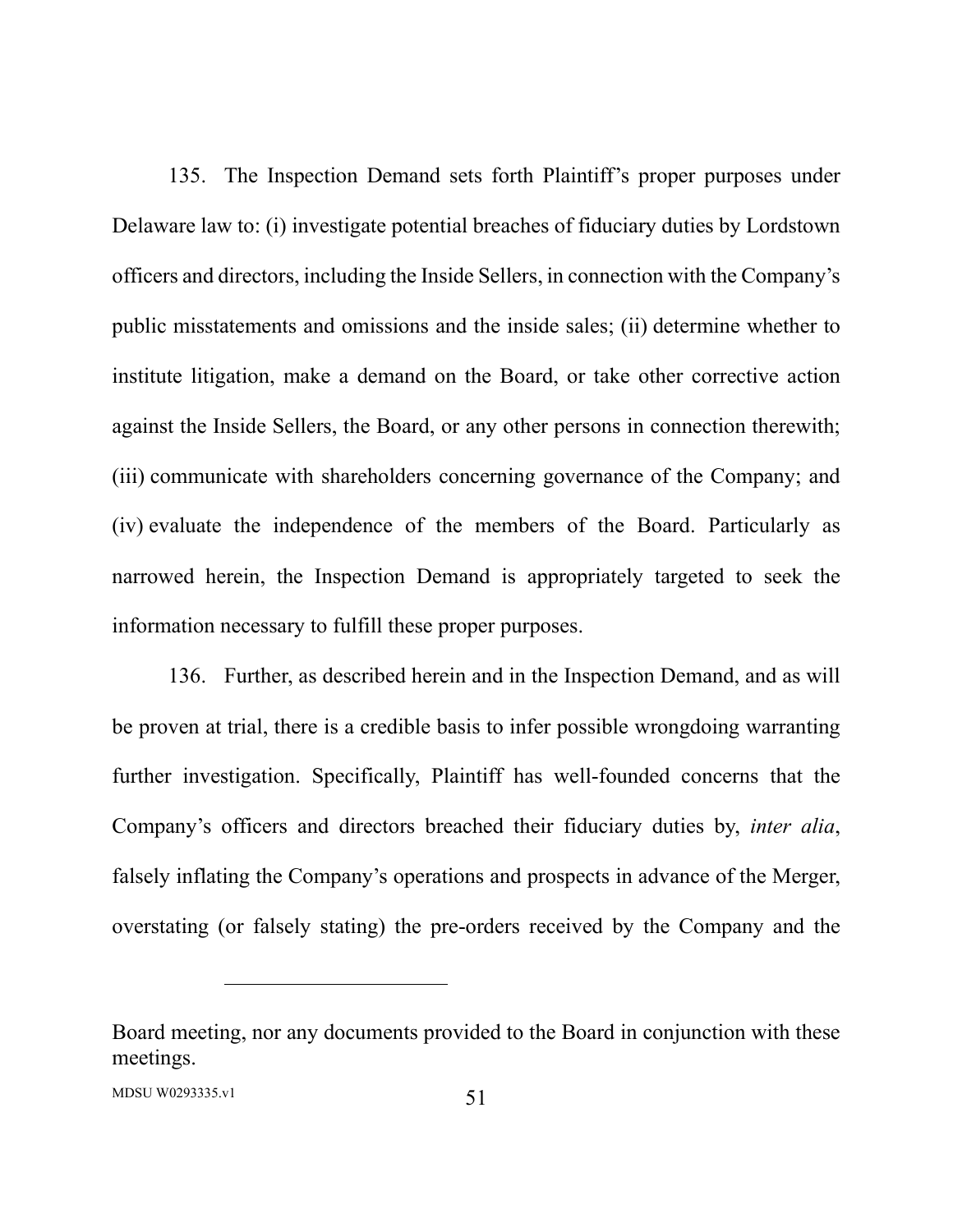commercial viability of its electric trucks, at least in the short term, and selling shares with knowledge of the Company's mounting production problems and inability to produce a working product.

137. The Inspection Demand was accompanied by a declaration and documents evidencing Plaintiff's beneficial ownership of Lordstown stock and a Power of Attorney signed by Plaintiff.

138. As such, Plaintiff has met his burden under well-settled Delaware law, and the Court should find that Plaintiff is entitled to inspect Lordstown's books and records, particularly the enumerated subset of documents requested in the Inspection Demand set forth in Section VI below.

#### $V_{\star}$ **THE COMPANY'S PRODUCTION TO DATE**

139. Despite purportedly agreeing to produce documents in all categories at issue, as shown in the charts above, the Company's production contained few documents directly responsive to the issues enumerated in Plaintiff's Inspection Demand.

140. The Company initially produced 1,460 pages of documents, over 650 of which consisted of standard form "Non-Binding Letter[s] of Intent" for various clients, which Plaintiff had not even requested. Nearly 200 pages consisted only of Board questionnaires.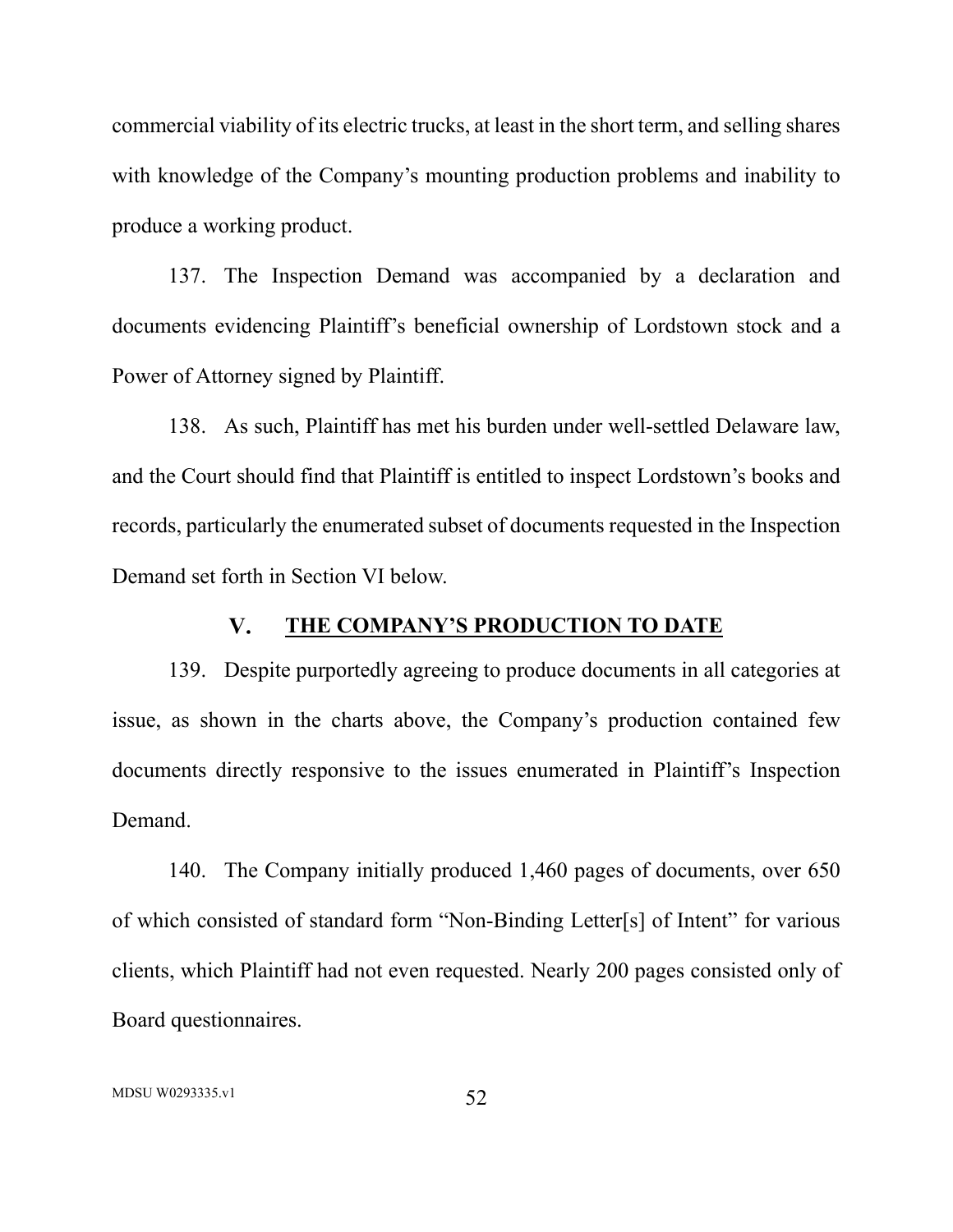141. The remaining approximately 600 pages produced by the Company were various marketing materials, cursory Board materials (with references to seemingly relevant documents that were not produced), and a limited selection of internal reports and presentations related to vehicle production.

142. These documents, while helpful to some extent as cited herein, came nowhere near providing Plaintiff a reasonable opportunity to investigate the misconduct at the Company, and do not satisfy the Company's duty under Delaware law.

143. On September 10, 2021, Plaintiff's counsel, in a letter to Defendant's counsel, raised a limited set of key areas of omission in the production in an effort to avoid litigation and reach a negotiated resolution to the Inspection Demand.

144. In a letter dated October 8, 2021, the Company refused to produce any additional documents in response to the Inspection Demand.

145. In response to Plaintiff's supplemental requests, on December 8, 2021, the Company produced six (6) pages of documents—a three page agenda for a January 23, 2021 Board meeting and three pages of heavily redacted minutes from a June 13, 2021 Board meeting.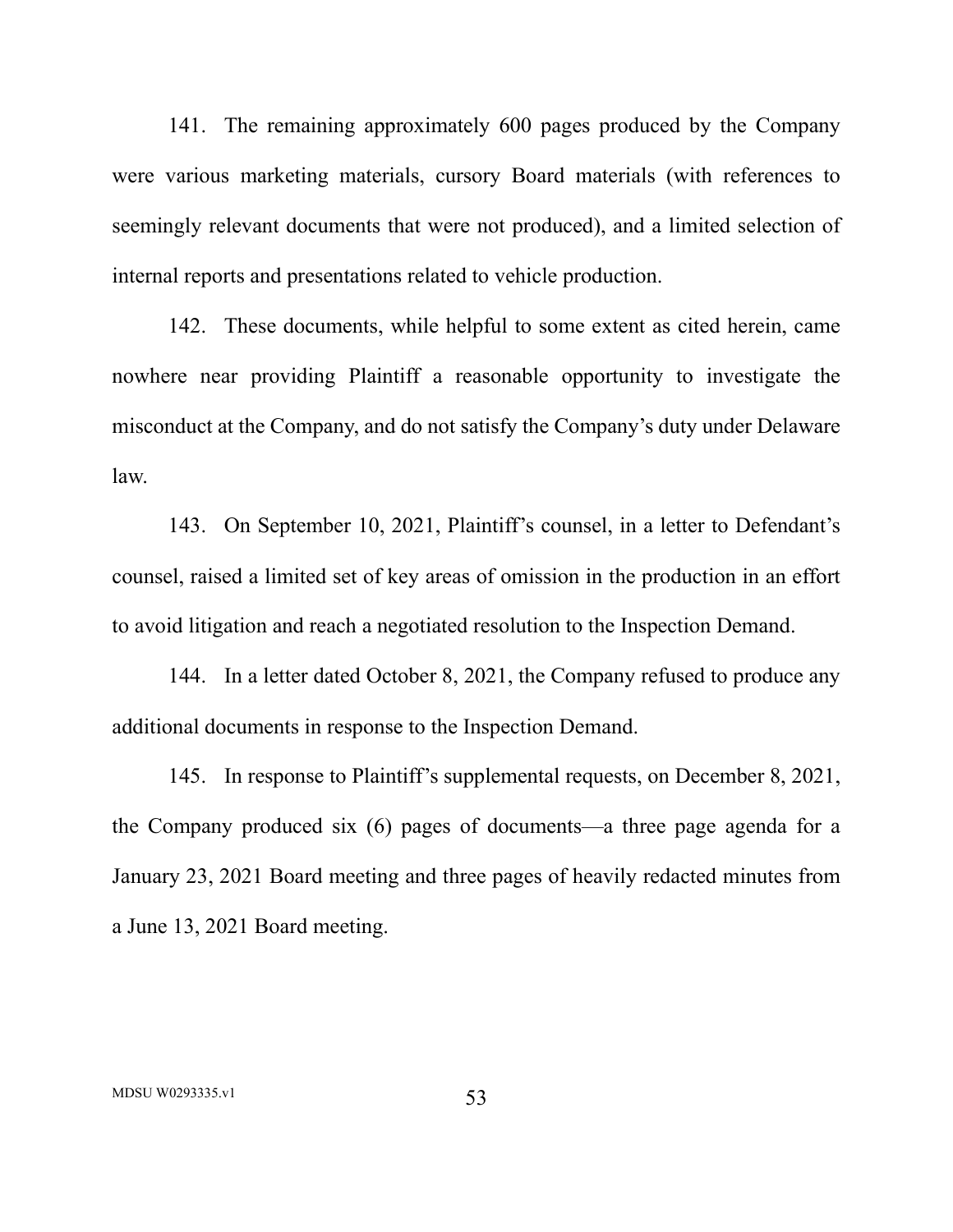146. The Company's production to date has both frustrated Plaintiff's proper purposes and, at the same time, heightened Plaintiff's concerns that the Company's Board and management failed to properly discharge their fiduciary duties.

147. Lordstown has failed to fulfill its obligations to permit Plaintiff to inspect its books and records as set forth in the Inspection Demand (and further narrowed in this Action), failing to make the requested books and records available to Plaintiff in a timely or complete manner and refusing to produce some records altogether.

#### **SPECIFIC RECORDS SOUGHT THROUGH THIS ACTION** VI.

148. Through this action, Plaintiff seeks the following narrowly tailored set of documents, each category of which is supported by an original request in the Inspection Demand, but significantly narrowed from the original scope:

149. Insider Trading Policy. Plaintiff seeks the Company's formal Insider Trading Policy (Request No. 1), if any. The Company has played coy, stating at one point that we "we refer your clients to the Company's public filings and the Special Committee's public report of its findings." The Company has not, however, produced the policy, nor will it admit that a formal, stand-alone policy does not exist.

MDSU W0293335.v1 54 150. Board Materials On Insider Trading. Plaintiff seeks minutes, reports, presentations, and other written materials provided to the Board (or any Committee thereof) concerning trading (or anticipated trading) of Lordstown stock by the Inside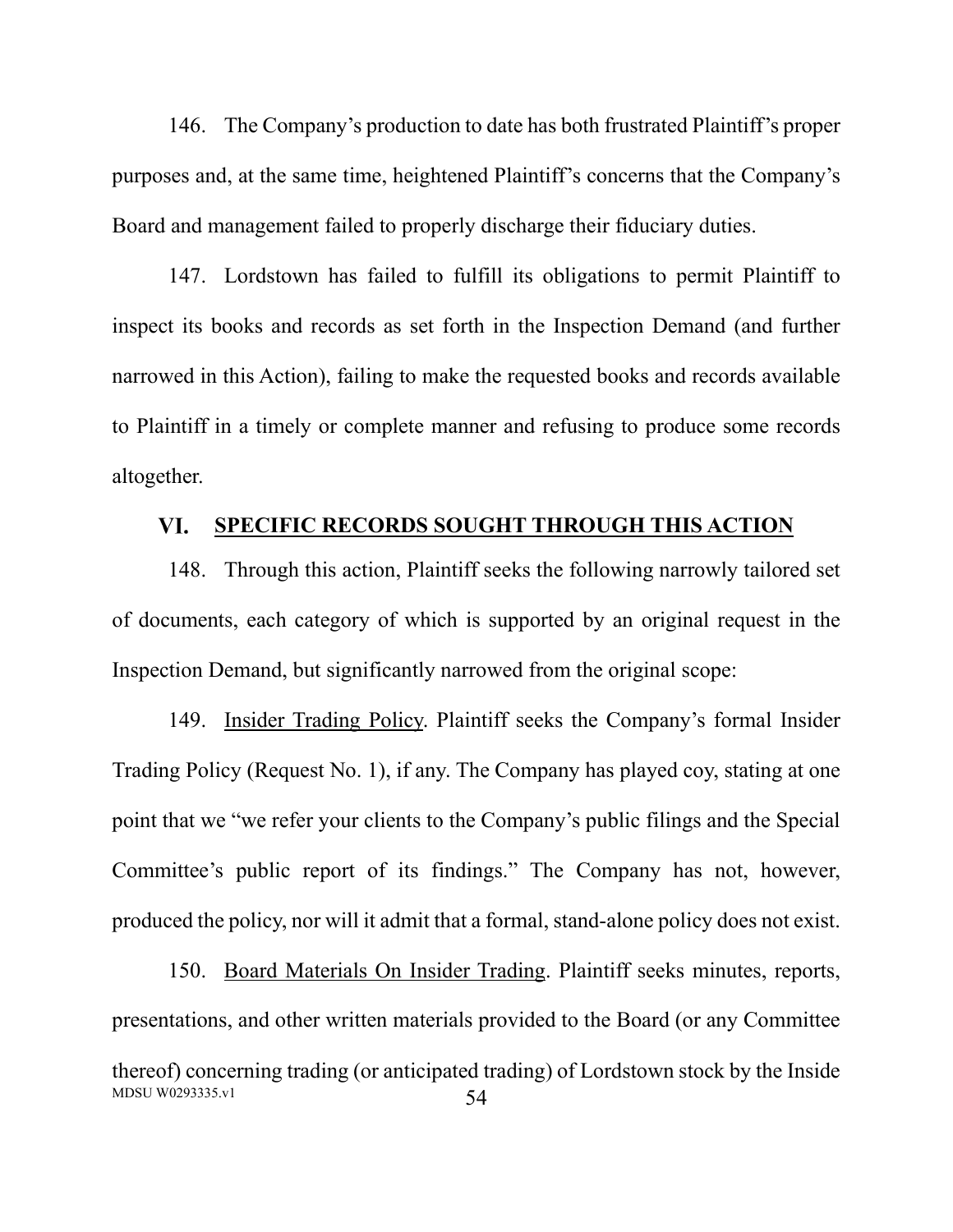Sellers (Requests 3 & 4). The Company produced almost nothing with respect to the enormous insider sales before the Company's collapse—either before the trades were executed or after. These materials are core to the investigation of both why the Inside Sellers were trading and what, if anything, the Board was doing to oversee the trading.

151. Materials On Pre-Orders And Production Timeline. Plaintiff seeks materials provided to the Board (or any Committee thereof) regarding pre-orders for the Endurance and the anticipated schedule for commercial production of the Endurance (Requests 15-18), which pre-orders we now know were drastically exaggerated by the Company for months. The Company's production suggests that the Board scarcely discussed these critical issues facing Lordstown and that its oversight was superficial at best. Documents do not show the Board pressing on these issues, asking for updates or further evidence supporting the Company's repeated statements, or otherwise inquiring as to the veracity of the statements at all until the Hindenburg Report exposed the Company publicly. The Company has not confirmed that all such materials, if any exist, have been produced.

152. Materials Reflecting Insiders' Knowledge. Plaintiff seeks reports, presentations, or other written materials that any of the Inside Sellers provided to, or discussed with, the Board (or any Committee thereof) (Request 6). These materials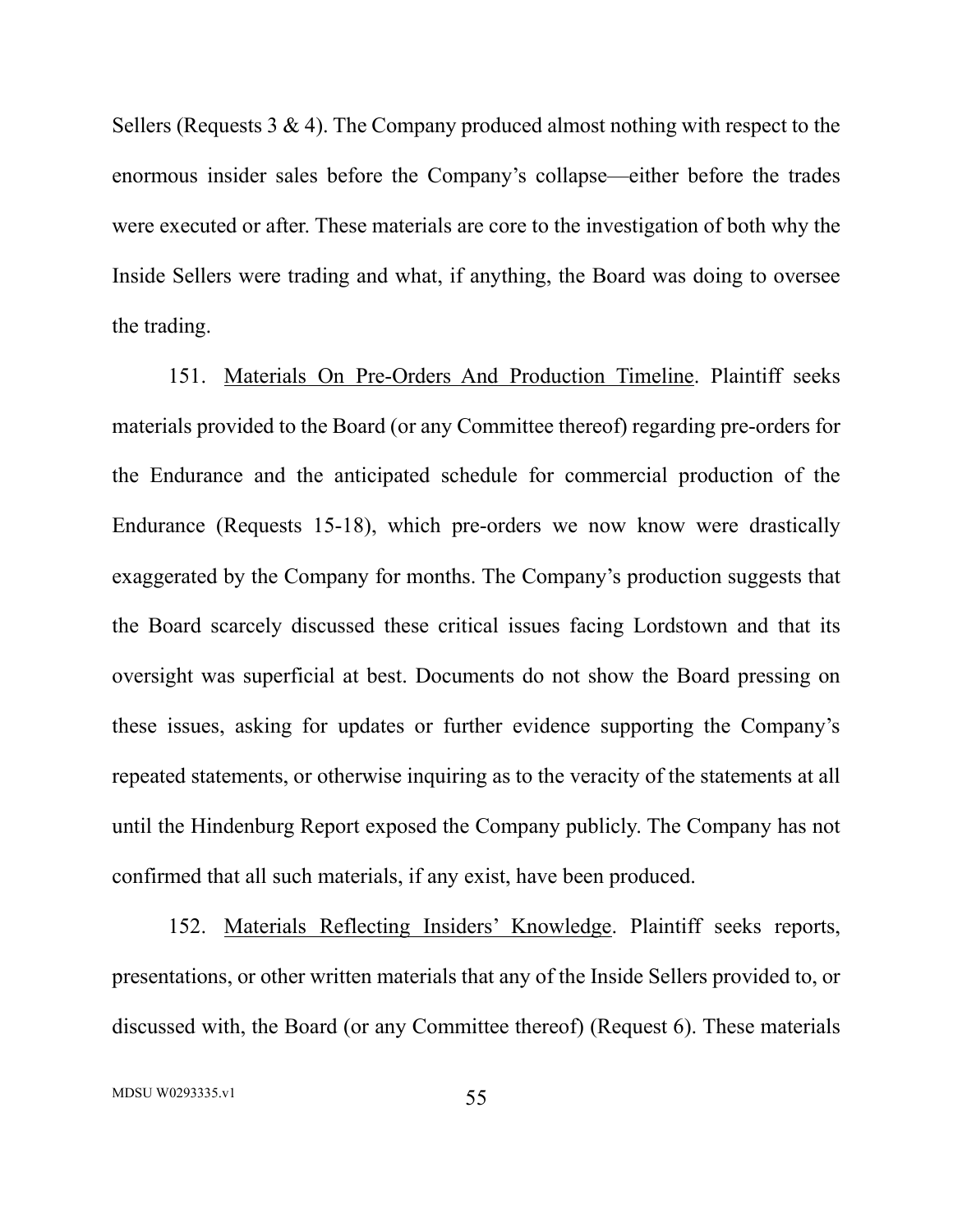are critical to Plaintiff's investigation into what the Inside Sellers knew, and were telling the Board, at or around the time that they were divesting significant portions of their holdings in the Company.

153. Pre-Earnings Knowledge Of Financial Results. Plaintiff seeks materials discussing projected earnings provided to the Board (or any Committee thereof) in advance of the Company's Q4 2020 financial results (Requests 8 & 10). Board minutes produced by the Company suggest that Q4 2020 earnings were discussed by the Company's officers and directors as early as January 2021—in and around the time the Inside Sellers were trading—and other produced materials reference documents, including a "Financial Presentation," that were not produced. These materials should also indicate who at the Company had access to them.

154. Materials Addressing The Investigative Report. Plaintiff seeks materials addressing the Hindenburg Report (Requests 11 & 12), virtually none of which were produced. Given the lack of formal Board Materials on the topic, Plaintiff also renews his request (pursuant to Request 13) for Officer Materials and Informal Board Materials (including email messages). The dearth of formal Board Materials fully supports Plaintiff's request for additional materials, including email communications, in order to fairly evaluate and investigate wrongdoing at the Company.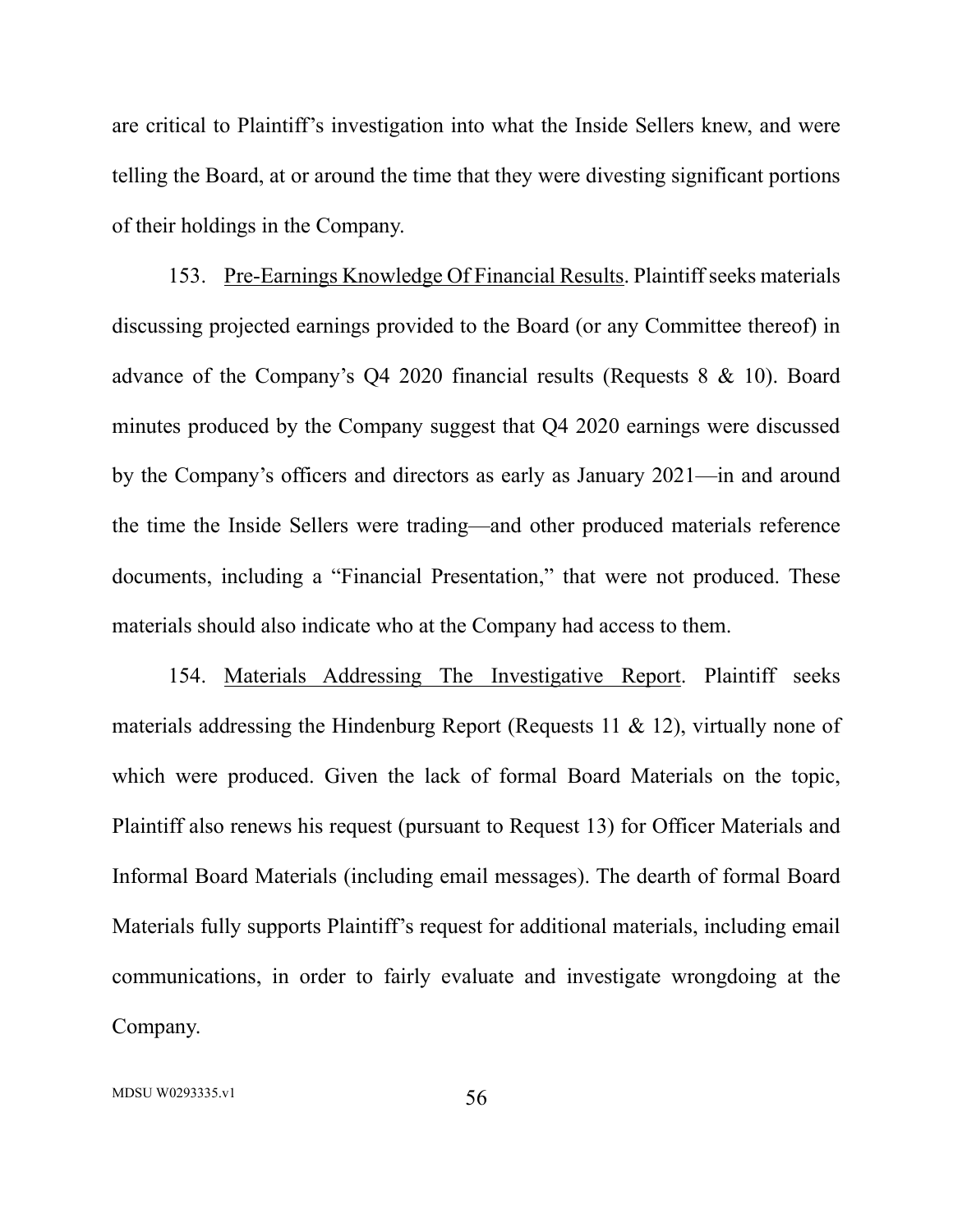155. SEC Investigation. Plaintiff seeks documents sufficient to show the first date the Company learned of the SEC's investigation into its operations, documents the Company has not confirmed whether it has produced.

### **CAUSE OF ACTION**

### **(Inspection of Books and Records Under 8** *Del. C.* **§ 220)**

156. Plaintiff repeats and re-alleges all of the preceding allegations as if fully set forth herein.

157. On April 29, 2021, Plaintiff made a written demand upon the Company for the inspection of the books, records, and documents identified in the Inspection Demand.

158. Plaintiff has fully complied with all the requirements of Section 220 with respect to the form and manner of making a demand for the inspection of the Company's books and records set forth in the Inspection Demand.

159. Plaintiff's Inspection Demand is made for the proper purposes set forth herein., which includes (i) investigating and assessing potential breaches of fiduciary duties by Lordstown officers and directors, including the Inside Sellers, in connection with the Company's public misstatements and omissions and the inside sales set forth above; (ii) determining whether to institute litigation, make a demand on the Board, or take other corrective action against the Insider Seller, the Board, or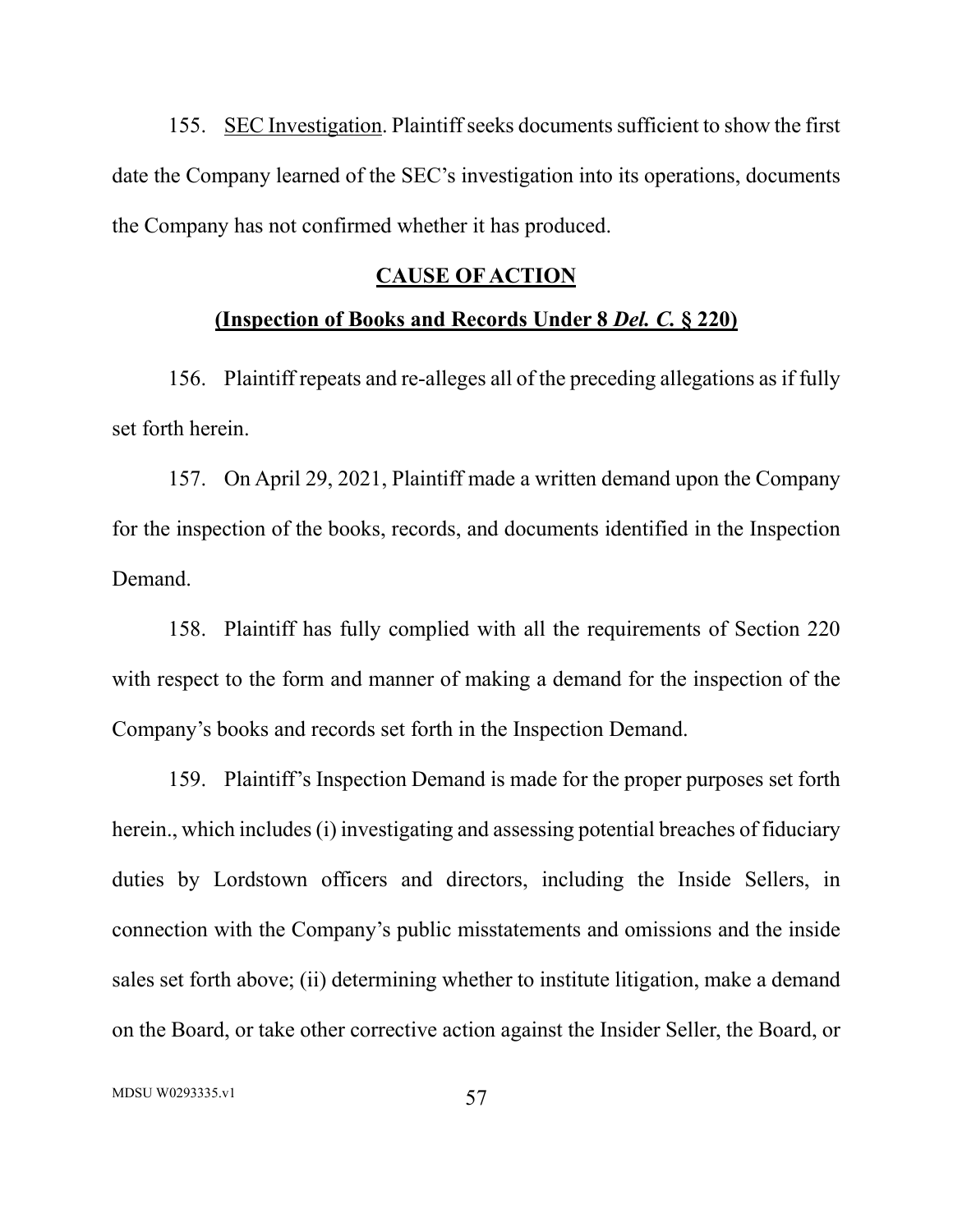any other persons in connection therewith; (iii) communicate with shareholders concerning governance of the Company; and (iv) evaluate the independence of the members of the Board.

160. As detailed herein, the Company has failed to provide Plaintiff with access to the books and records demanded in the Inspection Demand.

161. By reason of the foregoing and pursuant to Section 220, Plaintiff requests a summary order permitting them to inspect and make copies of the subset of books and records identified in the Inspection Demand, as enumerated in Section VI herein.

162. Plaintiff has no adequate remedy at law.

## **PRAYER FOR RELIEF**

**WHEREFORE**, Plaintiff respectfully requests that this Court enter an Order:

A. Summarily entering judgment in favor of Plaintiff and against the Company:

B. Declaring that the Inspection Demand complied with the requirements of Section 220;

 $MDSU W0293335.v1$  58 C. Ordering the Company immediately to produce to Plaintiff the further narrowed subset of books and records identified in the Inspection Demand and enumerated in Section VI;